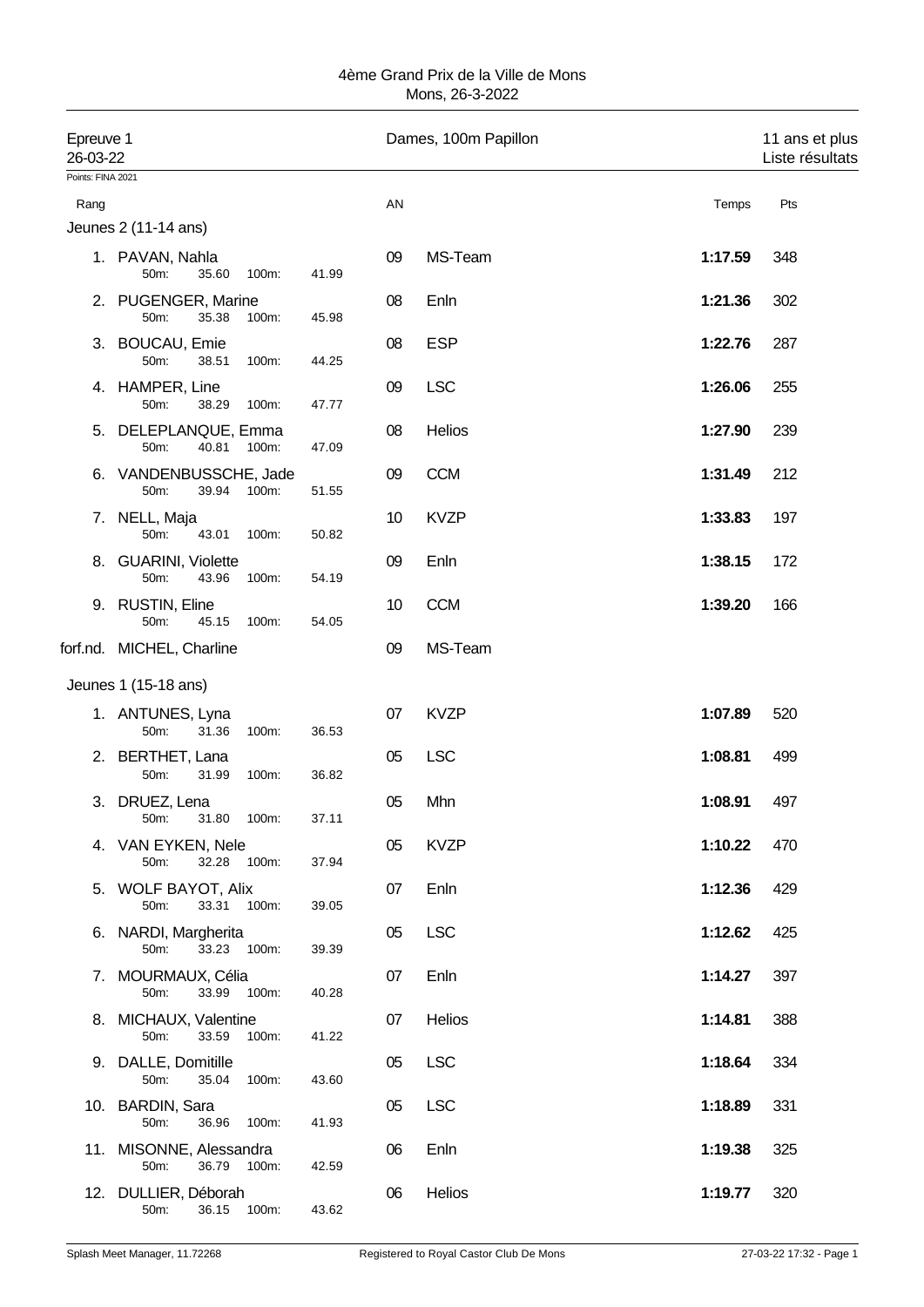|                       | Epreuve 1, Dames, 100m Papillon, Jeunes 1 (15-18 ans) |       |                 |                          |         |                                   |
|-----------------------|-------------------------------------------------------|-------|-----------------|--------------------------|---------|-----------------------------------|
| Rang                  |                                                       |       | AN              |                          | Temps   | Pts                               |
|                       | 13. HERBINT, Aurélie<br>50m:<br>38.76<br>100m:        | 45.73 | 06              | <b>CCM</b>               | 1:24.49 | 270                               |
|                       | 14. DULLIER, Coralie<br>50m:<br>39.75<br>100m:        | 50.11 | 06              | Helios                   | 1:29.86 | 224                               |
|                       | 15. NGOUTSING, Anaelle<br>50m:<br>44.94<br>100m:      | 59.21 | 07              | MS-Team                  | 1:44.15 | 144                               |
|                       | forf.déc. DUCABLE, Anna                               |       | 04              | <b>LSC</b>               |         |                                   |
|                       | 19 ans et plus                                        |       |                 |                          |         |                                   |
|                       | 1. TRESNIE, Adeline<br>38.36<br>50m:<br>100m:         | 45.37 | 00              | <b>CCM</b>               | 1:23.73 | 277                               |
|                       | forf.déc. VAN DESSEL, Erika                           |       | 98              | Enln                     |         |                                   |
| Epreuve 2<br>26-03-22 |                                                       |       |                 | Messieurs, 100m Papillon |         | 11 ans et plus<br>Liste résultats |
| Points: FINA 2021     |                                                       |       |                 |                          |         |                                   |
| Rang                  | Jeunes 2 (11-14 ans)                                  |       | AN              |                          | Temps   | Pts                               |
|                       | 1. CHEN, Peter                                        |       | 09              | Mhn                      | 1:12.06 | 291                               |
|                       | 50m:<br>32.74<br>100m:                                | 39.32 |                 |                          |         |                                   |
|                       | 2. BRUNEE, Jules<br>50m:<br>35.12<br>100m:            | 40.39 | 08              | Helios                   | 1:15.51 | 253                               |
| 3.                    | THILL, Esteban<br>50m:<br>36.22<br>100m:              | 42.85 | 10              | Enln                     | 1:19.07 | 220                               |
|                       | 4. DUCARME, Mathis<br>36.94<br>50m:<br>100m:          | 43.91 | 09              | MS-Team                  | 1:20.85 | 206                               |
|                       | 5. SYLVIO, Sacha<br>100m:<br>50m:<br>39.06            | 43.86 | 10              | MS-Team                  | 1:22.92 | 191                               |
|                       | 6. DAMOUNI, Abdelhakim<br>50m:<br>37.39 100m:         | 46.85 | 08              | Helios                   | 1:24.24 | 182                               |
|                       | 7. VELI, Kevin<br>50m:<br>37.02 100m:                 | 49.23 | 08              | <b>LSC</b>               | 1:26.25 | 170                               |
|                       | 8. DINICESCU, Damian<br>50m:<br>41.19<br>100m:        | 49.07 | 10              | <b>CCM</b>               | 1:30.26 | 148                               |
|                       | 9. NEGRIN, Samuel<br>50m:<br>40.26<br>100m:           | 50.90 | 09              | Mhn                      | 1:31.16 | 143                               |
|                       | 10. PLUVINAGE, Marius<br>41.58<br>50m:<br>100m:       | 52.06 | 08              | <b>CNT</b>               | 1:33.64 | 132                               |
|                       | 11. YAZAG, Amayas<br>42.05<br>50m:<br>100m:           | 53.12 | 09              | Mhn                      | 1:35.17 | 126                               |
|                       | 12. FALZONE, Raphaël<br>43.42 100m:<br>50m:           | 52.97 | 10              | Enln                     | 1:36.39 | 121                               |
|                       | 13. FONTAINE, Mathis<br>50m:<br>44.66 100m:           | 52.84 | 10              | Enln                     | 1:37.50 | 117                               |
|                       | 14. DUREZ, Oliver<br>50m:<br>44.42 100m:              | 53.32 | 10              | Enln                     | 1:37.74 | 116                               |
|                       | 15. DEBAIZE, Stéphane<br>43.94 100m:<br>50m:          | 54.05 | 10 <sup>°</sup> | <b>LSC</b>               | 1:37.99 | 115                               |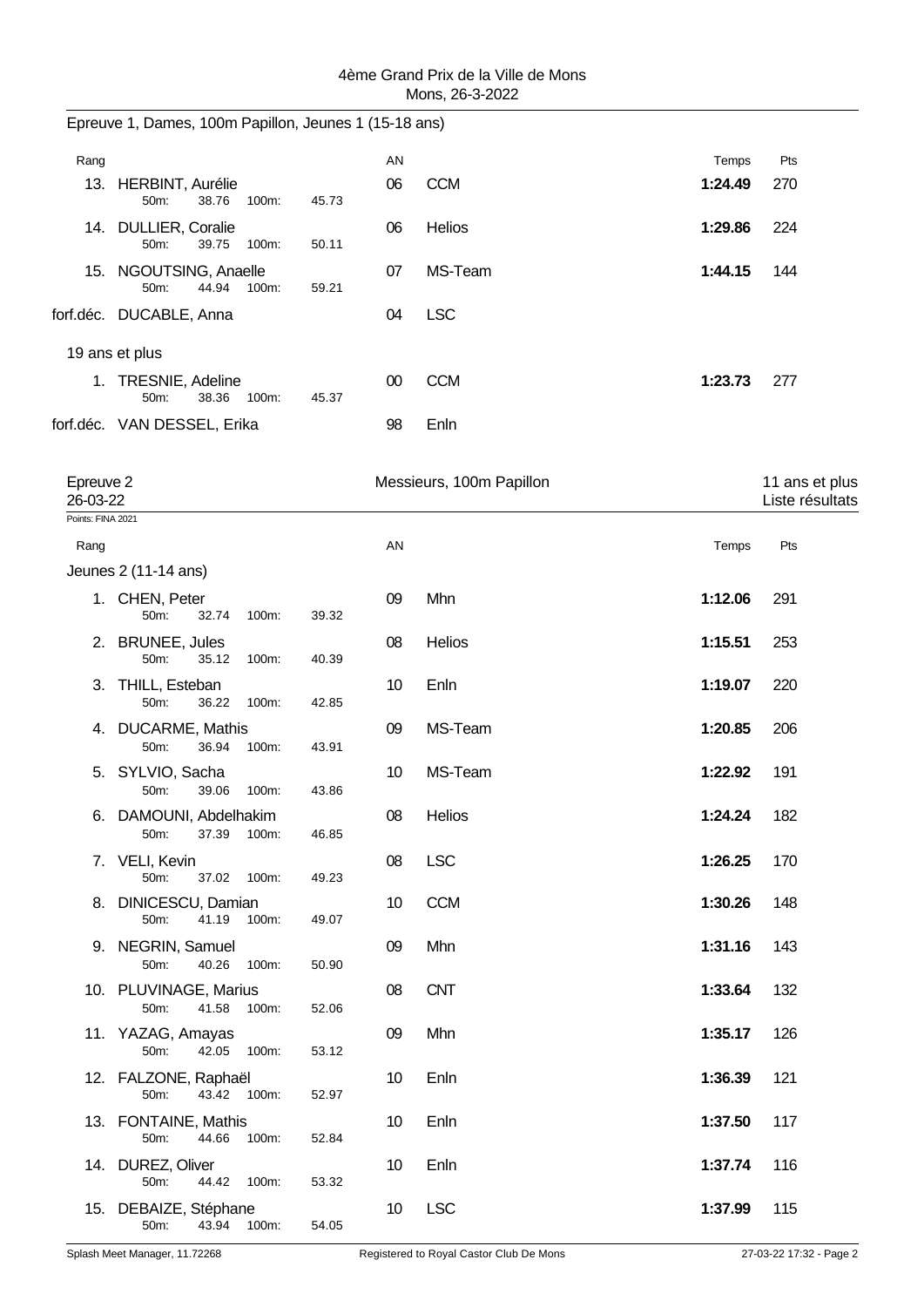|      | Epreuve 2, Garçons, 100m Papillon, Jeunes 2 (11-14 ans) |       |         |    |                                                                                                                    |         |     |
|------|---------------------------------------------------------|-------|---------|----|--------------------------------------------------------------------------------------------------------------------|---------|-----|
| Rang |                                                         |       |         | AN |                                                                                                                    | Temps   | Pts |
| 16.  | DELATTRE, Shain<br>50m:<br>46.47                        | 100m: | 59.06   | 10 | Enln                                                                                                               | 1:45.53 | 92  |
|      | 17. RENOTTE, Nael<br>50m:<br>50.72                      | 100m: | 1:00.50 | 09 | MS-Team                                                                                                            | 1:51.22 | 79  |
|      | disq. MOMMENS, Lenalc                                   |       |         | 08 | MS-Team<br>SW 8.4 - A l'arrivie ou au virage n'a pas touchi le mur des 2 mains simultaniment ou mains superposies. |         |     |
|      | Jeunes 1 (15-18 ans)                                    |       |         |    |                                                                                                                    |         |     |
|      | 1. BIAD, Malik<br>50m:<br>27.25                         | 100m: | 31.60   | 05 | Mhn                                                                                                                | 58.85   | 535 |
|      | 2. RAHIR, Arno<br>50m:<br>28.21                         | 100m: | 32.38   | 06 | <b>ESP</b>                                                                                                         | 1:00.59 | 490 |
|      | 3. PINGITORE, Ilario<br>50m:<br>28.13                   | 100m: | 32.73   | 05 | <b>CCM</b>                                                                                                         | 1:00.86 | 483 |
|      | 4. GARNIER, Terence<br>28.18<br>50m:                    | 100m: | 33.43   | 07 | Mhn                                                                                                                | 1:01.61 | 466 |
|      | 5. DUFAYS, Louis<br>50m:<br>28.38                       | 100m: | 34.02   | 04 | <b>LSC</b>                                                                                                         | 1:02.40 | 448 |
|      | 6. ANTUNES, Lucas<br>29.16<br>50m:                      | 100m: | 34.30   | 04 | <b>KVZP</b>                                                                                                        | 1:03.46 | 426 |
| 7.   | SARTINI, Marco<br>50m:<br>29.43                         | 100m: | 35.07   | 06 | <b>LSC</b>                                                                                                         | 1:04.50 | 406 |
|      | 8. LECLERCQ, Justin<br>50m:<br>30.20                    | 100m: | 35.38   | 04 | Helios                                                                                                             | 1:05.58 | 386 |
|      | 9. CASTEELE, Louis<br>50m:<br>31.71                     | 100m: | 35.27   | 07 | <b>ESP</b>                                                                                                         | 1:06.98 | 362 |
|      | 10. DERUMIER, Thomas<br>31.07<br>50m:                   | 100m: | 36.22   | 04 | <b>ESP</b>                                                                                                         | 1:07.29 | 358 |
|      | 11. SALIBBA, Milan<br>50m:<br>31.00                     | 100m: | 36.97   | 06 | Enln                                                                                                               | 1:07.97 | 347 |
|      | 12. ROOBAERT, Jurre<br>50m:<br>31.70                    | 100m: | 36.31   | 06 | <b>KVZP</b>                                                                                                        | 1:08.01 | 346 |
|      | 13. DUFOND, Noah<br>50m:<br>31.65                       | 100m: | 38.21   | 05 | Enln                                                                                                               | 1:09.86 | 319 |
|      | 14. DUMONT, Cyril<br>50m:<br>32.32                      | 100m: | 37.62   | 07 | <b>LSC</b>                                                                                                         | 1:09.94 | 318 |
|      | 15. GOFFAUX, Thibault<br>32.65<br>50m:                  | 100m: | 37.47   | 07 | <b>ESP</b>                                                                                                         | 1:10.12 | 316 |
|      | 16. KING, Maximillian<br>50m:<br>32.23                  | 100m: | 40.05   | 06 | <b>LSC</b>                                                                                                         | 1:12.28 | 288 |
|      | 17. CORNET, Evan<br>33.67 100m:<br>50m:                 |       | 38.64   | 07 | Helios                                                                                                             | 1:12.31 | 288 |
|      | 18. DURAY, Guillaume<br>50m:<br>32.69                   | 100m: | 40.92   | 06 | Ons                                                                                                                | 1:13.61 | 273 |
|      | 19. RIDREMONT, Thomas<br>50m:<br>33.87 100m:            |       | 41.02   | 07 | MS-Team                                                                                                            | 1:14.89 | 259 |
|      | 20. DUQUESNE, Loann<br>33.14 100m:<br>50m:              |       | 41.88   | 07 | Ons                                                                                                                | 1:15.02 | 258 |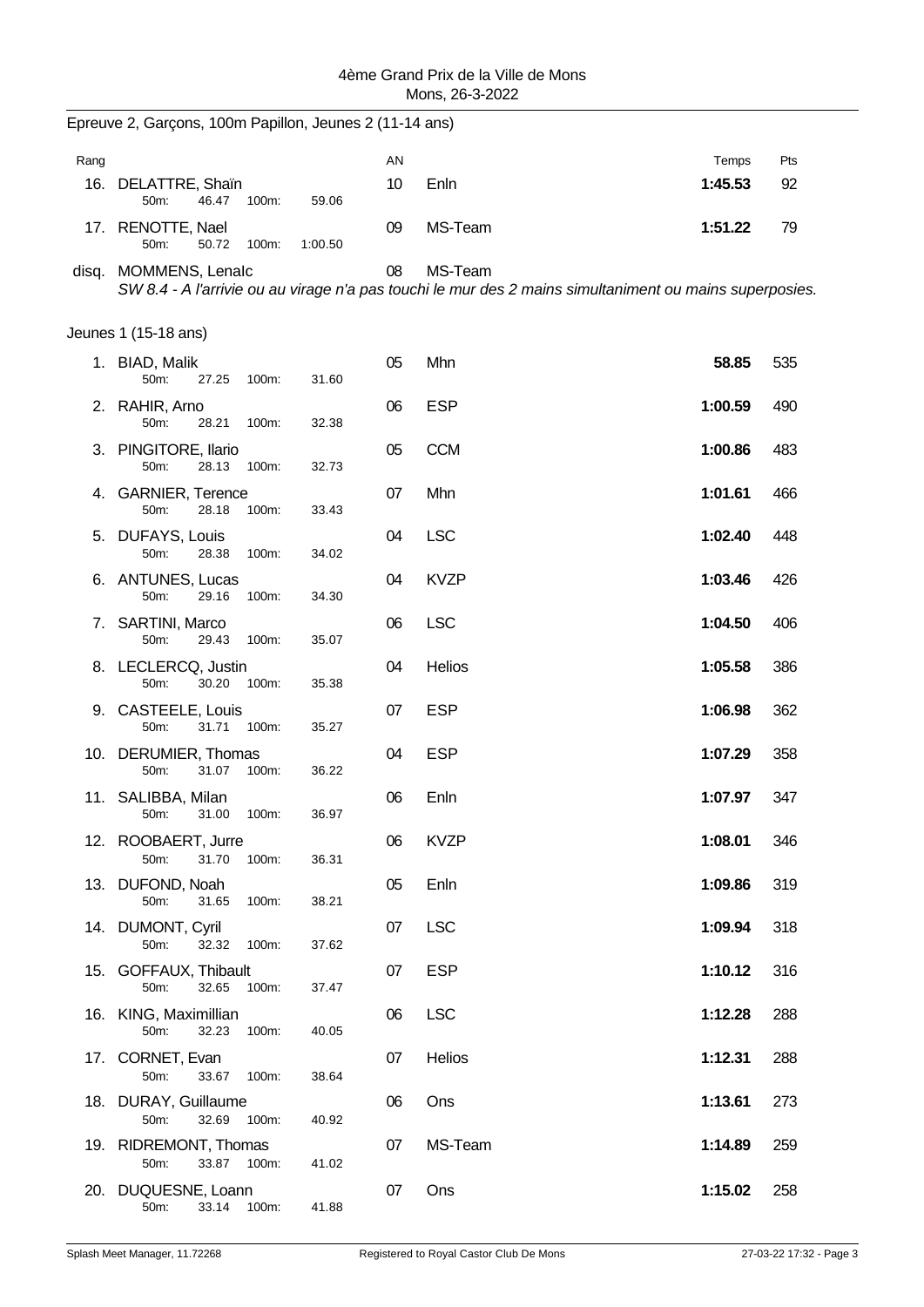|                       | Epreuve 2, Garçons, 100m Papillon, Jeunes 1 (15-18 ans)                                                                   |          |                                   |                |                                   |
|-----------------------|---------------------------------------------------------------------------------------------------------------------------|----------|-----------------------------------|----------------|-----------------------------------|
| Rang                  |                                                                                                                           | AN       |                                   | Temps          | Pts                               |
| 21.                   | DAUBY, Nolann<br>50m:<br>37.87<br>100m:<br>44.51                                                                          | 07       | STC <sub>1</sub>                  | 1:22.38        | 195                               |
|                       | 19 ans et plus                                                                                                            |          |                                   |                |                                   |
|                       | 1. FOURNEAU, Liam<br>50m:<br>25.54<br>100m:<br>29.70                                                                      | $00\,$   | <b>CCM</b>                        | 55.24          | 647                               |
| Epreuve 3<br>26-03-22 |                                                                                                                           |          | Dames, 50m Dos                    |                | 11 ans et plus<br>Liste résultats |
| Points: FINA 2021     |                                                                                                                           |          |                                   |                |                                   |
| Rang                  |                                                                                                                           | AN       |                                   | Temps          | Pts                               |
|                       | Jeunes 2 (11-14 ans)                                                                                                      |          |                                   |                |                                   |
|                       | 1. FALZONE, Eva                                                                                                           | 08       | Enln                              | 36.64          | 341                               |
| 2.                    | SELINIS, Daphné                                                                                                           | 09       | <b>LSC</b>                        | 37.28          | 323                               |
| 3.                    | ROUX, Nina                                                                                                                | 10       | Mhn                               | 37.37          | 321                               |
|                       | 4. PAVAN, Nahla                                                                                                           | 09       | MS-Team                           | 37.41          | 320                               |
|                       | 5. BERCKMANS, Sarah<br>6. LOUIS, Emelyne                                                                                  | 08<br>08 | <b>LSC</b><br><b>Huy</b>          | 37.66<br>38.16 | 314<br>301                        |
|                       | 7. HUPEZ, Isaline                                                                                                         | 08       | <b>CCM</b>                        | 39.90          | 264                               |
|                       | 8. PETRE, Victoria                                                                                                        | 08       | Enln                              | 40.14          | 259                               |
| 9.                    | STROOBANTS, Léa                                                                                                           | 08       | STC <sub>1</sub>                  | 40.93          | 244                               |
| 10.                   | MAGHUE, Nina                                                                                                              | 09       | MS-Team                           | 41.58          | 233                               |
| 11.                   | CORBISIER, Morgane                                                                                                        | 10       | Mhn                               | 42.46          | 219                               |
|                       | 12. BREEM, Marine                                                                                                         | 08       | Ons                               | 42.88          | 212                               |
|                       | 13. INGHILLERI, Maëly<br>14. DESCHAMPS, Alayne                                                                            | 11<br>08 | Enln<br><b>CCM</b>                | 43.89<br>44.23 | 198<br>193                        |
|                       | 15. LECLERCQ, Elin                                                                                                        | 11       | <b>Helios</b>                     | 44.24          | 193                               |
|                       | 16. FICARRA, Sabrina                                                                                                      | 10       | Mhn                               | 44.40          | 191                               |
|                       | 17. MENAGER, Maïwenn                                                                                                      | 10       | Helios                            | 45.79          | 174                               |
|                       | 18. MAENE, Norah                                                                                                          | 09       | Mhn                               | 45.83          | 174                               |
|                       | 19. CORNET, Elisa                                                                                                         | 11       | Helios                            | 46.49          | 166                               |
|                       | 20. VICO, Sarah                                                                                                           | 11       | <b>CCM</b>                        | 46.66          | 165                               |
|                       | 21. WAUTHELET, Lola                                                                                                       | 10<br>11 | STC <sub>1</sub>                  | 46.77<br>47.96 | 163                               |
|                       | 22. DOHMEN, Ninon<br>23. BESSEMS, Emeline                                                                                 | 09       | <b>Helios</b><br>STC <sub>1</sub> | 48.12          | 152<br>150                        |
|                       | 24. ROYAUX, Louise                                                                                                        | 08       | STC <sub>1</sub>                  | 48.35          | 148                               |
| 25.                   | PILLON, Juliette                                                                                                          | 09       | STC <sub>1</sub>                  | 49.50          | 138                               |
|                       | disq. CARLIER, Néva                                                                                                       | 11       | <b>CCM</b>                        |                |                                   |
|                       | SW 6.4.c - Le nageur n'a pas entami le virage directement aprhs la traction du, des bras                                  |          |                                   |                |                                   |
|                       | disq. GATTI, Léa                                                                                                          | 08       | <b>CCM</b>                        |                |                                   |
|                       | SW 6.4.c - Le nageur n'a pas entami le virage directement aprhs la traction du, des bras                                  |          |                                   |                |                                   |
|                       | disq. BLANKERT, Lina<br>SW 10.4.a - Nageur n'a pas touchi le mur au virage ou n'a pas effectui son virage ` partir du mur | 10       | Enln                              |                |                                   |
|                       | disq. CARDELLA, Victoria<br>SW 4.4 - dipart anticipi                                                                      | 09       | Enln                              |                |                                   |
|                       | disq. LICOP, Anaïs<br>SW 6.4.c - Le nageur n'a pas entami le virage directement aprhs la traction du, des bras            | 09       | Enln                              |                |                                   |
| forf.nd.              | MICHEL, Charline                                                                                                          | 09       | MS-Team                           |                |                                   |
|                       | forf.nd. BENGHAZI, Ines                                                                                                   | 11       | <b>CCM</b>                        |                |                                   |
|                       | forf.nd. CERRO, Norma                                                                                                     | 10       | Enln                              |                |                                   |
|                       | forf.déc. HERMANS, Lucie                                                                                                  | 10       | Helios                            |                |                                   |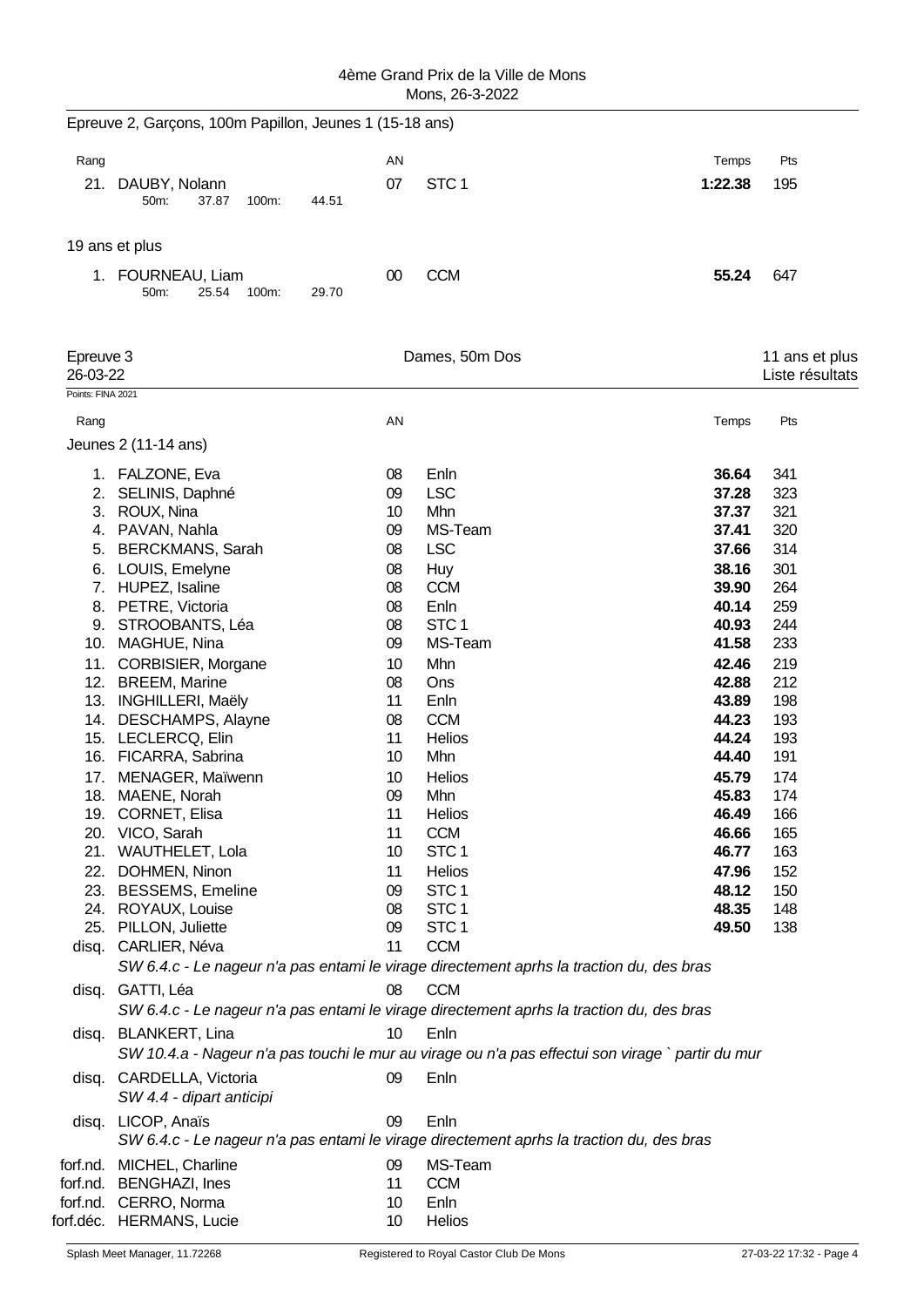| 4ème Grand Prix de la Ville de Mons |
|-------------------------------------|
| Mons, 26-3-2022                     |

|                   | Epreuve 3, Filles, 50m Dos, Jeunes 2 (11-14 ans)                                         |          |                       |                |                 |
|-------------------|------------------------------------------------------------------------------------------|----------|-----------------------|----------------|-----------------|
| Rang              |                                                                                          | AN       |                       | Temps          | Pts             |
|                   | forf.déc. HEROLD, Lizzie                                                                 | 08       | <b>CCM</b>            |                |                 |
|                   | Jeunes 1 (15-18 ans)                                                                     |          |                       |                |                 |
|                   | 1. PUISSANT, Lise                                                                        | 05       | Mhn                   | 31.09          | 558             |
| 2.                | <b>WOLF BAYOT, Margaux</b>                                                               | 05       | Enln                  | 31.70          | 526             |
| 3.                | <b>CORBISIER, Mylene</b>                                                                 | 07       | Mhn                   | 33.32          | 453             |
| 4.                | <b>CHIFFOT, Ness</b>                                                                     | 07       | Mhn                   | 34.19          | 419             |
| 5.                | ROBIN, Nina                                                                              | 06       | <b>LSC</b>            | 35.12          | 387             |
| 6.                | <b>MOUTHUY, Marion</b>                                                                   | 06       | Enln                  | 36.00          | 359             |
| 7.                | NAZIANZENO, Méline                                                                       | 07       | Enln                  | 36.94          | 332             |
|                   | 8. BREEM, Perrine                                                                        | 06       | Ons                   | 37.29          | 323             |
| 9.                | <b>TABUREAU, Florine</b>                                                                 | 04       | Ons                   | 38.36          | 297             |
|                   | 10. CAMBIER, Zéa                                                                         | 06       | <b>CCM</b>            | 40.43          | 253             |
|                   | 11. DI BALLO, Olivia                                                                     | 06       | MS-Team               | 43.21          | 207             |
|                   | 12. LEMAIRE, Maïlys                                                                      | 07       | STC <sub>1</sub>      | 43.95          | 197             |
|                   | 13. NGOUTSING, Anaelle                                                                   | 07       | MS-Team               | 46.85          | 163             |
|                   | forf.déc. SMAL, Maeva                                                                    | 06       | <b>Huy</b>            |                |                 |
|                   | 19 ans et plus                                                                           |          |                       |                |                 |
|                   | 1. HENNEBERT, Alyssa                                                                     | 96       | Enln                  | 32.96          | 468             |
|                   | 2. WATTIAUX, Julie                                                                       | 03       | Ons                   | 37.16          | 326             |
| 3.                | FOURNEAU, Sacha                                                                          | 97       | Ons                   | 40.82          | 246             |
|                   |                                                                                          |          |                       |                |                 |
| Epreuve 4         |                                                                                          |          | Messieurs, 50m Dos    |                | 11 ans et plus  |
| 26-03-22          |                                                                                          |          |                       |                | Liste résultats |
| Points: FINA 2021 |                                                                                          |          |                       |                |                 |
| Rang              |                                                                                          | AN       |                       | Temps          | Pts             |
|                   | Jeunes 2 (11-14 ans)                                                                     |          |                       |                |                 |
|                   | 1. VERBEELEN, Luca                                                                       | 08       | <b>LSC</b>            | 33.82          | 283             |
|                   | 2. NELL, Noah                                                                            | 08       | <b>KVZP</b>           | 35.43          | 246             |
|                   | 3. HOES, Tom Alexander                                                                   | 10       | Mhn                   | 36.16          | 232             |
| 4.                | <b>DUCARME, Mathis</b>                                                                   | 09       | MS-Team               | 36.68          | 222             |
| 5.                | <b>WATTIAUX, Thomas</b>                                                                  | 10       | Mhn                   | 37.31          | 211             |
| 6.                | MURER, Thimeo                                                                            | 09       | MS-Team               | 37.60          | 206             |
| 7.                | SYLVIO, Sacha                                                                            | 10       | MS-Team               | 38.33          | 194             |
| 8.                | CHÉRON, Théo                                                                             | 11       | MS-Team               | 39.29          | 180             |
| 9.                | ID BOUFKER, Idris                                                                        | 08       | <b>CCM</b>            | 42.98          | 138             |
| 10.               | D'EUGENIO, Enzo                                                                          | 11       | Mhn                   | 43.16          | 136             |
| 11.               | MOMMENS, Lenalc                                                                          | 08       | MS-Team               | 43.25          | 135             |
| 12.               | <b>HERBINT, Adrien</b>                                                                   | 08       | <b>CCM</b><br>MS-Team | 43.33          | 134             |
| 13.               | MICHEL, Eliott<br>14. AIESI, Vasco                                                       | 11<br>10 | Enln                  | 43.59<br>45.19 | 132<br>118      |
|                   | 15. RENOTTE, Nael                                                                        | 09       | MS-Team               | 48.37          | 96              |
|                   | 16. ALONGI, Calogero                                                                     | 11       | Enln                  | 48.63          | 95              |
| 17.               | DENEUBOURG, Kylhian                                                                      | 11       | Helios                | 49.33          | 91              |
| 18.               | <b>BOULANGER, Noé</b>                                                                    | 11       | Enln                  | 50.31          | 86              |
| 19.               | <b>WIERTZ, Louis</b>                                                                     | 11       | MS-Team               | 52.30          | 76              |
| disq.             | <b>BALIEU, Martin</b>                                                                    | 11       | MS-Team               |                |                 |
|                   | SW 6.4.c - Le nageur n'a pas entami le virage directement aprhs la traction du, des bras |          |                       |                |                 |
| disq.             | JANSSENS, Romain                                                                         | 10       | Ons                   |                |                 |
|                   |                                                                                          |          |                       |                |                 |

*SW 6.2 - Le nageur a quitti la position dorsale (en dehors de l'exicution du virage)*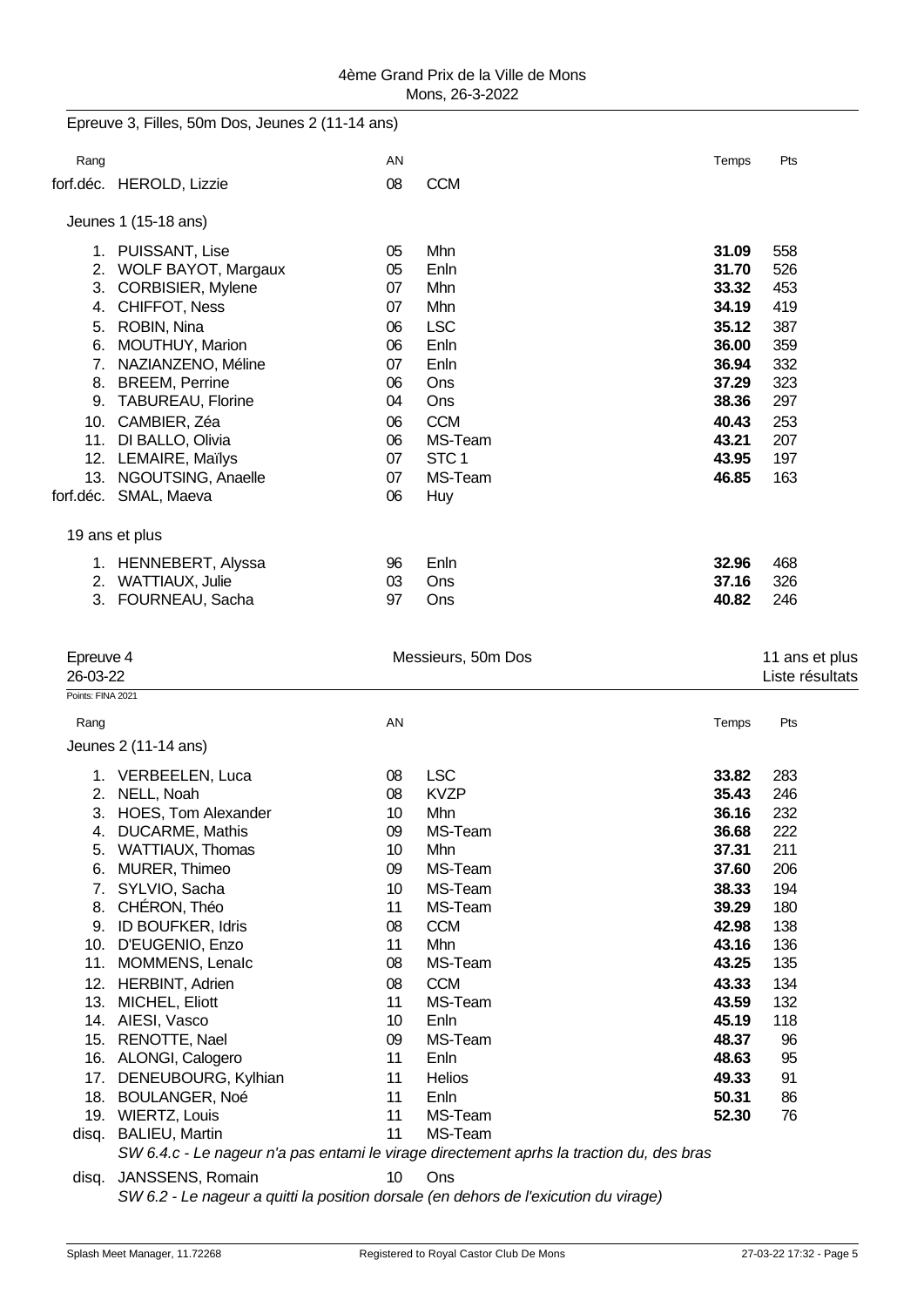|                           | Epreuve 4, Garçons, 50m Dos, Jeunes 2 (11-14 ans)                       |       |          |                                                                                                  |                |                 |
|---------------------------|-------------------------------------------------------------------------|-------|----------|--------------------------------------------------------------------------------------------------|----------------|-----------------|
| Rang                      |                                                                         |       | AN       |                                                                                                  | Temps          | Pts             |
| disq.                     | CHEVAL, Julien                                                          |       | 08       | STC <sub>1</sub><br>SW 6.4.d - Lors du virage le nageur a effectui plusieurs tractions de bras   |                |                 |
| disq.                     | DE ANTONIIS, Matteo                                                     |       | 09       | <b>CCM</b>                                                                                       |                |                 |
|                           | SW 6.4.a - Le nageur n'a pas touchi le mur au virage                    |       |          |                                                                                                  |                |                 |
| disq.                     | GLORIEUX, Siméo<br>SW 6.4.a - Le nageur n'a pas touchi le mur au virage |       | 11       | Enln                                                                                             |                |                 |
|                           | Jeunes 1 (15-18 ans)                                                    |       |          |                                                                                                  |                |                 |
|                           | 1. SELINIS, Aris                                                        |       | 06       | <b>LSC</b>                                                                                       | 29.08          | 446             |
| 2.                        | MAESSEN, Finn                                                           |       | 05       | <b>KVZP</b>                                                                                      | 29.20          | 440             |
| 3.<br>4.                  | <b>GARNIER, Terence</b><br>DUFAYS, Louis                                |       | 07<br>04 | Mhn<br><b>LSC</b>                                                                                | 29.80<br>30.04 | 414<br>404      |
| 5.                        | LECLERCQ, Justin                                                        |       | 04       | Helios                                                                                           | 31.75          | 342             |
| 6.                        | <b>ANTUNES, Lucas</b>                                                   |       | 04       | <b>KVZP</b>                                                                                      | 31.79          | 341             |
| 7.                        | DEBLANDRE, Simon                                                        |       | 06       | Ons                                                                                              | 32.43          | 321             |
| 8.                        | <b>RIDREMONT, Thomas</b>                                                |       | 07       | MS-Team                                                                                          | 33.71          | 286             |
| 9.                        | JAJKIEWICZ, Maxime                                                      |       | 05       | Mhn                                                                                              | 34.00          | 279             |
|                           | 10. LETOR, Gabriel                                                      |       | 06       | <b>CCM</b>                                                                                       | 36.52          | 225             |
|                           | 11. TZENOFF, Louen<br>12. LENCLU, Romain                                |       | 07<br>07 | Huy<br><b>CCM</b>                                                                                | 36.73<br>37.79 | 221<br>203      |
|                           | 13. MENGHINI, Alessandro                                                |       | 06       | STC <sub>1</sub>                                                                                 | 38.06          | 198             |
|                           | 14. DRAMAIX, Hugo                                                       |       | 07       | <b>CCM</b>                                                                                       | 38.73          | 188             |
|                           | 15. JAUGNAU, Baptiste                                                   |       | 07       | Ons                                                                                              | 39.39          | 179             |
|                           | disq. MULLER, Loukas                                                    |       | 07       | MS-Team                                                                                          |                |                 |
|                           |                                                                         |       | 07       | SW 6.4.c - Le nageur n'a pas entami le virage directement aprhs la traction du, des bras<br>Enln |                |                 |
| disq.                     | CABO, Esteban                                                           |       |          | SW 6.4.d - Lors du virage le nageur a effectui plusieurs tractions de bras                       |                |                 |
|                           | 19 ans et plus                                                          |       |          |                                                                                                  |                |                 |
|                           |                                                                         |       |          |                                                                                                  |                |                 |
|                           | 1. DEMAJ, Valdrim<br>2. KARKOUR, Rayan                                  |       | 03       | <b>KVZP</b>                                                                                      | 28.78          | 460<br>454      |
|                           | 3. GLINEUR, Raphaël                                                     |       | 02<br>00 | <b>KVZP</b><br><b>CCM</b>                                                                        | 28.89<br>29.68 | 419             |
|                           | 4. JANSSENS, Florian                                                    |       | 02       | Ons                                                                                              | 31.30          | 357             |
|                           |                                                                         |       |          |                                                                                                  |                |                 |
| Epreuve 5                 |                                                                         |       |          | Dames, 100m Brasse                                                                               |                | 11 ans et plus  |
| 26-03-22                  |                                                                         |       |          |                                                                                                  |                | Liste résultats |
| Points: FINA 2021<br>Rang |                                                                         |       | AN       |                                                                                                  | Temps          | Pts             |
|                           | Jeunes 2 (11-14 ans)                                                    |       |          |                                                                                                  |                |                 |
|                           | 1. PAVAN, Nahla<br>40.24<br>50m:<br>100m:                               | 45.59 | 09       | MS-Team                                                                                          | 1:25.83        | 383             |
| 2.                        | DELEPLANQUE, Emma<br>50m:<br>42.68<br>100m:                             | 45.33 | 08       | Helios                                                                                           | 1:28.01        | 355             |
| 3.                        | BOUTRY, Zoélie<br>100m:<br>50m:<br>41.41                                | 47.75 | 09       | <b>ESP</b>                                                                                       | 1:29.16        | 342             |
| 4.                        | HUPEZ, Isaline<br>50m:<br>41.81<br>100m:                                | 48.65 | 08       | <b>CCM</b>                                                                                       | 1:30.46        | 327             |
| 5.                        | LOUIS, Emelyne<br>50m:<br>42.51<br>100m:                                | 48.17 | 08       | Huy                                                                                              | 1:30.68        | 325             |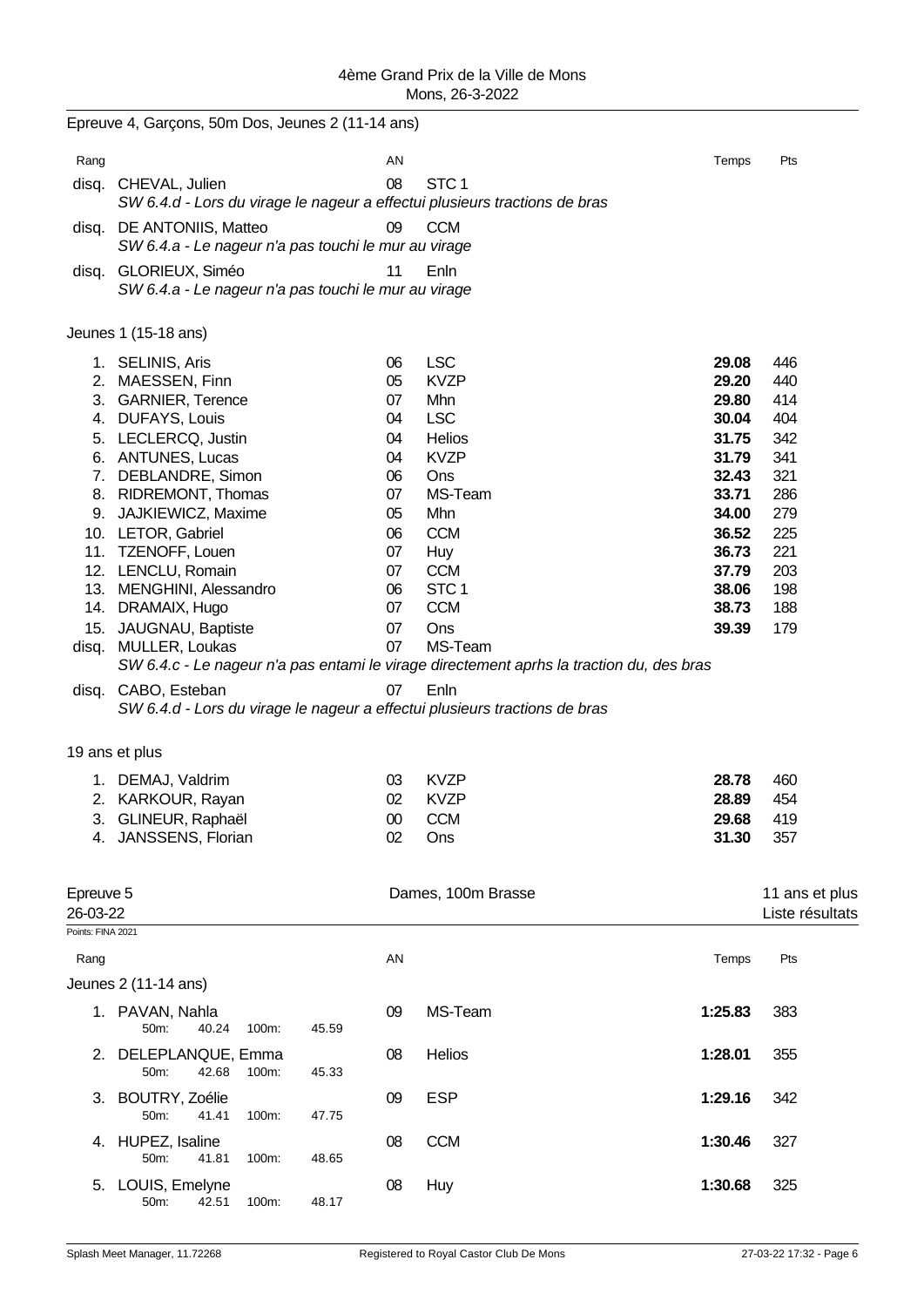| Rang |                                                      |         | AN       |                                                                                                                           | Temps   | Pts |
|------|------------------------------------------------------|---------|----------|---------------------------------------------------------------------------------------------------------------------------|---------|-----|
|      | 6. DEBLANDRE, Célia<br>50m:<br>43.47 100m:           | 48.14   | 08       | Ons                                                                                                                       | 1:31.61 | 315 |
|      | 7. DUYCKAERTS, Clémentine<br>50m:<br>43.54 100m:     | 48.31   | 09       | <b>CCM</b>                                                                                                                | 1:31.85 | 312 |
|      | 8. BOULANGER, Juliette<br>50m:<br>43.34 100m:        | 49.46   | 08       | Enln                                                                                                                      | 1:32.80 | 303 |
|      | 9. BERTEE, Charlyne<br>43.20 100m:<br>50m:           | 51.06   | 08       | Mhn                                                                                                                       | 1:34.26 | 289 |
|      | 10. GANSEMANS, Kessy<br>50m:<br>45.03 100m:          | 50.20   | 10       | <b>KVZP</b>                                                                                                               | 1:35.23 | 280 |
|      | 11. NELL, Maja<br>50m:<br>45.90<br>100m:             | 49.63   | 10       | <b>KVZP</b>                                                                                                               | 1:35.53 | 278 |
|      | 12. VANDERSTICHELEN, Zélie<br>44.63<br>50m:<br>100m: | 51.98   | 10       | <b>CNT</b>                                                                                                                | 1:36.61 | 268 |
|      | 13. MICHELS, Julie<br>50m:<br>46.43 100m:            | 50.80   | 11       | <b>ESP</b>                                                                                                                | 1:37.23 | 263 |
|      | 14. DE VLIEGER, Jade<br>46.86<br>$50m$ :<br>100m:    | 52.26   | 09       | <b>ESP</b>                                                                                                                | 1:39.12 | 249 |
|      | 15. WIBAUT, Laure<br>50m:<br>47.26<br>100m:          | 52.79   | 08       | <b>ESP</b>                                                                                                                | 1:40.05 | 242 |
|      | 16. LIEVYNS, Amandine<br>45.56<br>50m:<br>100m:      | 54.63   | 08       | <b>ESP</b>                                                                                                                | 1:40.19 | 241 |
|      | 17. MAGHUE, Nina<br>50m:<br>48.72<br>100m:           | 52.14   | 09       | MS-Team                                                                                                                   | 1:40.86 | 236 |
|      | 18. VANHOEGAERDEN, Lily-Rose<br>46.75 100m:<br>50m:  | 54.82   | 09       | <b>CCM</b>                                                                                                                | 1:41.57 | 231 |
|      | 19. DI BATTISTA, Alicia<br>50m:<br>49.98 100m:       | 59.36   | 09       | <b>CCM</b>                                                                                                                | 1:49.34 | 185 |
|      | 20. LECLERCQ, Elin<br>53.23<br>50m:<br>100m:         | 57.11   | 11       | Helios                                                                                                                    | 1:50.34 | 180 |
|      | 21. VALENTI, Sarah<br>54.93<br>50m:<br>100m:         | 1:02.03 | 08       | <b>CCM</b>                                                                                                                | 1:56.96 | 151 |
|      | 22. DEROULEZ, Alix<br>50m:<br>54.87<br>100m:         | 1:03.63 | 09       | Mhn                                                                                                                       | 1:58.50 | 145 |
|      | 23. DEGELS JADE,<br>1:05.54<br>50m:<br>100m:         | 1:12.13 | 11       | <b>CNT</b>                                                                                                                | 2:17.67 | 92  |
|      | disq. CORNET, Elisa                                  |         | 11       | <b>Helios</b><br>SW 7.6. - A l'arrivie ou au virage n'a pas touchi le mur des 2 mains simultaniment ou mains superposies. |         |     |
|      | forf.nd. WIBAUT, Marion<br>forf.nd. MICHEL, Charline |         | 11<br>09 | <b>ESP</b><br>MS-Team                                                                                                     |         |     |
|      | Jeunes 1 (15-18 ans)                                 |         |          |                                                                                                                           |         |     |
|      | 1. DUREZ, Laure<br>50m:<br>34.58<br>100m:            | 39.53   | 06       | Enln                                                                                                                      | 1:14.11 | 595 |
|      | 2. ANTUNES, Lyna<br>35.65<br>50m:<br>100m:           | 40.16   | 07       | <b>KVZP</b>                                                                                                               | 1:15.81 | 556 |
|      | 3. SCHOEMANS, Alice<br>50m:<br>38.24<br>100m:        | 42.64   | 06       | <b>LSC</b>                                                                                                                | 1:20.88 | 458 |

## Epreuve 5, Filles, 100m Brasse, Jeunes 2 (11-14 ans)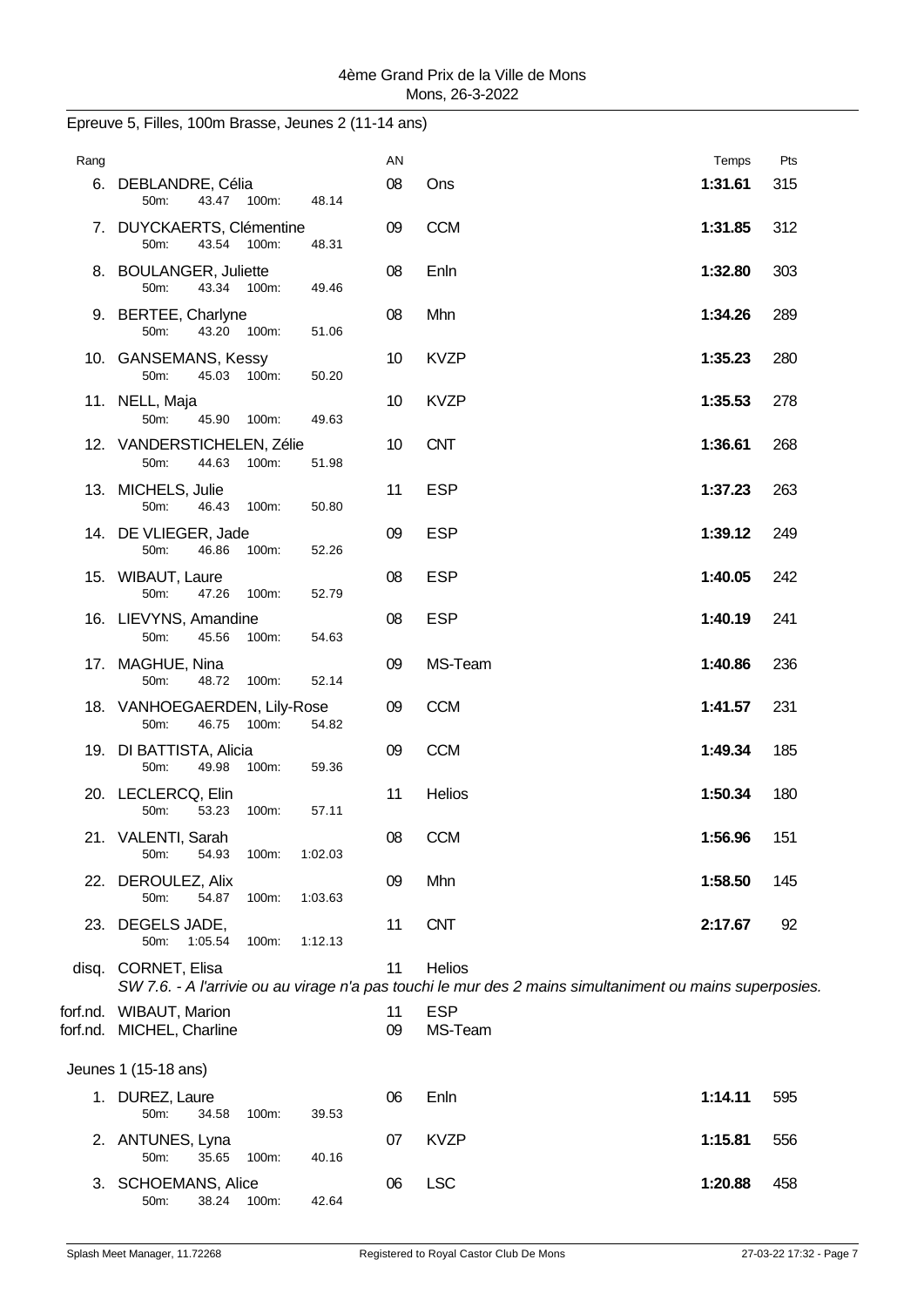| Rang           |                                                    |       |       | AN       |                          | Temps   | Pts |
|----------------|----------------------------------------------------|-------|-------|----------|--------------------------|---------|-----|
|                | 4. BERTHET, Lana<br>39.26<br>50m:                  | 100m: | 43.22 | 05       | <b>LSC</b>               | 1:22.48 | 432 |
|                | 5. LEMAL, Alice<br>$50m$ :<br>41.36                | 100m: | 45.86 | 05       | Mhn                      | 1:27.22 | 365 |
|                | 6. MOUTHUY, Marion<br>50m:<br>40.79                | 100m: | 46.84 | 06       | Enln                     | 1:27.63 | 360 |
|                | 7. DULLIER, Déborah<br>$50m$ :<br>42.00            | 100m: | 45.71 | 06       | <b>Helios</b>            | 1:27.71 | 359 |
|                | 8. VAN CUTSEM, Léa<br>50m:<br>43.81                | 100m: | 49.22 | 07       | <b>ESP</b>               | 1:33.03 | 301 |
|                | 9. SAMAWI, Oumaïma<br>43.96<br>50m:                | 100m: | 49.86 | 06       | <b>CCM</b>               | 1:33.82 | 293 |
|                | 10. DACOSTA, Lucie<br>50m:<br>43.58                | 100m: | 52.86 | 04       | Ons                      | 1:36.44 | 270 |
|                | 11. DULLIER, Coralie<br>50m:<br>47.45              | 100m: | 52.04 | 06       | <b>Helios</b>            | 1:39.49 | 246 |
|                | 12. CUVELIER, Juline<br>50m:<br>47.92              | 100m: | 52.88 | 07       | <b>ESP</b>               | 1:40.80 | 236 |
|                | forf.nd. BOCQUET, Julia<br>forf.déc. DUCABLE, Anna |       |       | 05<br>04 | <b>CNT</b><br><b>LSC</b> |         |     |
| 19 ans et plus |                                                    |       |       |          |                          |         |     |
|                | 1. PIGEON, Kelly<br>50m:<br>34.91                  | 100m: | 39.63 | 03       | <b>KVZP</b>              | 1:14.54 | 585 |

Epreuve 5, Dames, 100m Brasse, Jeunes 1 (15-18 ans)

| Epreuve 6<br>26-03-22 |                                        |       | Messieurs, 100m Brasse |    |             |         |     |
|-----------------------|----------------------------------------|-------|------------------------|----|-------------|---------|-----|
| Points: FINA 2021     |                                        |       |                        |    |             |         |     |
| Rang                  |                                        |       |                        | AN |             | Temps   | Pts |
|                       | Jeunes 2 (11-14 ans)                   |       |                        |    |             |         |     |
|                       | 1. BRUNEE, Jules<br>38.22<br>50m:      | 100m: | 43.16                  | 08 | Helios      | 1:21.38 | 314 |
|                       | 2. CHEN, Peter<br>40.18<br>50m:        | 100m: | 43.32                  | 09 | Mhn         | 1:23.50 | 291 |
|                       | 3. SIDANER, Guillaume<br>50m:<br>39.66 | 100m: | 44.34                  | 09 | <b>LSC</b>  | 1:24.00 | 285 |
|                       | 4. ANKAERT, Léon<br>50m:<br>39.59      | 100m: | 44.54                  | 08 | Enln        | 1:24.13 | 284 |
|                       | 5. MURER, Thimeo<br>50m:<br>42.08      | 100m: | 45.18                  | 09 | MS-Team     | 1:27.26 | 255 |
| 6.                    | GUENDOUZ, Anas<br>50m:<br>43.84        | 100m: | 48.33                  | 10 | <b>KVZP</b> | 1:32.17 | 216 |
|                       | 7. SYLVIO, Sacha<br>45.64<br>50m:      | 100m: | 49.96                  | 10 | MS-Team     | 1:35.60 | 193 |
| 8.                    | DINICESCU, Damian<br>45.19<br>50m:     | 100m: | 52.16                  | 10 | <b>CCM</b>  | 1:37.35 | 183 |
| 9.                    | CHÉRON, Théo<br>47.68<br>50m:          | 100m: | 52.94                  | 11 | MS-Team     | 1:40.62 | 166 |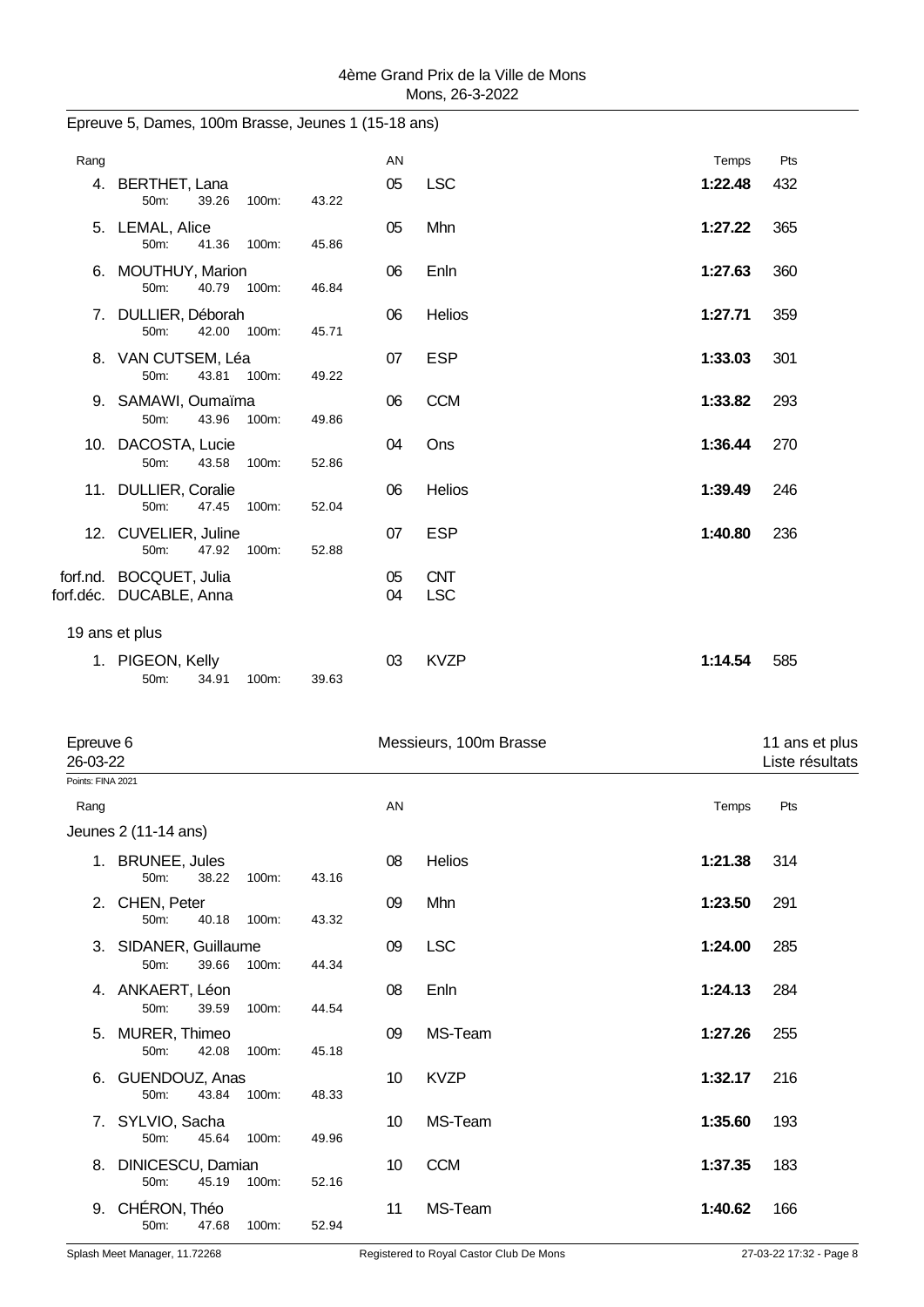| Rang |                                                         |             |         | AN       |                                                                                                                        | Temps   | Pts |
|------|---------------------------------------------------------|-------------|---------|----------|------------------------------------------------------------------------------------------------------------------------|---------|-----|
|      | 10. RENOTTE, Nael<br>50m:<br>49.37                      | 100m:       | 53.33   | 09       | MS-Team                                                                                                                | 1:42.70 | 156 |
|      | 11. NEGRIN, Samuel<br>50m:<br>50.36                     | 100m:       | 53.69   | 09       | Mhn                                                                                                                    | 1:44.05 | 150 |
|      | 12. YAZAG, Amayas<br>50m:<br>51.12                      | 100m:       | 55.68   | 09       | Mhn                                                                                                                    | 1:46.80 | 139 |
|      | 13. MOMMENS, Lenalc<br>50m:<br>51.69                    | 100m:       | 57.42   | 08       | MS-Team                                                                                                                | 1:49.11 | 130 |
|      | 14. ZAÏDI, Noah<br>50m:<br>52.90                        | 100m:       | 1:00.10 | 09       | <b>Helios</b>                                                                                                          | 1:53.00 | 117 |
|      | 15. DE VLIEGER, Yann<br>50m:<br>55.10                   | 100m:       | 58.73   | 11       | <b>ESP</b>                                                                                                             | 1:53.83 | 114 |
|      | 16. MICHEL, Eliott<br>50m:<br>55.66                     | 100m:       | 1:01.36 | 11       | MS-Team                                                                                                                | 1:57.02 | 105 |
|      | 17. ROUSSEAU, Simon<br>50m:<br>56.77                    | 100m:       | 1:01.19 | 10       | Mhn                                                                                                                    | 1:57.96 | 103 |
|      | 18. BALIEU, Martin<br>50m:<br>57.94                     | 100m:       | 1:06.41 | 11       | MS-Team                                                                                                                | 2:04.35 | 88  |
|      | disq. JOURQUIN, Nathan                                  |             |         | 08       | <b>ESP</b><br>SW 7.6. - A l'arrivie ou au virage n'a pas touchi le mur des 2 mains simultaniment ou mains superposies. |         |     |
|      | disq. BREEM, Gabrirel<br>SW 4.4 - dipart anticipi       |             |         | 11       | Ons                                                                                                                    |         |     |
|      | forf.déc. DUBRAY, Bastien<br>forf.déc. MEUNIER, Florent |             |         | 10<br>09 | <b>Helios</b><br><b>CCM</b>                                                                                            |         |     |
|      | Jeunes 1 (15-18 ans)                                    |             |         |          |                                                                                                                        |         |     |
|      | 1. BIAD, Malik<br>50m:<br>33.14                         | 100m:       | 36.74   | 05       | Mhn                                                                                                                    | 1:09.88 | 496 |
|      | 2. PUCCIO, Alessio<br>50m:<br>33.94                     | 100m:       | 37.91   | 06       | <b>KVZP</b>                                                                                                            | 1:11.85 | 456 |
|      | 3. COTAN, Alexandru<br>37.03<br>50m:                    | 100m:       | 42.17   | 06       | Ons                                                                                                                    | 1:19.20 | 341 |
|      | 4. LECUTIER, Louis<br>50m:<br>37.22                     | 100m:       | 43.81   | 05       | <b>ESP</b>                                                                                                             | 1:21.03 | 318 |
|      | 5. CORNET, Evan<br>50m:<br>38.73                        | 100m:       | 42.36   | 07       | Helios                                                                                                                 | 1:21.09 | 317 |
|      | 6. SIRAULT, Loïc<br>50m:                                | 38.42 100m: | 46.77   | 04       | Ons                                                                                                                    | 1:25.19 | 274 |
|      | 7. RIDREMONT, Thomas<br>41.76<br>50m:                   | 100m:       | 45.16   | 07       | MS-Team                                                                                                                | 1:26.92 | 258 |
|      | 8. MULLER, Loukas<br>50m:<br>42.56                      | 100m:       | 48.29   | 07       | MS-Team                                                                                                                | 1:30.85 | 226 |
|      | 9. TZENOFF, Louen<br>50m:<br>41.93                      | 100m:       | 48.94   | 07       | Huy                                                                                                                    | 1:30.87 | 225 |
|      | 10. LEGROS, Lucas<br>50m:<br>45.86                      | 100m:       | 51.37   | 06       | Ons                                                                                                                    | 1:37.23 | 184 |

Epreuve 6, Garçons, 100m Brasse, Jeunes 2 (11-14 ans)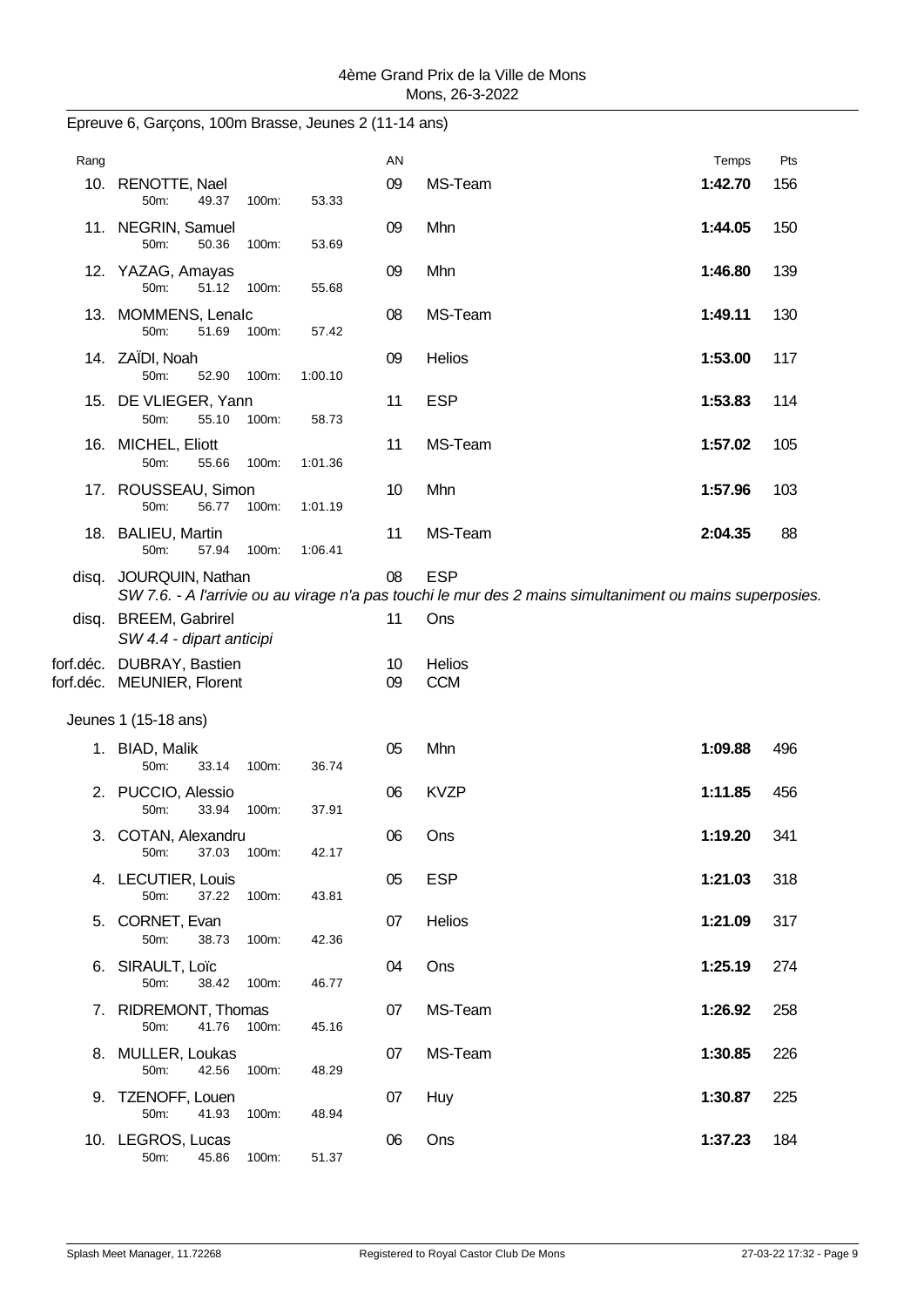|                       | Epreuve 6, Messieurs, 100m Brasse                        |          |                          |                |                                   |
|-----------------------|----------------------------------------------------------|----------|--------------------------|----------------|-----------------------------------|
|                       | 19 ans et plus                                           |          |                          |                |                                   |
|                       | 1. BEAUTHIER, Killian<br>32.58<br>50m:<br>100m:<br>36.76 | 02       | <b>KVZP</b>              | 1:09.34        | 508                               |
| 2.                    | LEMAN, Arnaud<br>50m:<br>34.27<br>38.75<br>100m:         | 02       | Ons                      | 1:13.02        | 435                               |
|                       |                                                          |          |                          |                |                                   |
| Epreuve 7<br>26-03-22 |                                                          |          | Dames, 50m Libre         |                | 11 ans et plus<br>Liste résultats |
| Points: FINA 2021     |                                                          |          |                          |                |                                   |
| Rang                  |                                                          | AN       |                          | Temps          | Pts                               |
|                       | Jeunes 2 (11-14 ans)                                     |          |                          |                |                                   |
|                       | 1. PETRE, Victoria                                       | 08       | Enln                     | 31.44          | 387                               |
| 2.                    | HAMPER, Line                                             | 09       | <b>LSC</b>               | 31.45          | 387                               |
| 3.                    | ROUX, Nina                                               | 10       | Mhn                      | 31.60          | 382                               |
| 4.                    | <b>BERCKMANS, Sarah</b>                                  | 08       | <b>LSC</b>               | 31.66          | 379                               |
|                       | 5. PAVAN, Nahla                                          | 09       | MS-Team                  | 31.67          | 379                               |
|                       | 6. FALZONE, Eva                                          | 08       | Enln                     | 32.02          | 367                               |
|                       | 7. VANDENBUSSCHE, Jade                                   | 09       | <b>CCM</b>               | 33.32          | 325                               |
| 8.                    | SELINIS, Daphné                                          | 09       | <b>LSC</b>               | 33.63          | 316                               |
| 9.                    | DEBLANDRE, Célia                                         | 08       | Ons                      | 33.81          | 311                               |
|                       | 10. RUSTIN, Eline                                        | 10       | <b>CCM</b>               | 33.82          | 311                               |
|                       | 11. LICOP, Anaïs                                         | 09       | Enln                     | 34.45          | 294                               |
|                       | 12. GUARINI, Violette                                    | 09       | Enln                     | 34.46          | 294                               |
|                       | 13. MENAGER, Maïwenn                                     | 10       | Helios                   | 34.98          | 281                               |
|                       | 14. BOULANGER, Juliette                                  | 08       | Enln                     | 35.20          | 276                               |
| 15.                   | <b>GANSEMANS, Kessy</b>                                  | 10       | <b>KVZP</b>              | 35.33          | 273                               |
| 16.                   | STROOBANTS, Léa                                          | 08       | STC <sub>1</sub>         | 35.84          | 261                               |
|                       | 17. CORBISIER, Morgane                                   | 10       | Mhn                      | 36.30          | 252                               |
|                       | 18. BREEM, Marine                                        | 08       | Ons                      | 36.33          | 251                               |
|                       | GATTI, Léa                                               | 08       | <b>CCM</b>               | 36.33          | 251                               |
| 20.                   | DESCHAMPS, Alayne                                        | 08       | <b>CCM</b>               | 36.73          | 243                               |
|                       | 21. ABRAHAM, Célia                                       | 11       | <b>CNT</b>               | 36.82          | 241                               |
| 22.                   | SEGUIDO ALVAREZ, Leonor                                  | 08       | <b>Huy</b>               | 36.90          | 239                               |
| 23.                   | CARDELLA, Victoria                                       | 09       | Enln                     | 37.21          | 234                               |
| 24.                   | DI BATTISTA, Alicia                                      | 09       | <b>CCM</b>               | 37.42          | 230                               |
| 25.                   | MAENE, Norah                                             | 09       | Mhn                      | 37.88          | 221                               |
|                       | 26. VANHOEGAERDEN, Lily-Rose                             | 09       | <b>CCM</b>               | 38.36          | 213                               |
|                       | 27. ROYAUX, Louise                                       | 08       | STC <sub>1</sub>         | 38.46          | 211                               |
|                       | 28. LECLERCQ, Elin                                       | 11       | <b>Helios</b>            | 38.92          | 204                               |
|                       | 29. FICARRA, Sabrina                                     | 10       | Mhn                      | 39.03          | 202                               |
| 30.                   | MAGHUE, Nina                                             | 09       | MS-Team                  | 40.16          | 186                               |
| 31.                   | DOHMEN, Ninon                                            | 11       | <b>Helios</b>            | 40.27          | 184                               |
|                       | 32. VICO, Sarah                                          | 11       | <b>CCM</b>               | 41.06          | 174                               |
|                       | 33. VALENTI, Sarah                                       | 08       | <b>CCM</b>               | 41.16          | 172                               |
|                       | 34. CORNET, Elisa                                        | 11       | <b>Helios</b>            | 41.36          | 170                               |
|                       | 35. INGHILLERI, Maëly                                    | 11       | Enln                     | 41.42          | 169                               |
|                       | 36. BLANKERT, Lina                                       | 10       | Enln<br>STC <sub>1</sub> | 41.76<br>42.53 | 165                               |
|                       | 37. BESSEMS, Emeline<br>38. WAUTHELET, Lola              | 09<br>10 | STC <sub>1</sub>         | 42.76          | 156<br>154                        |
|                       | 39. PILLON, Juliette                                     | 09       | STC <sub>1</sub>         | 44.36          | 138                               |
|                       | 40. CARLIER, Néva                                        | 11       | <b>CCM</b>               | 47.46          | 112                               |
|                       | forf.nd. MICHEL, Charline                                | 09       | MS-Team                  |                |                                   |
|                       | forf.nd. BENGHAZI, Ines                                  | 11       | <b>CCM</b>               |                |                                   |
|                       | forf.nd. CERRO, Norma                                    | 10       | Enln                     |                |                                   |
|                       |                                                          |          |                          |                |                                   |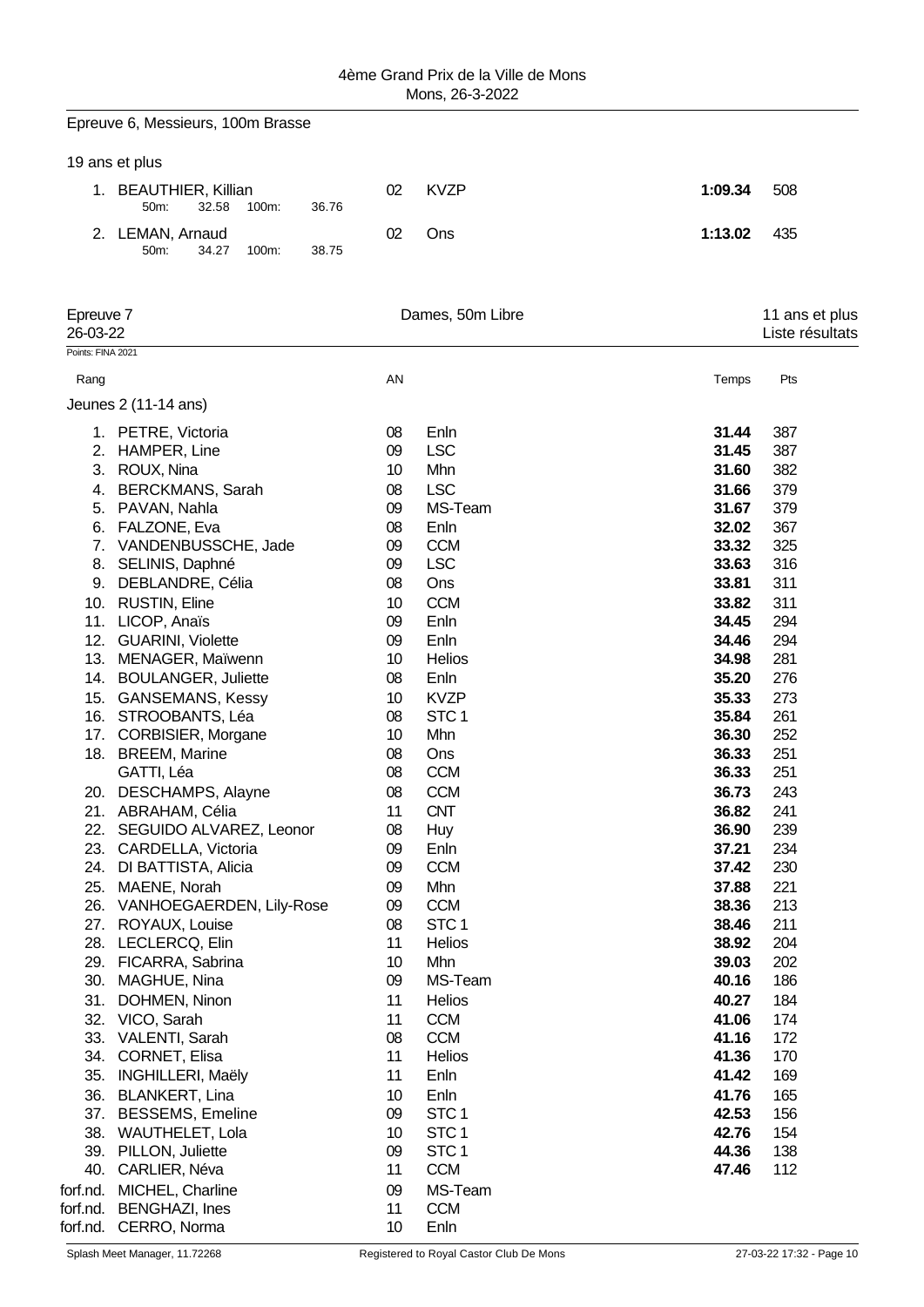|                   | Epreuve 7, Filles, 50m Libre, Jeunes 2 (11-14 ans) |        |                      |       |                 |
|-------------------|----------------------------------------------------|--------|----------------------|-------|-----------------|
| Rang              |                                                    | AN     |                      | Temps | Pts             |
| forf.déc.         | <b>HERMANS, Lucie</b>                              | 10     | Helios               |       |                 |
|                   | forf.déc. HEROLD, Lizzie                           | 08     | <b>CCM</b>           |       |                 |
|                   | Jeunes 1 (15-18 ans)                               |        |                      |       |                 |
|                   | 1. DUREZ, Laure                                    | 06     | Enln                 | 27.01 | 611             |
| 2.                | PUISSANT, Lise                                     | 05     | Mhn                  | 27.80 | 561             |
| 3.                | WOLF BAYOT, Margaux                                | 05     | Enln                 | 28.17 | 539             |
| 4.                | DRUEZ, Lena                                        | 05     | Mhn                  | 28.64 | 513             |
| 5.                | BERTHET, Lana                                      | 05     | <b>LSC</b>           | 28.83 | 503             |
| 6.                | <b>SCHOEMANS, Alice</b>                            | 06     | <b>LSC</b>           | 29.25 | 481             |
| 7.                | NARDI, Margherita                                  | $05\,$ | <b>LSC</b>           | 29.27 | 480             |
| 8.                | MICHAUX, Valentine                                 | 07     | Helios               | 29.35 | 476             |
| 9.                | MOURMAUX, Célia                                    | 07     | Enln                 | 29.41 | 473             |
| 10.               | VAN EYKEN, Nele                                    | 05     | <b>KVZP</b>          | 29.58 | 465             |
|                   | 11. CORBISIER, Mylene                              | 07     | Mhn                  | 29.76 | 457             |
|                   | 12. STROOBANTS, Pauline                            | 05     | STC <sub>1</sub>     | 30.25 | 435             |
|                   | 13. DALLE, Domitille                               | 05     | <b>LSC</b>           | 30.54 | 423             |
|                   | 14. BARDIN, Sara                                   | 05     | <b>LSC</b>           | 30.63 | 419             |
|                   | 15. MISONNE, Alessandra                            | 06     | Enln                 | 30.78 | 413             |
|                   | 16. BURET, Adèle                                   | 06     | <b>CNT</b>           | 30.97 | 405             |
| 17.               | <b>CHIFFOT, Ness</b>                               | 07     | Mhn                  | 31.28 | 393             |
|                   | 18. ROBIN, Nina                                    | 06     | <b>LSC</b>           | 31.88 | 372             |
| 19.               | NAZIANZENO, Méline                                 | 07     | Enln                 | 32.26 | 359             |
|                   | 20. CAMBIER, Zéa                                   | 06     | <b>CCM</b>           | 33.27 | 327             |
| 21.               | <b>TABUREAU, Florine</b>                           | 04     | Ons                  | 33.29 | 326             |
| 22.               | DACOSTA, Lucie                                     | 04     | Ons                  | 33.36 | 324             |
| 23.               | <b>HERBINT, Aurélie</b>                            | 06     | <b>CCM</b>           | 33.39 | 323             |
| 24.               | NGOUTSING, Anaelle                                 | 07     | MS-Team              | 33.95 | 308             |
| 25.               | DE PASCALE, Olivia                                 | 07     | STC <sub>1</sub>     | 34.15 | 302             |
| 26.               | <b>BREEM, Perrine</b>                              | 06     | Ons                  | 35.28 | 274             |
| 27.               | SAMAWI, Oumaïma                                    | 06     | <b>CCM</b>           | 35.49 | 269             |
| 28.               | DI BALLO, Olivia                                   | 06     | MS-Team              | 35.77 | 263             |
|                   | 29. LEMAIRE, Maïlys                                | 07     | STC <sub>1</sub>     | 40.32 | 183             |
|                   | forf.déc. SMAL, Maeva                              | 06     | <b>Huy</b>           |       |                 |
|                   | 19 ans et plus                                     |        |                      |       |                 |
|                   | 1. PIGEON, Kelly                                   | 03     | <b>KVZP</b>          | 29.23 | 482             |
| 2.                | <b>WATTIAUX, Julie</b>                             | 03     | Ons                  | 31.36 | 390             |
| 3.                | TRESNIE, Adeline                                   | $00\,$ | <b>CCM</b>           | 32.99 | 335             |
| 4.                | FOURNEAU, Sacha                                    | 97     | Ons                  | 34.13 | 303             |
|                   |                                                    |        |                      |       |                 |
| Epreuve 8         |                                                    |        | Messieurs, 50m Libre |       | 11 ans et plus  |
| 26-03-22          |                                                    |        |                      |       | Liste résultats |
| Points: FINA 2021 |                                                    |        |                      |       |                 |
| Rang              |                                                    | AN     |                      | Temps | Pts             |
|                   | Jeunes 2 (11-14 ans)                               |        |                      |       |                 |
|                   | 1. VERBEELEN, Luca                                 | 08     | <b>LSC</b>           | 29.00 | 335             |
| 2.                | ANKAERT, Léon                                      | 08     | Enln                 | 29.71 | 312             |
| 3.                | THIRION, Alexandre                                 | 09     | <b>Huy</b>           | 29.76 | 310             |
| 4.                | NELL, Noah                                         | 08     | <b>KVZP</b>          | 30.70 | 283             |
| 5.                | VELI, Kevin                                        | 08     | <b>LSC</b>           | 30.78 | 280             |
| 6.                | SYLVIO, Sacha                                      | 10     | MS-Team              | 30.99 | 275             |
|                   |                                                    |        |                      |       |                 |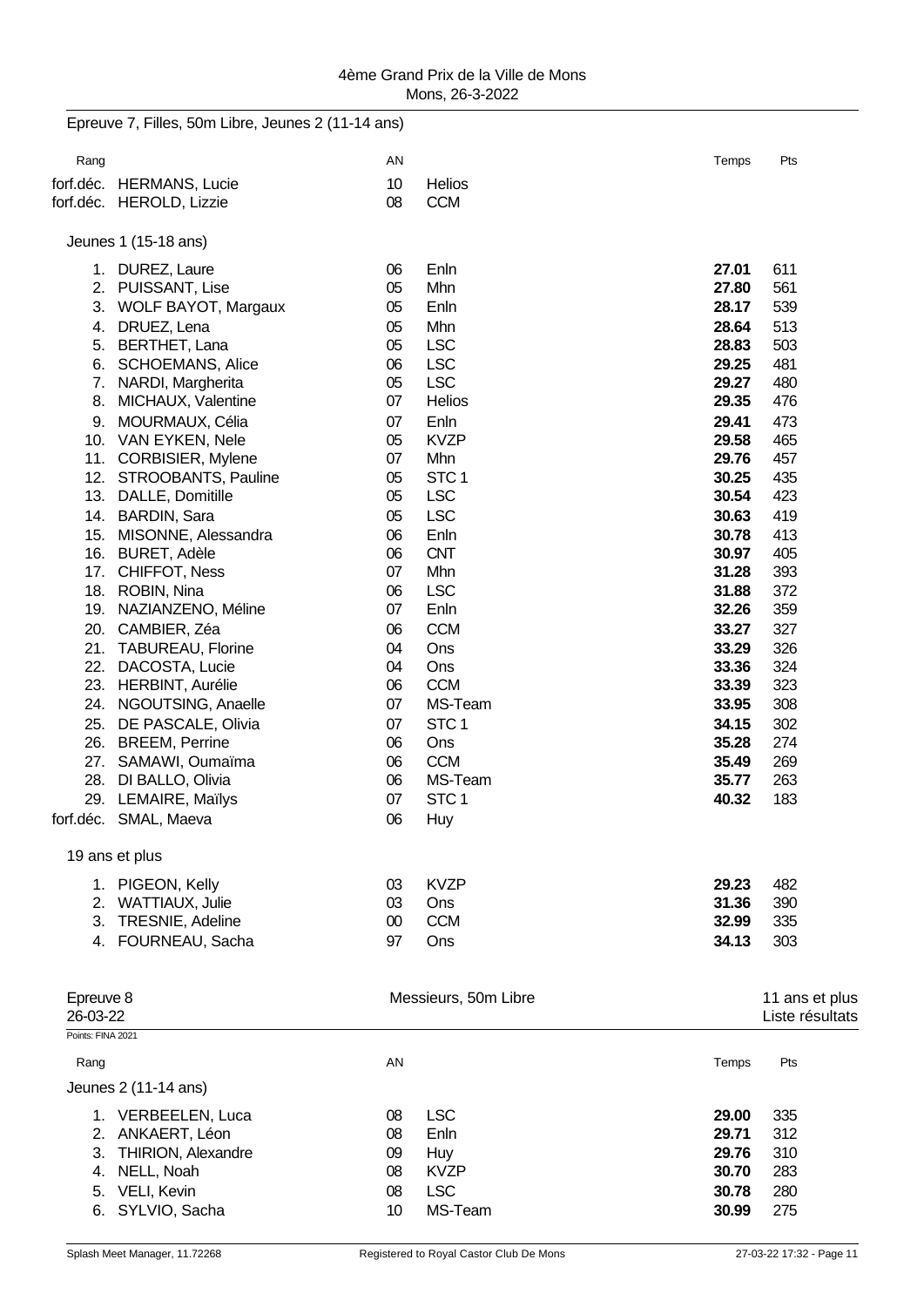## Epreuve 8, Garçons, 50m Libre, Jeunes 2 (11-14 ans)

| Rang  |                                            | AN       |                  | Temps | Pts |
|-------|--------------------------------------------|----------|------------------|-------|-----|
| 7.    | WATTIAUX, Thomas                           | 10       | Mhn              | 31.02 | 274 |
| 8.    | <b>HOES, Tom Alexander</b>                 | 10       | Mhn              | 31.36 | 265 |
| 9.    | THILL, Esteban                             | 10       | Enln             | 31.55 | 260 |
| 10.   | MURER, Thimeo                              | 09       | MS-Team          | 32.36 | 241 |
|       | 11. GUENDOUZ, Anas                         | 10       | <b>KVZP</b>      | 32.49 | 238 |
|       | 12. DUCARME, Mathis                        | 09       | MS-Team          | 33.07 | 226 |
|       | 13. FALZONE, Raphaël                       | 10       | Enln             | 33.30 | 221 |
| 14.   | ID BOUFKER, Idris                          | 08       | <b>CCM</b>       | 34.21 | 204 |
|       | 15. DELATTRE, Shaïn                        | 10       | Enln             | 34.36 | 201 |
|       | 16. DEBAIZE, Stéphane                      | 10       | <b>LSC</b>       | 34.54 | 198 |
|       | 17. DUREZ, Oliver                          | 10       | Enln             | 34.67 | 196 |
|       | 18. GLORIEUX, Siméo                        | 11       | Enln             | 35.03 | 190 |
|       | 19. DAMOUNI, Abdelhakim                    | 08       | Helios           | 35.32 | 185 |
|       | 20. CHÉRON, Théo                           | 11       | MS-Team          | 35.59 | 181 |
|       | 21. CHEVAL, Julien                         | 08       | STC <sub>1</sub> | 36.62 | 166 |
|       |                                            | 10       | Enln             | 36.83 | 164 |
|       | 22. FONTAINE, Mathis                       | 08       | MS-Team          | 37.24 |     |
|       | 23. MOMMENS, Lenalc<br>24. HERBINT, Adrien | 08       | <b>CCM</b>       | 37.67 | 158 |
|       |                                            |          |                  |       | 153 |
| 25.   | D'EUGENIO, Enzo                            | 11       | Mhn              | 38.13 | 147 |
| 26.   | DENEUBOURG, Kylhian                        | 11       | <b>Helios</b>    | 38.55 | 143 |
| 27.   | MICHEL, Eliott                             | 11       | MS-Team          | 39.52 | 132 |
| 28.   | <b>RENOTTE, Nael</b>                       | 09       | MS-Team          | 40.84 | 120 |
| 29.   | AIESI, Vasco                               | 10       | Enln             | 41.09 | 118 |
| 30.   | ZAÏDI, Noah                                | 09       | Helios           | 41.17 | 117 |
| 31.   | ALONGI, Calogero                           | 11       | Enln             | 43.12 | 102 |
| 32.   | <b>BALIEU, Martin</b>                      | 11       | MS-Team          | 44.04 | 95  |
|       | 33. BREEM, Gabrirel                        | 11       | Ons              | 45.46 | 87  |
|       | 34. BOULANGER, Noé                         | 11       | Enln             | 47.71 | 75  |
| 35.   | DE ANTONIIS, Matteo                        | 09       | <b>CCM</b>       | 48.93 | 69  |
| 36.   | <b>WIERTZ, Louis</b>                       | 11       | MS-Team          | 51.40 | 60  |
| disq. | JANSSENS, Romain                           | 10       | Ons              |       |     |
|       | SW 4.4 - dipart anticipi                   |          |                  |       |     |
|       | forf.déc. DUBRAY, Bastien                  | 10       | Helios           |       |     |
|       | Jeunes 1 (15-18 ans)                       |          |                  |       |     |
| 1.    | PINGITORE, Ilario                          | 05       | <b>CCM</b>       | 24.79 | 537 |
| 2.    | PETRE, Olivier                             | 06       | Enln             | 25.26 | 508 |
| 3.    | MAESSEN, Finn                              | 05       | <b>KVZP</b>      | 25.33 | 504 |
| 4.    | <b>DUFAYS, Louis</b>                       | 04       | <b>LSC</b>       | 25.51 | 493 |
| 5.    | SELINIS, Aris                              | 06       | <b>LSC</b>       | 25.60 | 488 |
| 6.    | PUCCIO, Alessio                            | 06       | <b>KVZP</b>      | 25.79 | 477 |
| 7.    | <b>GARNIER, Terence</b>                    | 07       | Mhn              | 26.29 | 450 |
| 8.    | DUFOND, Noah                               | 05       | Enln             | 26.38 | 446 |
| 9.    | LECLERCQ, Justin                           | 04       | Helios           | 26.55 | 437 |
| 10.   | <b>ANTUNES, Lucas</b>                      | 04       | <b>KVZP</b>      | 26.57 | 436 |
| 11.   | GOFFAUX, Thibault                          | 07       | <b>ESP</b>       | 26.88 | 421 |
| 12.   | <b>DUMONT, Cyril</b>                       | 07       | <b>LSC</b>       | 27.11 | 411 |
| 13.   | SARTINI, Marco                             | 06       | <b>LSC</b>       | 27.24 | 405 |
| 14.   | KING, Maximillian                          | 06       | <b>LSC</b>       | 27.66 | 387 |
| 15.   | ROOBAERT, Jurre                            | 06       | <b>KVZP</b>      | 27.95 | 375 |
| 16.   | COTAN, Alexandru                           | 06       |                  | 27.96 | 374 |
|       |                                            |          | Ons              |       |     |
| 17.   | DE JESUS, Hugo                             | 07       | <b>Huy</b>       | 28.04 | 371 |
|       | 18. LAVIALLE, Alan                         | 05<br>06 | Enln             | 28.18 | 366 |
|       | 19. DURAY, Guillaume                       |          | Ons              | 28.25 | 363 |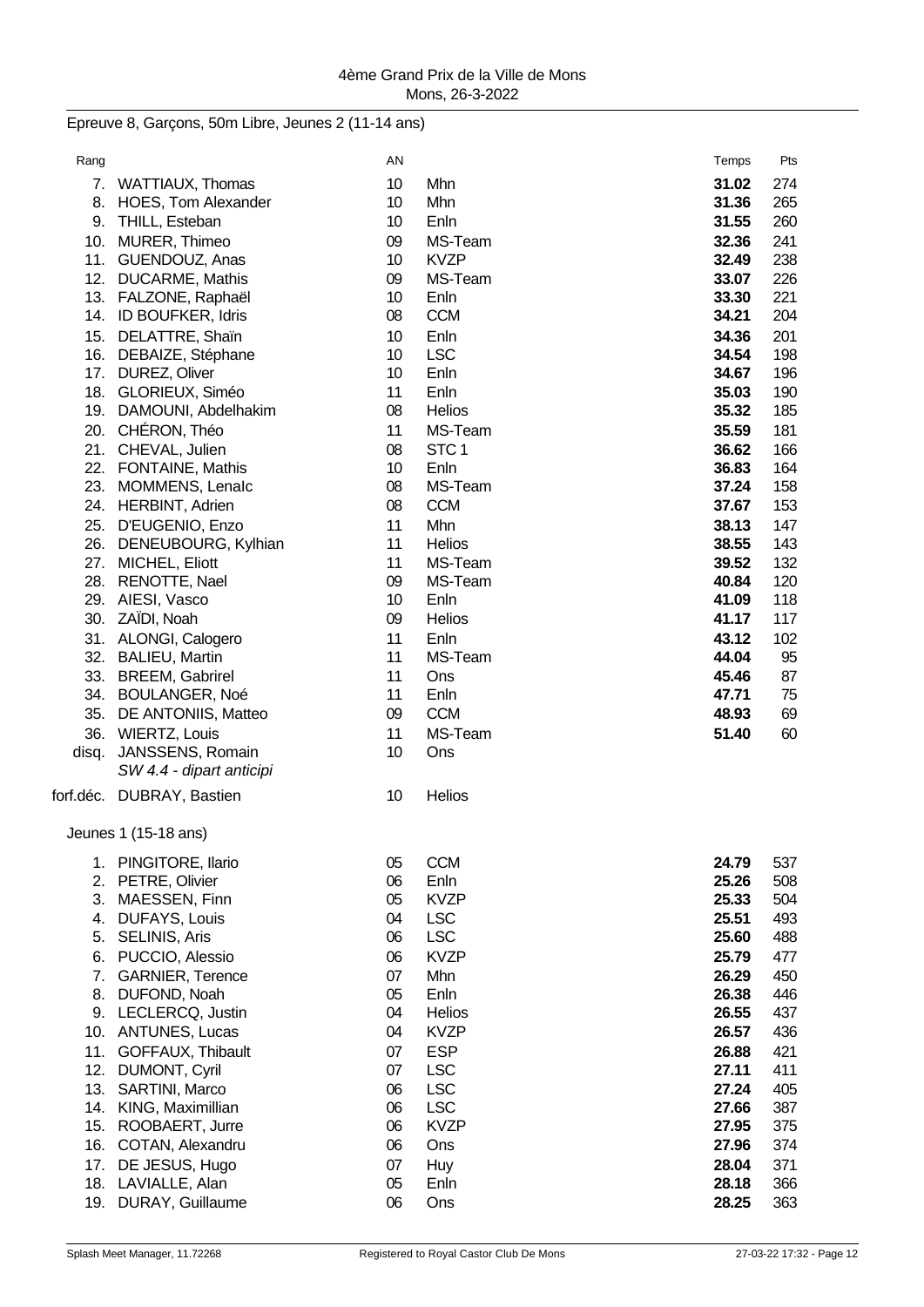Epreuve 8, Garçons, 50m Libre, Jeunes 1 (15-18 ans)

| Rang              |                                                | AN       |                                | Temps          | Pts             |  |
|-------------------|------------------------------------------------|----------|--------------------------------|----------------|-----------------|--|
| 20.               | DEBLANDRE, Simon                               | 06       | Ons                            | 28.26          | 363             |  |
| 21.               | RIDREMONT, Thomas                              | 07       | MS-Team                        | 28.36          | 359             |  |
| 22.               | JAJKIEWICZ, Maxime                             | 05       | Mhn                            | 28.73          | 345             |  |
|                   | 23. DUQUESNE, Loann                            | 07       | Ons                            | 28.86          | 340             |  |
|                   | 24. DAUBY, Nolann                              | 07       | STC <sub>1</sub>               | 29.51          | 318             |  |
|                   | 25. DRAMAIX, Hugo<br>26. MARIAGE, Emilien      | 07<br>07 | <b>CCM</b><br>STC <sub>1</sub> | 30.46<br>30.85 | 289<br>279      |  |
|                   | 27. SIRAULT, Loïc                              | 04       | Ons                            | 30.96          | 276             |  |
|                   | 28. MENGHINI, Alessandro                       | 06       | STC <sub>1</sub>               | 31.33          | 266             |  |
|                   | 29. TZENOFF, Louen                             | 07       | Huy                            | 31.48          | 262             |  |
|                   | 30. LENCLU, Romain                             | 07       | <b>CCM</b>                     | 32.92          | 229             |  |
|                   | 31. JAUGNAU, Baptiste                          | 07       | Ons                            | 33.16          | 224             |  |
|                   | LEGROS, Lucas                                  | 06       | Ons                            | 33.16          | 224             |  |
|                   | 33. MULLER, Loukas                             | 07       | MS-Team                        | 35.30          | 186             |  |
|                   | 19 ans et plus                                 |          |                                |                |                 |  |
|                   | 1. BRUSTEN, Arthur                             | 95       | Enln                           | 23.51          | 630             |  |
| 2.                | FOURNEAU, Liam                                 | 00       | <b>CCM</b>                     | 23.60          | 623             |  |
| 3.                | RUELLE, Thibault                               | 00       | <b>CCM</b>                     | 23.67          | 617             |  |
| 4.                | DEMAJ, Valdrim                                 | 03       | <b>KVZP</b>                    | 25.07          | 520             |  |
| 5.                | KARKOUR, Rayan                                 | 02       | <b>KVZP</b>                    | 25.40          | 500             |  |
| 6.                | GLINEUR, Raphaël                               | 00<br>02 | <b>CCM</b><br><b>KVZP</b>      | 25.73<br>25.89 | 481<br>472      |  |
| 7.<br>8.          | <b>BEAUTHIER, Killian</b><br>JANSSENS, Florian | 02       | Ons                            | 26.48          | 441             |  |
|                   | 9. LEMAN, Arnaud                               | 02       | Ons                            | 26.85          | 423             |  |
|                   |                                                |          |                                |                |                 |  |
| Epreuve 9         |                                                |          | 50m Brasse                     |                | 8 - 9 ans       |  |
| 26-03-22          |                                                |          |                                |                | Liste résultats |  |
| Points: FINA 2021 |                                                |          |                                |                |                 |  |
| Rang              |                                                | AN       |                                | Temps          | Pts             |  |
|                   | Canetons 8 ans, Filles                         |          |                                |                |                 |  |
|                   | 1. DUCARME, Mia                                | 14       | MS-Team                        | 1:05.30        | 83              |  |
|                   | 2. DAHMOUNI, Safia                             | 14       | <b>Helios</b>                  | 1:05.58        | 82              |  |
|                   | 3. COCO, Amalia                                | 14       | <b>Helios</b>                  | 1:06.01        | 80              |  |
|                   | Canetons 9 ans, Filles                         |          |                                |                |                 |  |
|                   | 1. NICOLAS, Nathalie                           | 13       | <b>CNT</b>                     | 49.02          | 197             |  |
| 2.                | MAGHUE, Laly                                   | 13       | MS-Team                        | 53.71          | 150             |  |
|                   | 3. RUSTIN, Maude                               | 13       | <b>CCM</b>                     | 57.84          | 120             |  |
|                   | 4. GRÉGOIRE, Jeanne                            | 13       | Enln                           | 59.62          | 109             |  |
|                   | 5. VALERIO, Inès                               | 13       | MS-Team                        | 1:04.78        | 85              |  |
|                   | 6. COTAN, Bianca                               | 13       | Ons                            | 1:06.89        | 77              |  |
|                   | Canetons 9 ans, Garçons                        |          |                                |                |                 |  |
| 1.                | DE VLIEGER, Eliott                             | 13       | <b>ESP</b>                     | 1:00.96        | 71              |  |
| 2.                | DEHOUST, Nolann                                | 13       | MS-Team                        | 1:03.26        | 63              |  |
|                   | 3. YAZAG, Anyel                                | 13       | Mhn                            | 1:05.99        | 56              |  |
|                   | 4. LUCAS, Yanis                                | 13       | MS-Team                        | 1:10.90        | 45              |  |
| 5.                | DE FRENNE, Louis                               | 13       | MS-Team                        | 1:26.20        | 25              |  |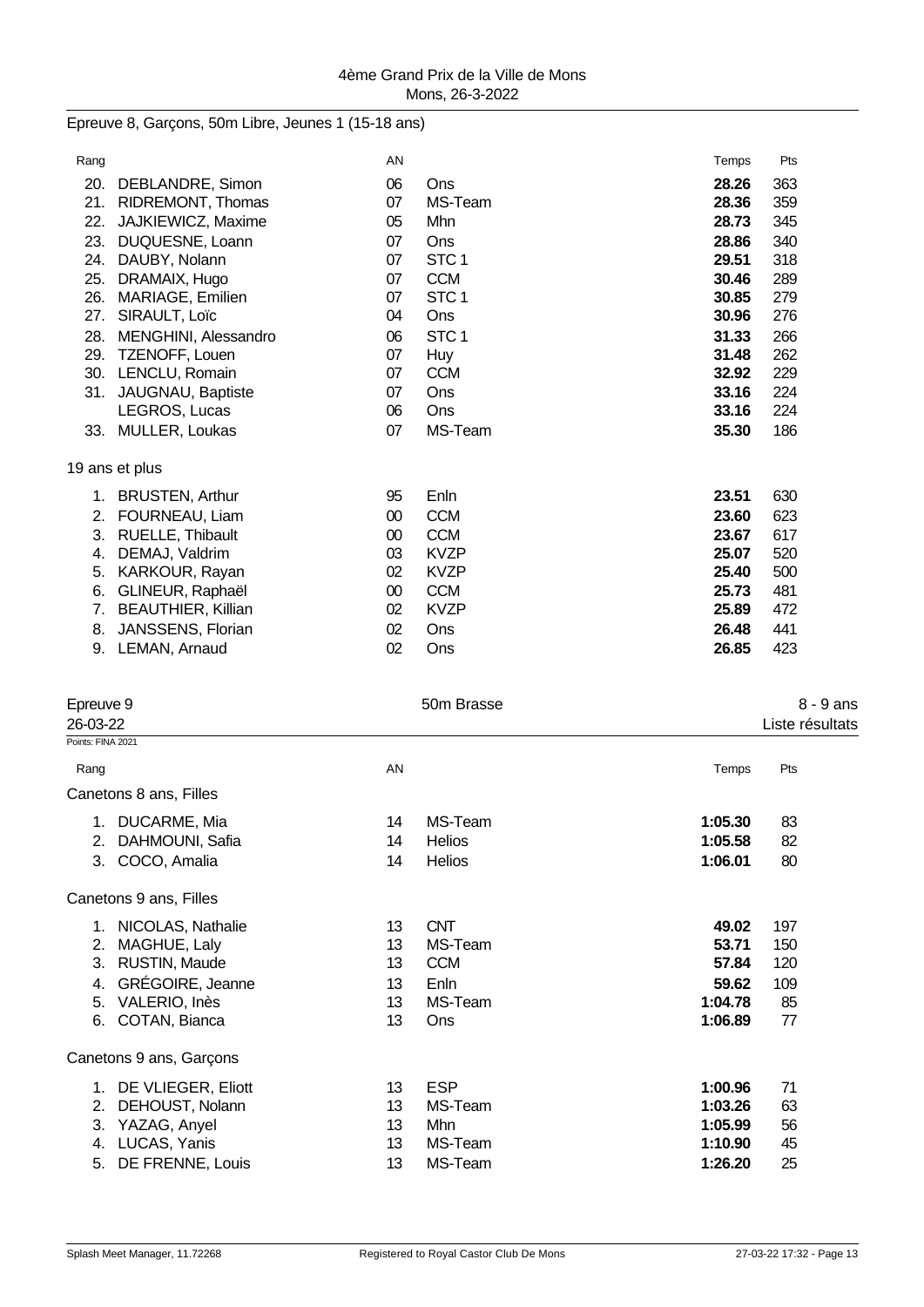| Epreuve 10<br>26-03-22                      |                                                                                                                                                                                                                                                                                                                                                                                                                                                                                    |                                                                                                                            | 50m Brasse                                                                                                                                                                                                                                       |                                                                                                                                                                                                                                     | 10 ans<br>Liste résultats                                                                                                                       |
|---------------------------------------------|------------------------------------------------------------------------------------------------------------------------------------------------------------------------------------------------------------------------------------------------------------------------------------------------------------------------------------------------------------------------------------------------------------------------------------------------------------------------------------|----------------------------------------------------------------------------------------------------------------------------|--------------------------------------------------------------------------------------------------------------------------------------------------------------------------------------------------------------------------------------------------|-------------------------------------------------------------------------------------------------------------------------------------------------------------------------------------------------------------------------------------|-------------------------------------------------------------------------------------------------------------------------------------------------|
| Points: FINA 2021                           |                                                                                                                                                                                                                                                                                                                                                                                                                                                                                    |                                                                                                                            |                                                                                                                                                                                                                                                  |                                                                                                                                                                                                                                     |                                                                                                                                                 |
| Rang                                        |                                                                                                                                                                                                                                                                                                                                                                                                                                                                                    | AN                                                                                                                         |                                                                                                                                                                                                                                                  | Temps                                                                                                                                                                                                                               | Pts                                                                                                                                             |
|                                             | Canetons 10 ans, Filles                                                                                                                                                                                                                                                                                                                                                                                                                                                            |                                                                                                                            |                                                                                                                                                                                                                                                  |                                                                                                                                                                                                                                     |                                                                                                                                                 |
| 3.<br>4.<br>5.<br>6.                        | 1. ROUDOMETKINA, Ksenia<br>2. SALAMONE, Luna<br><b>FALZONE, Tess</b><br>DELEPLANQUE, Erin<br>NAZIANZENO, Dayana<br>MOREAU, Lauralyne<br>7. PUGENGER, Noémie<br>8. AZMANI, Amelia<br>9. ID BOUFKER, Selma<br>forf.déc. DELOBBE, Lucie                                                                                                                                                                                                                                               | 12<br>12<br>12<br>12<br>12<br>12<br>12<br>12<br>12<br>12                                                                   | <b>Helios</b><br>Mhn<br>Enln<br>Helios<br>Enln<br><b>CCM</b><br>Enln<br>MS-Team<br><b>CCM</b><br>Helios                                                                                                                                          | 47.28<br>50.63<br>50.70<br>51.07<br>52.69<br>56.86<br>59.90<br>1:00.70<br>1:00.90                                                                                                                                                   | 220<br>179<br>178<br>174<br>159<br>126<br>108<br>104<br>103                                                                                     |
|                                             |                                                                                                                                                                                                                                                                                                                                                                                                                                                                                    |                                                                                                                            |                                                                                                                                                                                                                                                  |                                                                                                                                                                                                                                     |                                                                                                                                                 |
| 4.<br>5.<br>forf.nd.                        | Canetons 10 ans, Garçons<br>1. LIEVYNS, Arnold<br>2. VARVENNES, Valentin<br>3. VAN CUTSEM, Théo<br>D'EUGENIO, Andréa<br>DUCARME, Luca<br><b>BONVOISIN REMY, Sam</b>                                                                                                                                                                                                                                                                                                                | 12<br>12<br>12<br>12<br>12<br>12                                                                                           | <b>ESP</b><br><b>CNT</b><br><b>ESP</b><br>Mhn<br>MS-Team<br>MS-Team                                                                                                                                                                              | 49.65<br>51.28<br>54.57<br>56.06<br>1:02.29                                                                                                                                                                                         | 131<br>119<br>99<br>91<br>66                                                                                                                    |
| Epreuve 11<br>26-03-22<br>Points: FINA 2021 |                                                                                                                                                                                                                                                                                                                                                                                                                                                                                    |                                                                                                                            | Dames, 100m 4 nages                                                                                                                                                                                                                              |                                                                                                                                                                                                                                     | 11 ans et plus<br>Liste résultats                                                                                                               |
| Rang                                        |                                                                                                                                                                                                                                                                                                                                                                                                                                                                                    | AN                                                                                                                         |                                                                                                                                                                                                                                                  | Temps                                                                                                                                                                                                                               | Pts                                                                                                                                             |
|                                             | Jeunes 2 (11-14 ans)                                                                                                                                                                                                                                                                                                                                                                                                                                                               |                                                                                                                            |                                                                                                                                                                                                                                                  |                                                                                                                                                                                                                                     |                                                                                                                                                 |
| 6.<br>8.<br>9.<br>14.<br>20.<br>21.         | 1. PUGENGER, Marine<br>2. PAVAN, Nahla<br>3. FALZONE, Eva<br>4. ROUX, Nina<br>5. HAMPER, Line<br>SELINIS, Daphné<br>7. LIEVYNS, Amandine<br><b>BOUTRY, Zoélie</b><br><b>BERCKMANS, Sarah</b><br>10. DEBLANDRE, Célia<br>11. BERTEE, Charlyne<br>12. BOUCAU, Emie<br>13. HUPEZ, Isaline<br><b>DUYCKAERTS, Clémentine</b><br>15. BOULANGER, Juliette<br>16. DELEPLANQUE, Emma<br>17. LORTHIOIR, Lisa<br>18. LICOP, Anaïs<br>19. GANSEMANS, Kessy<br>MONSTERLET, Margot<br>NELL, Maja | 08<br>09<br>08<br>10<br>09<br>09<br>08<br>09<br>08<br>08<br>08<br>08<br>08<br>09<br>08<br>08<br>09<br>09<br>10<br>09<br>10 | Enln<br>MS-Team<br>Enln<br>Mhn<br><b>LSC</b><br><b>LSC</b><br><b>ESP</b><br><b>ESP</b><br><b>LSC</b><br>Ons<br>Mhn<br><b>ESP</b><br><b>CCM</b><br><b>CCM</b><br>Enln<br>Helios<br><b>CNT</b><br>Enln<br><b>KVZP</b><br><b>CNT</b><br><b>KVZP</b> | 1:14.26<br>1:15.90<br>1:19.85<br>1:19.92<br>1:20.75<br>1:20.93<br>1:21.57<br>1:21.91<br>1:22.08<br>1:22.27<br>1:23.22<br>1:23.29<br>1:23.93<br>1:24.39<br>1:24.92<br>1:25.40<br>1:25.72<br>1:25.96<br>1:26.81<br>1:26.95<br>1:27.12 | 440<br>412<br>354<br>353<br>342<br>340<br>332<br>328<br>326<br>324<br>313<br>312<br>305<br>300<br>294<br>289<br>286<br>284<br>275<br>274<br>272 |
| 22.<br>23.<br>24.                           | WIBAUT, Laure<br><b>RUSTIN, Eline</b><br>MICHELS, Julie                                                                                                                                                                                                                                                                                                                                                                                                                            | 08<br>10<br>11                                                                                                             | <b>ESP</b><br><b>CCM</b><br><b>ESP</b>                                                                                                                                                                                                           | 1:27.65<br>1:27.93<br>1:27.96                                                                                                                                                                                                       | 267<br>265<br>265                                                                                                                               |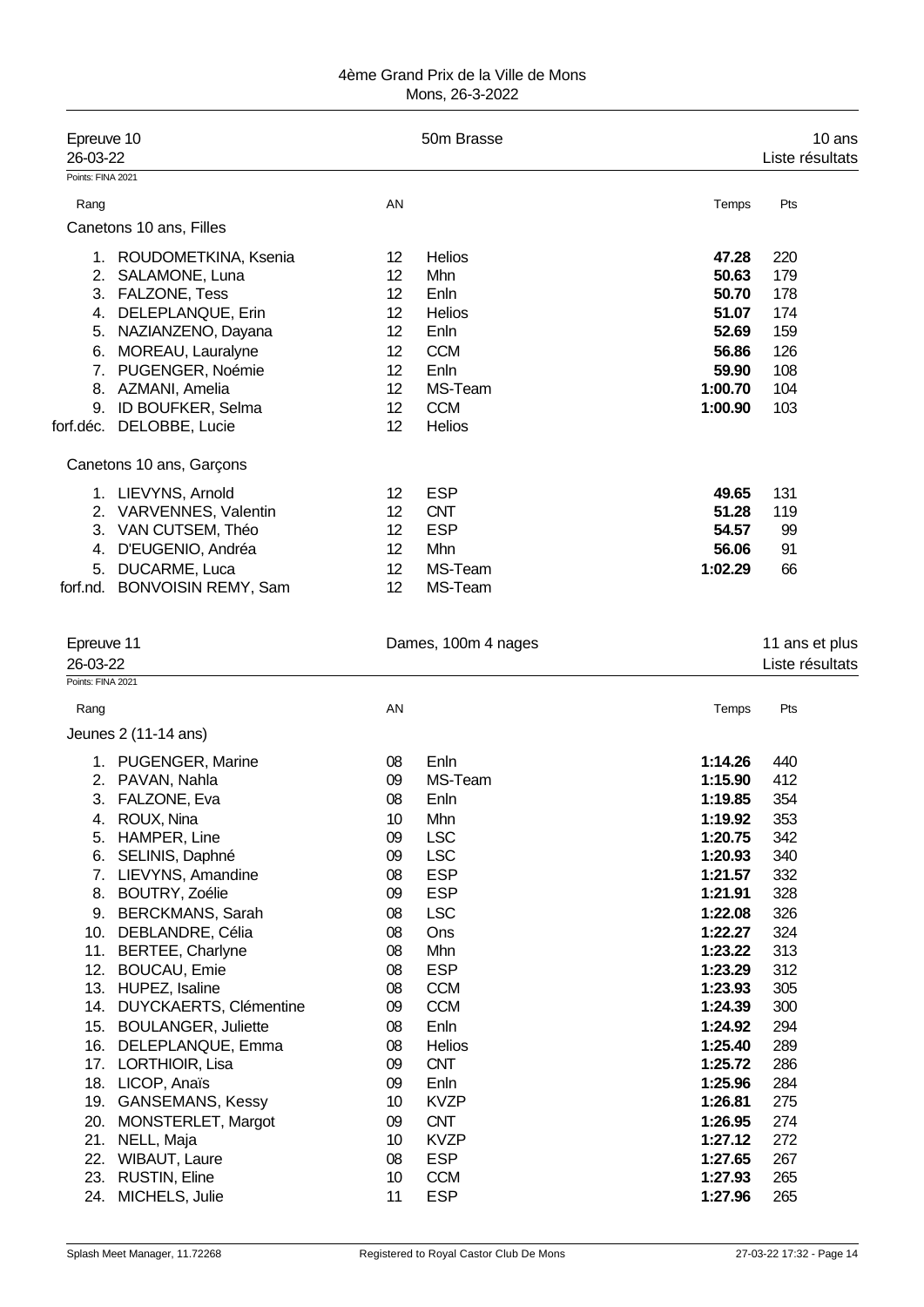Epreuve 11, Filles, 100m 4 nages, Jeunes 2 (11-14 ans)

| Rang |                                            | AN       |                                                                                      | Temps              | Pts        |
|------|--------------------------------------------|----------|--------------------------------------------------------------------------------------|--------------------|------------|
| 25.  | VANDENBUSSCHE, Jade                        | 09       | <b>CCM</b>                                                                           | 1:28.13            | 263        |
|      | 26. VANDERSTICHELEN, Zélie                 | 10       | <b>CNT</b>                                                                           | 1:28.41            | 261        |
|      | 27. PETRE, Victoria                        | 08       | Enln                                                                                 | 1:28.77            | 257        |
|      | 28. GUARINI, Violette                      | 09       | Enln                                                                                 | 1:29.64            | 250        |
|      | 29. BREEM, Marine                          | 08       | Ons                                                                                  | 1:30.06            | 247        |
|      | 30. SEGUIDO ALVAREZ, Leonor                | 08       | Huy                                                                                  | 1:30.45            | 243        |
|      | 31. CORBISIER, Morgane                     | 10       | Mhn                                                                                  | 1:31.01            | 239        |
|      | 32. DE VLIEGER, Jade                       | 09       | <b>ESP</b>                                                                           | 1:32.13            | 230        |
| 33.  | DESTOMBES, Jeanne                          | 08       | <b>CNT</b>                                                                           | 1:32.21            | 230        |
|      | 34. MAGHUE, Nina                           | 09       | MS-Team                                                                              | 1:33.41            | 221        |
| 35.  | MENAGER, Maïwenn                           | 10       | <b>Helios</b>                                                                        | 1:33.57            | 220        |
| 36.  | LECLERCQ, Elin                             | 11       | Helios                                                                               | 1:35.64            | 206        |
|      | 37. MAENE, Norah                           | 09       | Mhn                                                                                  | 1:36.09            | 203        |
| 38.  | FICARRA, Sabrina                           | 10       | Mhn                                                                                  | 1:37.54            | 194        |
|      | 39. ABRAHAM, Célia                         | 11       | <b>CNT</b>                                                                           | 1:37.68            | 193        |
| 40.  | <b>INGHILLERI, Maëly</b>                   | 11       | Enln                                                                                 | 1:38.87            | 186        |
|      | 41. CARDELLA, Victoria                     | 09       | Enln                                                                                 | 1:38.89            | 186        |
| 42.  | DURAND, Eléonore                           | 09       | <b>CNT</b>                                                                           | 1:39.36            | 183        |
|      | 43. VICO, Sarah                            | 11       | <b>CCM</b>                                                                           | 1:40.11            | 179<br>174 |
|      | 44. CORNET, Elisa<br>45. FOURMENTEZ, Elina | 11<br>10 | <b>Helios</b><br><b>CNT</b>                                                          | 1:41.04<br>1:43.61 | 162        |
|      | 46. DEROULEZ, Alix                         | 09       | Mhn                                                                                  | 1:43.79            | 161        |
| 47.  | DOHMEN, Ninon                              | 11       | <b>Helios</b>                                                                        | 1:44.40            | 158        |
|      | 48. VALENTI, Sarah                         | 08       | <b>CCM</b>                                                                           | 1:45.57            | 153        |
|      | disq. VANHOEGAERDEN, Lily-Rose             | 09       | <b>CCM</b>                                                                           |                    |            |
|      |                                            |          | SW 6.2 - Le nageur a quitti la position dorsale (en dehors de l'exicution du virage) |                    |            |
|      | forf.nd. WIBAUT, Marion                    | 11       | <b>ESP</b>                                                                           |                    |            |
|      | forf.nd. MICHEL, Charline                  | 09       | MS-Team                                                                              |                    |            |
|      | forf.déc. HERMANS, Lucie                   | 10       | Helios                                                                               |                    |            |
|      | forf.déc. HEROLD, Lizzie                   | 08       | <b>CCM</b>                                                                           |                    |            |
|      |                                            |          |                                                                                      |                    |            |
|      | Jeunes 1 (15-18 ans)                       |          |                                                                                      |                    |            |
|      | 1. DUREZ, Laure                            | 06       | Enln                                                                                 | 1:06.23            | 621        |
|      | 2. WOLF BAYOT, Margaux                     | 05       | Enln                                                                                 | 1:06.89            | 602        |
| 3.   | PUISSANT, Lise                             | 05       | Mhn                                                                                  | 1:09.20            | 544        |
| 4.   | ANTUNES, Lyna                              | 07       | <b>KVZP</b>                                                                          | 1:09.80            | 530        |
| 5.   | <b>SCHOEMANS, Alice</b>                    | 06       | <b>LSC</b>                                                                           | 1:11.25            | 498        |
| 6.   | CORBISIER, Mylene                          | 07       | Mhn                                                                                  | 1:12.02            | 483        |
| 7.   | BERTHET, Lana                              | 05       | <b>LSC</b>                                                                           | 1:12.19            | 479        |
| 8.   | DRUEZ, Lena                                | 05       | Mhn                                                                                  | 1:12.97            | 464        |
| 9.   | NARDI, Margherita                          | 05       | <b>LSC</b>                                                                           | 1:13.74            | 450        |
|      | 10. VAN EYKEN, Nele                        | 05       | <b>KVZP</b>                                                                          | 1:13.96            | 446        |
|      | 11. WOLF BAYOT, Alix                       | 07       | Enln                                                                                 | 1:14.02            | 444        |
|      | 12. MOURMAUX, Célia                        | 07       | Enln                                                                                 | 1:15.45            | 420        |
| 13.  | MICHAUX, Valentine                         | 07       | Helios                                                                               | 1:15.98            | 411        |
| 15.  | 14. CHIFFOT, Ness<br><b>BARDIN, Sara</b>   | 07<br>05 | Mhn<br><b>LSC</b>                                                                    | 1:16.71<br>1:17.75 | 399<br>383 |
| 16.  | DULLIER, Déborah                           | 06       | Helios                                                                               | 1:17.91            | 381        |
|      | 17. MISONNE, Alessandra                    | 06       | Enln                                                                                 | 1:18.78            | 369        |
| 18.  | <b>LEMAL, Alice</b>                        | 05       | Mhn                                                                                  | 1:19.61            | 357        |
| 19.  | <b>BURET, Adèle</b>                        | 06       | <b>CNT</b>                                                                           | 1:19.62            | 357        |
| 20.  | LECLERCQ, Anaïs                            | 07       | <b>CNT</b>                                                                           | 1:22.77            | 318        |
| 21.  | HERBINT, Aurélie                           | 06       | <b>CCM</b>                                                                           | 1:24.65            | 297        |
| 22.  | TABUREAU, Florine                          | 04       | Ons                                                                                  | 1:25.18            | 291        |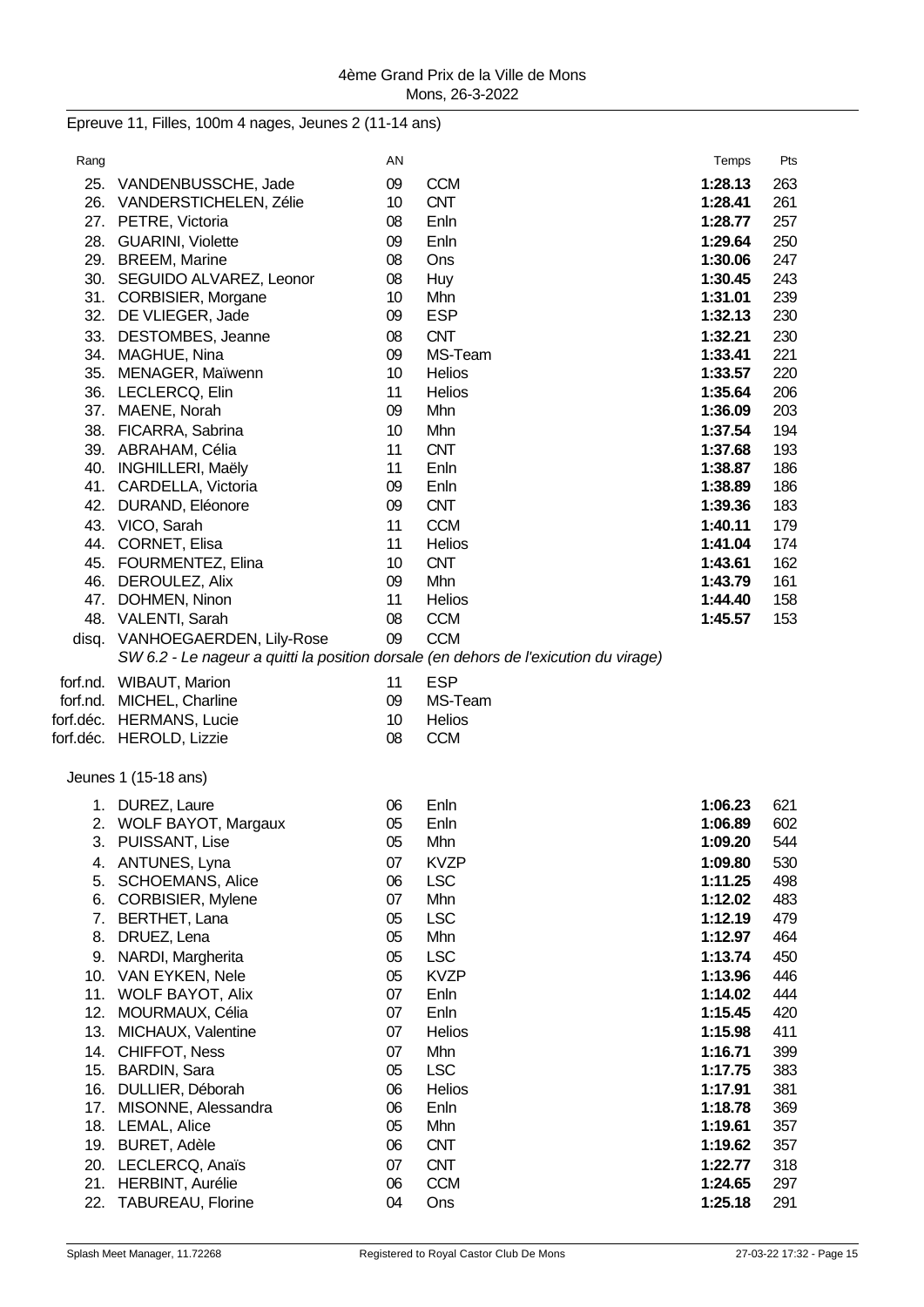Epreuve 11, Dames, 100m 4 nages, Jeunes 1 (15-18 ans)

| Rang      |                             | AN     |               | Temps   | Pts |
|-----------|-----------------------------|--------|---------------|---------|-----|
| 23.       | <b>DULLIER, Coralie</b>     | 06     | <b>Helios</b> | 1:25.20 | 291 |
| 24.       | VAN CUTSEM, Léa             | 07     | <b>ESP</b>    | 1:25.39 | 289 |
| 25.       | DACOSTA, Lucie              | 04     | Ons           | 1:27.47 | 269 |
| 26.       | SAMAWI, Oumaïma             | 06     | <b>CCM</b>    | 1:28.97 | 256 |
| 27.       | <b>CUVELIER, Juline</b>     | 07     | <b>ESP</b>    | 1:29.43 | 252 |
| 28.       | <b>BREEM, Perrine</b>       | 06     | Ons           | 1:30.84 | 240 |
| 29.       | NGOUTSING, Anaelle          | 07     | MS-Team       | 1:37.34 | 195 |
| forf.nd.  | <b>BOCQUET, Julia</b>       | 05     | <b>CNT</b>    |         |     |
| forf.nd.  | ROBIN, Nina                 | 06     | <b>LSC</b>    |         |     |
| forf.déc. | SMAL, Maeva                 | 06     | <b>Huy</b>    |         |     |
| forf.déc. | DUCABLE, Anna               | 04     | <b>LSC</b>    |         |     |
|           | 19 ans et plus              |        |               |         |     |
|           | 1. PIGEON, Kelly            | 03     | <b>KVZP</b>   | 1:10.37 | 517 |
| 2.        | HENNEBERT, Alyssa           | 96     | Enln          | 1:14.87 | 429 |
| 3.        | WATTIAUX, Julie             | 03     | Ons           | 1:21.30 | 335 |
| 4.        | TRESNIE, Adeline            | $00\,$ | <b>CCM</b>    | 1:24.04 | 304 |
| 5.        | FOURNEAU, Sacha             | 97     | <b>Ons</b>    | 1:25.38 | 289 |
|           | forf.déc. VAN DESSEL, Erika | 98     | Enln          |         |     |
|           |                             |        |               |         |     |

| Epreuve 12<br>26-03-22    | Messieurs, 100m 4 nages |               |         |     |  |
|---------------------------|-------------------------|---------------|---------|-----|--|
| Points: FINA 2021         |                         |               |         |     |  |
| Rang                      | AN                      |               | Temps   | Pts |  |
| Jeunes 2 (11-14 ans)      |                         |               |         |     |  |
| 1. CHEN, Peter            | 09                      | Mhn           | 1:11.76 | 323 |  |
| 2. BRUNEE, Jules          | 08                      | <b>Helios</b> | 1:13.43 | 302 |  |
| 3. ANKAERT, Léon          | 08                      | Enln          | 1:14.16 | 293 |  |
| VERBEELEN, Luca<br>4.     | 08                      | <b>LSC</b>    | 1:15.23 | 281 |  |
| SYLVIO, Sacha<br>5.       | 10                      | MS-Team       | 1:17.44 | 257 |  |
| NELL, Noah<br>6.          | 08                      | <b>KVZP</b>   | 1:17.61 | 256 |  |
| 7. THIRION, Alexandre     | 09                      | Huy           | 1:18.13 | 250 |  |
| 8. HOES, Tom Alexander    | 10                      | Mhn           | 1:18.32 | 249 |  |
| WATTIAUX, Thomas<br>9.    | 10                      | Mhn           | 1:19.40 | 239 |  |
| MURER, Thimeo<br>10.      | 09                      | MS-Team       | 1:20.10 | 232 |  |
| 11. THILL, Esteban        | 10                      | Enln          | 1:21.06 | 224 |  |
| 12. DUCARME, Mathis       | 09                      | MS-Team       | 1:21.14 | 224 |  |
| 13. VELI, Kevin           | 08                      | <b>LSC</b>    | 1:21.33 | 222 |  |
| SIDANER, Guillaume<br>14. | 09                      | <b>LSC</b>    | 1:21.42 | 221 |  |
| 15. NEGRIN, Samuel        | 09                      | Mhn           | 1:21.47 | 221 |  |
| 16. DAMOUNI, Abdelhakim   | 08                      | <b>Helios</b> | 1:23.20 | 207 |  |
| 17. GUENDOUZ, Anas        | 10                      | <b>KVZP</b>   | 1:23.56 | 205 |  |
| 18. FALZONE, Raphaël      | 10                      | Enln          | 1:23.66 | 204 |  |
| 19. PLUVINAGE, Marius     | 08                      | <b>CNT</b>    | 1:24.20 | 200 |  |
| 20. ABRAHAM, Noa          | 09                      | <b>CNT</b>    | 1:27.02 | 181 |  |
| 21. YAZAG, Amayas         | 09                      | Mhn           | 1:27.77 | 177 |  |
| 22. CHÉRON, Théo          | 11                      | MS-Team       | 1:28.76 | 171 |  |
| 23.<br>DELATTRE, Shain    | 10                      | Enln          | 1:29.96 | 164 |  |
| 24.<br>DUREZ, Oliver      | 10                      | Enln          | 1:30.05 | 163 |  |
| DINICESCU, Damian<br>25.  | 10                      | <b>CCM</b>    | 1:30.72 | 160 |  |
| 26. FONTAINE, Mathis      | 10                      | Enln          | 1:30.96 | 159 |  |
| GLORIEUX, Siméo           | 11                      | Enln          | 1:30.96 | 159 |  |
|                           |                         |               |         |     |  |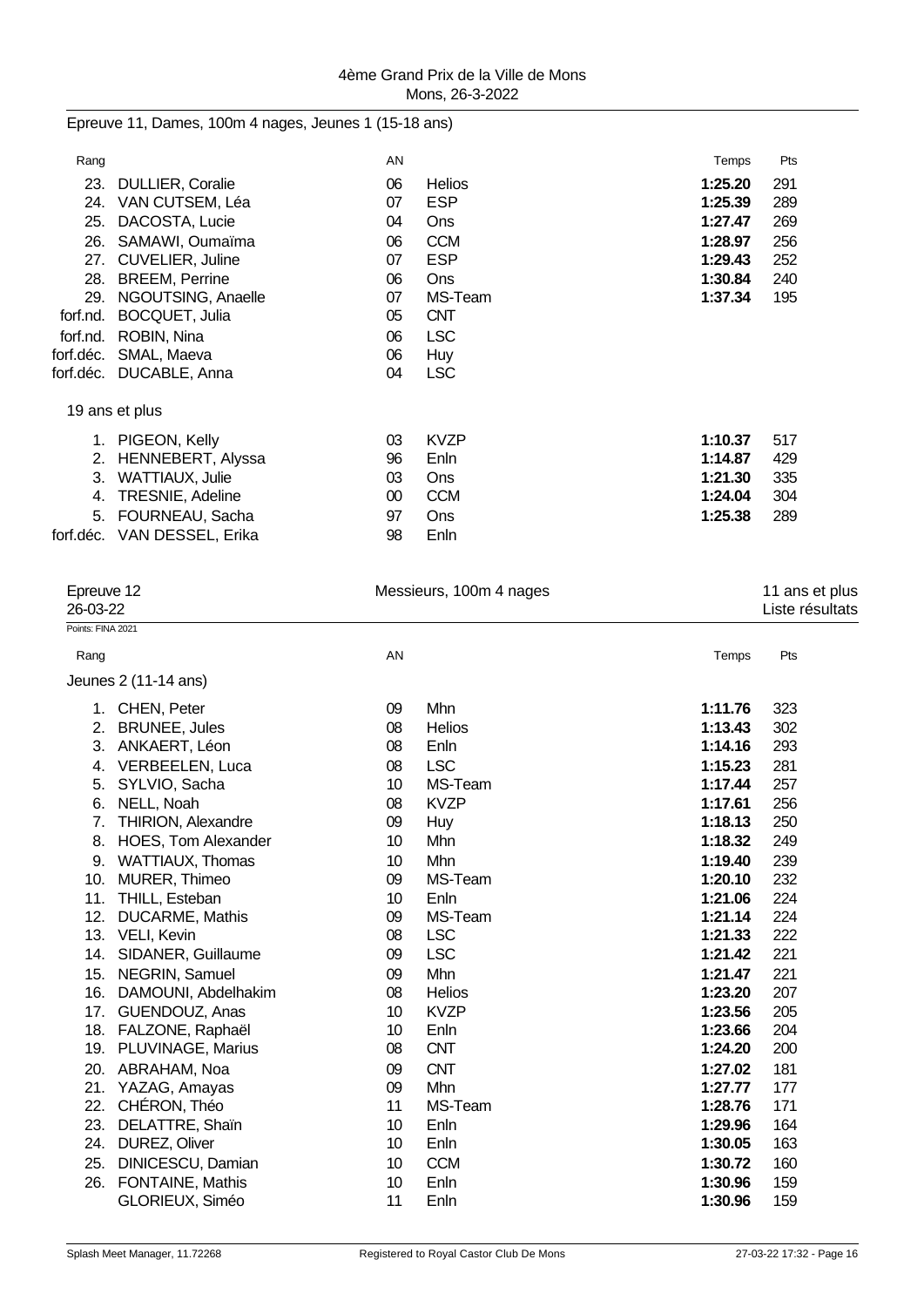|  |  | Epreuve 12, Garçons, 100m 4 nages, Jeunes 2 (11-14 ans) |  |  |  |
|--|--|---------------------------------------------------------|--|--|--|
|--|--|---------------------------------------------------------|--|--|--|

| Rang  |                                                                              | AN |                                                                                          | Temps   | Pts |
|-------|------------------------------------------------------------------------------|----|------------------------------------------------------------------------------------------|---------|-----|
|       | 28. HERBINT, Adrien                                                          | 08 | <b>CCM</b>                                                                               | 1:34.76 | 140 |
|       | 29. D'EUGENIO, Enzo                                                          | 11 | Mhn                                                                                      | 1:36.53 | 133 |
|       | 30. RENOTTE, Nael                                                            | 09 | MS-Team                                                                                  | 1:37.13 | 130 |
|       | 31. JOURQUIN, Nathan                                                         | 08 | <b>ESP</b>                                                                               | 1:38.04 | 126 |
|       | 32. MOMMENS, Lenalc                                                          | 08 | MS-Team                                                                                  | 1:39.17 | 122 |
|       | 33. DENEUBOURG, Kylhian                                                      | 11 | Helios                                                                                   | 1:39.38 | 121 |
|       | 34. MICHEL, Eliott                                                           | 11 | MS-Team                                                                                  | 1:43.17 | 108 |
|       | 35. DE VLIEGER, Yann                                                         | 11 | <b>ESP</b>                                                                               | 1:43.52 | 107 |
|       | 36. AIESI, Vasco                                                             | 10 | Enln                                                                                     | 1:49.80 | 90  |
|       | 37. ROUSSEAU, Simon                                                          | 10 | Mhn                                                                                      | 1:50.11 | 89  |
|       | 38. JANSSENS, Romain                                                         | 10 | Ons                                                                                      | 2:08.84 | 55  |
|       | disq. DEBAIZE, Stéphane                                                      | 10 | <b>LSC</b>                                                                               |         |     |
|       |                                                                              |    | SW 9.4 - La fin de chaque style n'est pas conforme ` la rhgle de la nage de son parcours |         |     |
|       | disq. BALIEU, Martin                                                         | 11 | MS-Team                                                                                  |         |     |
|       | SW 7.2.a - Le nageur n'a pas nagi en position ventrale (en dehors du virage) |    |                                                                                          |         |     |
|       |                                                                              |    |                                                                                          |         |     |
| disq. | <b>BREEM, Gabrirel</b>                                                       | 11 | Ons                                                                                      |         |     |
|       |                                                                              |    | SW 9.4 - La fin de chaque style n'est pas conforme ` la rhgle de la nage de son parcours |         |     |
|       | disq. ID BOUFKER, Idris                                                      | 08 | <b>CCM</b>                                                                               |         |     |
|       |                                                                              |    | SW 9.4 - La fin de chaque style n'est pas conforme ` la rhgle de la nage de son parcours |         |     |
|       | disq. ALONGI, Calogero                                                       | 11 | Enln                                                                                     |         |     |
|       | SW 8.2.c - le nageur n'a pas rameni ses bras en avant/ou arrihre ensemble    |    |                                                                                          |         |     |
|       |                                                                              |    |                                                                                          |         |     |
|       | forf.déc. MEUNIER, Florent                                                   | 09 | <b>CCM</b>                                                                               |         |     |
|       | Jeunes 1 (15-18 ans)                                                         |    |                                                                                          |         |     |
|       |                                                                              |    |                                                                                          |         |     |
|       | 1. RAHIR, Arno                                                               | 06 | <b>ESP</b>                                                                               | 1:01.73 | 508 |
|       | 2. BIAD, Malik                                                               | 05 | Mhn                                                                                      | 1:03.06 | 477 |
|       | 3. MAESSEN, Finn                                                             | 05 | <b>KVZP</b>                                                                              | 1:03.88 | 459 |
|       | 4. PINGITORE, Ilario                                                         | 05 | <b>CCM</b>                                                                               | 1:04.49 | 446 |
|       | 5. PUCCIO, Alessio                                                           | 06 | <b>KVZP</b>                                                                              | 1:04.62 | 443 |
|       | 6. HUBAUT, Theo                                                              | 04 | Mhn                                                                                      | 1:04.65 | 442 |
|       | 7. PETRE, Olivier                                                            | 06 | Enln                                                                                     | 1:05.15 | 432 |
|       | 8. ANTUNES, Lucas                                                            | 04 | <b>KVZP</b>                                                                              | 1:05.74 | 421 |
|       | 9. SALIBBA, Milan                                                            | 06 | Enln                                                                                     | 1:06.39 | 408 |
|       | 10. DERUMIER, Thomas                                                         | 04 | <b>ESP</b>                                                                               | 1:06.53 | 406 |
|       | 11. ROOBAERT, Jurre                                                          | 06 | <b>KVZP</b>                                                                              | 1:06.55 | 406 |
|       | 12. SELINIS, Aris                                                            | 06 | <b>LSC</b>                                                                               | 1:07.10 | 396 |
|       | 13. CASTEELE, Louis                                                          | 07 | <b>ESP</b>                                                                               | 1:08.06 | 379 |
|       | 14. CABO, Esteban                                                            | 07 | Enln                                                                                     | 1:09.49 | 356 |
|       | 15. SARTINI, Marco                                                           | 06 | <b>LSC</b>                                                                               | 1:09.72 | 353 |
|       | 16. LAVIALLE, Alan                                                           | 05 | Enln                                                                                     | 1:11.01 | 334 |
|       | 17. KING, Maximillian                                                        | 06 | <b>LSC</b>                                                                               | 1:12.38 | 315 |
|       | 18. DEBLANDRE, Simon                                                         | 06 | Ons                                                                                      | 1:12.53 | 313 |
|       | 19. DUMONT, Cyril                                                            | 07 | <b>LSC</b>                                                                               | 1:12.69 | 311 |
|       | 20. COTAN, Alexandru                                                         | 06 | Ons                                                                                      | 1:13.08 | 306 |
|       | 21. DE JESUS, Hugo                                                           | 07 | Huy                                                                                      | 1:13.30 | 303 |
|       | 22. CORNET, Evan                                                             | 07 | Helios                                                                                   | 1:13.36 | 303 |
| 23.   | DUQUESNE, Loann                                                              | 07 | Ons                                                                                      | 1:13.52 | 301 |
| 24.   | JAJKIEWICZ, Maxime                                                           | 05 | Mhn                                                                                      | 1:13.56 | 300 |
| 25.   | DURAY, Guillaume                                                             | 06 | Ons                                                                                      | 1:13.82 | 297 |
| 26.   | LECUTIER, Louis                                                              | 05 | <b>ESP</b>                                                                               | 1:14.24 | 292 |
| 27.   | RIDREMONT, Thomas                                                            | 07 | MS-Team                                                                                  | 1:15.88 | 273 |
| 28.   | TZENOFF, Louen                                                               | 07 | <b>Huy</b>                                                                               | 1:18.89 | 243 |
|       | 29. LETOR, Gabriel                                                           | 06 | <b>CCM</b>                                                                               | 1:19.46 | 238 |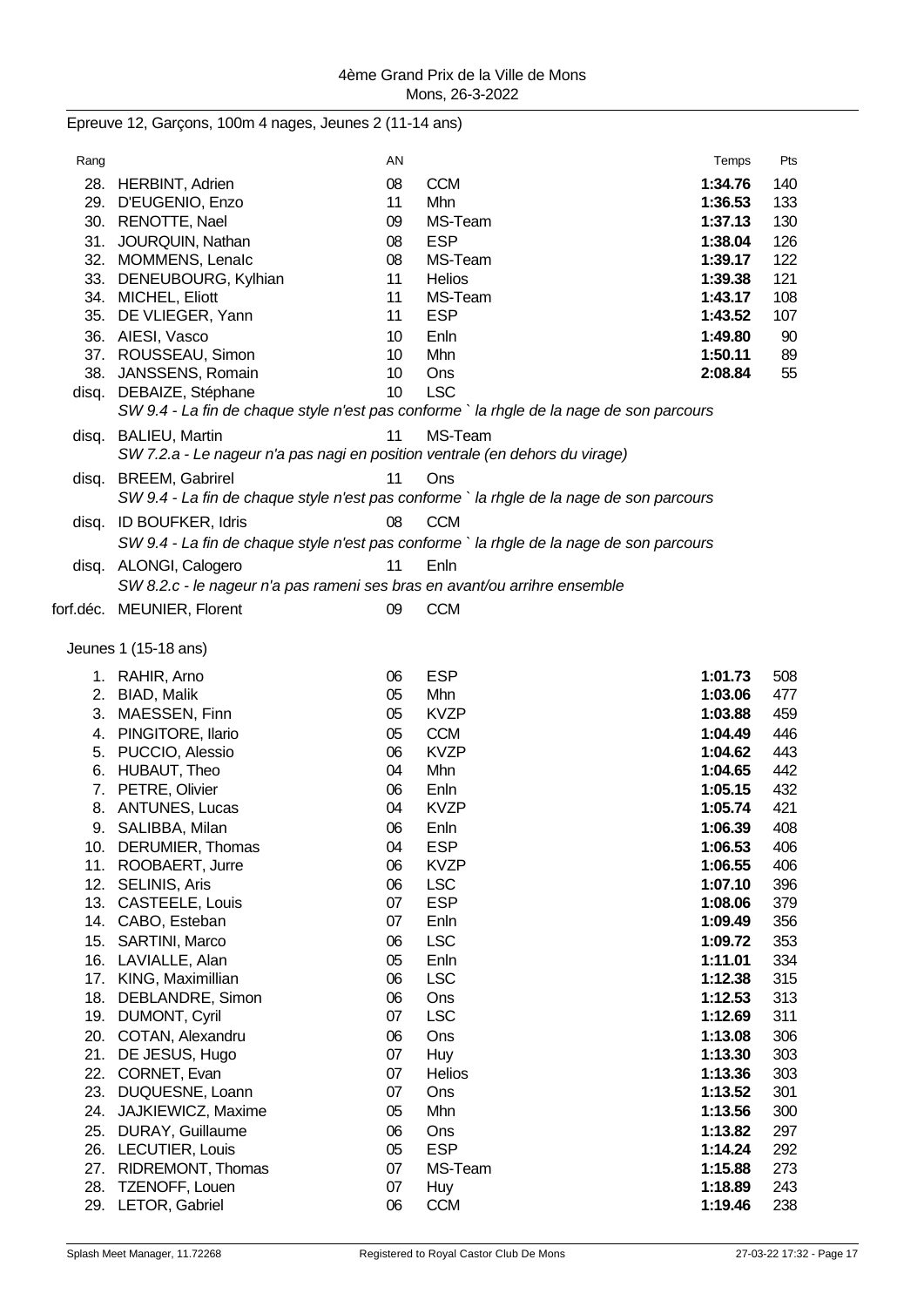Epreuve 12, Garçons, 100m 4 nages, Jeunes 1 (15-18 ans)

| Rang  |                           | AN     |                                                                                            | Temps   | Pts |
|-------|---------------------------|--------|--------------------------------------------------------------------------------------------|---------|-----|
| 30.   | SIRAULT, Loïc             | 04     | Ons                                                                                        | 1:20.61 | 228 |
| 31.   | LENCLU, Romain            | 07     | <b>CCM</b>                                                                                 | 1:21.00 | 225 |
| 32.   | JAUGNAU, Baptiste         | 07     | <b>Ons</b>                                                                                 | 1:24.58 | 197 |
| 33.   | MULLER, Loukas            | 07     | MS-Team                                                                                    | 1:25.28 | 192 |
| 34.   | LEGROS, Lucas             | 06     | <b>Ons</b>                                                                                 | 1:26.20 | 186 |
|       | 19 ans et plus            |        |                                                                                            |         |     |
|       | <b>BRUSTEN, Arthur</b>    | 95     | Enln                                                                                       | 1:01.78 | 507 |
| 2.    | DEMAJ, Valdrim            | 03     | <b>KVZP</b>                                                                                | 1:02.03 | 501 |
| 3.    | KARKOUR, Rayan            | 02     | <b>KVZP</b>                                                                                | 1:03.84 | 459 |
| 4.    | <b>BEAUTHIER, Killian</b> | 02     | <b>KVZP</b>                                                                                | 1:04.66 | 442 |
| 5.    | LEMAN, Arnaud             | 02     | Ons                                                                                        | 1:07.80 | 383 |
| 6.    | JANSSENS, Florian         | 02     | <b>Ons</b>                                                                                 | 1:08.10 | 378 |
| disg. | GLINEUR, Raphaël          | $00\,$ | <b>CCM</b>                                                                                 |         |     |
|       |                           |        | SIA/ Q A - La fin de chaque stule n'est nas conforme ` la rhale de la nage de son narcours |         |     |

*SW 9.4 - La fin de chaque style n'est pas conforme ` la rhgle de la nage de son parcours*

| Epreuve 13<br>26-03-22<br>Points: FINA 2021 |                         |    | 50m Dos       |         | $8 - 9$ ans<br>Liste résultats |
|---------------------------------------------|-------------------------|----|---------------|---------|--------------------------------|
|                                             |                         |    |               |         |                                |
| Rang                                        |                         | AN |               | Temps   | Pts                            |
|                                             | Canetons 8 ans, Filles  |    |               |         |                                |
| 1.                                          | DUCARME, Mia            | 14 | MS-Team       | 52.89   | 113                            |
| 2.                                          | COCO, Amalia            | 14 | <b>Helios</b> | 58.67   | 83                             |
| 3.                                          | DAHMOUNI, Safia         | 14 | <b>Helios</b> | 1:03.61 | 65                             |
|                                             | Canetons 9 ans, Filles  |    |               |         |                                |
|                                             | 1. MAGHUE, Laly         | 13 | MS-Team       | 47.42   | 157                            |
| 2.                                          | GRÉGOIRE, Jeanne        | 13 | Enln          | 48.36   | 148                            |
| 3.                                          | RUSTIN, Maude           | 13 | <b>CCM</b>    | 48.45   | 147                            |
| 4.                                          | VALERIO, Inès           | 13 | MS-Team       | 53.38   | 110                            |
| 5.                                          | COTAN, Bianca           | 13 | Ons           | 53.39   | 110                            |
| forf.nd.                                    | SMOLDERS, Juliette      | 13 | MS-Team       |         |                                |
|                                             | Canetons 9 ans, Garçons |    |               |         |                                |
| 1.                                          | DEHOUST, Nolann         | 13 | MS-Team       | 46.83   | 106                            |
| 2.                                          | YAZAG, Anyel            | 13 | Mhn           | 48.14   | 98                             |
| 3.                                          | DE VLIEGER, Eliott      | 13 | <b>ESP</b>    | 55.82   | 63                             |
| 4.                                          | LUCAS, Yanis            | 13 | MS-Team       | 58.15   | 55                             |
| 5.                                          | DE FRENNE, Louis        | 13 | MS-Team       | 1:02.82 | 44                             |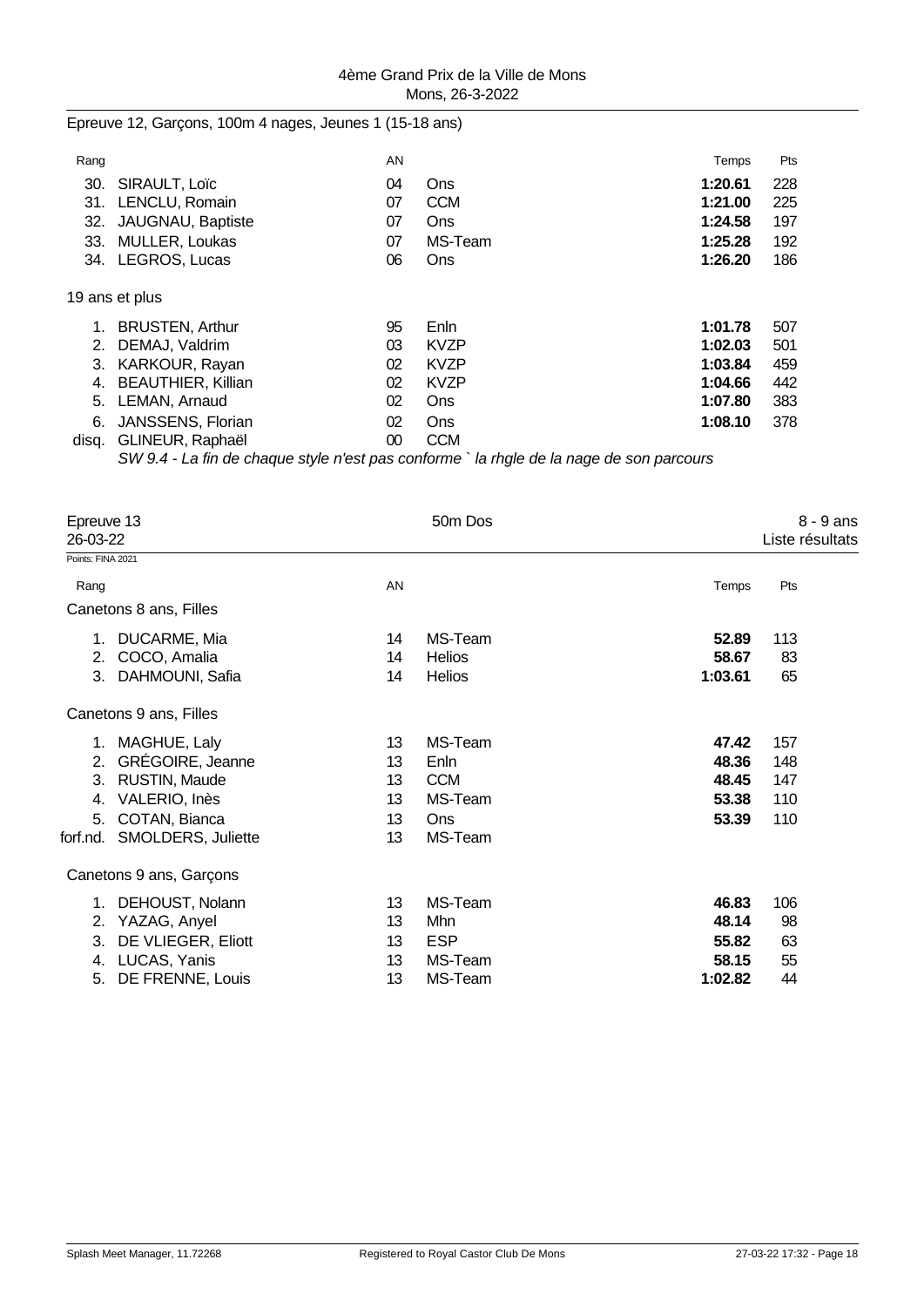| Epreuve 14<br>26-03-22                 |                                                                                                                                                                                                                      |                                                          | 50m Dos                                                                                                                                                      |                                                                               | 10 ans<br>Liste résultats                                  |
|----------------------------------------|----------------------------------------------------------------------------------------------------------------------------------------------------------------------------------------------------------------------|----------------------------------------------------------|--------------------------------------------------------------------------------------------------------------------------------------------------------------|-------------------------------------------------------------------------------|------------------------------------------------------------|
| Points: FINA 2021                      |                                                                                                                                                                                                                      |                                                          |                                                                                                                                                              |                                                                               |                                                            |
| Rang                                   |                                                                                                                                                                                                                      | AN                                                       |                                                                                                                                                              | Temps                                                                         | Pts                                                        |
|                                        | Canetons 10 ans, Filles                                                                                                                                                                                              |                                                          |                                                                                                                                                              |                                                                               |                                                            |
| 1.<br>3.<br>4.<br>5.<br>6.<br>7.<br>8. | ROUDOMETKINA, Ksenia<br>2. FALZONE, Tess<br>DELEPLANQUE, Erin<br>SALAMONE, Luna<br>PUGENGER, Noémie<br>NAZIANZENO, Dayana<br>MOREAU, Lauralyne<br>ID BOUFKER, Selma<br>9. AZMANI, Amelia<br>forf.déc. DELOBBE, Lucie | 12<br>12<br>12<br>12<br>12<br>12<br>12<br>12<br>12<br>12 | <b>Helios</b><br>Enln<br><b>Helios</b><br>Mhn<br>Enln<br>Enln<br><b>CCM</b><br><b>CCM</b><br>MS-Team<br>Helios                                               | 44.16<br>45.10<br>46.24<br>47.82<br>49.45<br>50.03<br>50.57<br>53.64<br>57.37 | 194<br>182<br>169<br>153<br>138<br>133<br>129<br>108<br>88 |
|                                        | Canetons 10 ans, Garçons                                                                                                                                                                                             |                                                          |                                                                                                                                                              |                                                                               |                                                            |
| 3.<br>4.                               | 1. LIEVYNS, Arnold<br>2. VAN CUTSEM, Théo<br>DUCARME, Luca<br>D'EUGENIO, Andréa<br>forf.nd. BONVOISIN REMY, Sam                                                                                                      | 12<br>12<br>12<br>12<br>12                               | <b>ESP</b><br><b>ESP</b><br>MS-Team<br>Mhn<br>MS-Team                                                                                                        | 47.17<br>49.21<br>50.23<br>51.41                                              | 104<br>92<br>86<br>80                                      |
| Epreuve 15<br>26-03-22                 |                                                                                                                                                                                                                      |                                                          | 50m Papillon                                                                                                                                                 |                                                                               | 10 ans<br>Liste résultats                                  |
| Points: FINA 2021                      |                                                                                                                                                                                                                      |                                                          |                                                                                                                                                              |                                                                               |                                                            |
| Rang                                   |                                                                                                                                                                                                                      | AN                                                       |                                                                                                                                                              | Temps                                                                         | Pts                                                        |
|                                        | Canetons 10 ans, Filles                                                                                                                                                                                              |                                                          |                                                                                                                                                              |                                                                               |                                                            |
| 2.<br>3.                               | 1. ROUDOMETKINA, Ksenia<br>DELEPLANQUE, Erin<br>NAZIANZENO, Dayana<br>4. VALLEE, Elisa<br>5. SALAMONE, Luna<br>disq. AZMANI, Amelia<br>SW 8.2.c - le nageur n'a pas rameni ses bras en avant/ou arrihre ensemble     | 12<br>12<br>12<br>12<br>12<br>12                         | Helios<br><b>Helios</b><br>Enln<br><b>BCSG</b><br>Mhn<br>MS-Team                                                                                             | 45.67<br>47.61<br>51.27<br>51.36<br>52.43                                     | 152<br>134<br>107<br>106<br>100                            |
|                                        | disq. MOREAU, Lauralyne                                                                                                                                                                                              | 12                                                       | <b>CCM</b><br>SW 8.4 - A l'arrivie ou au virage n'a pas touchi le mur des 2 mains simultaniment ou mains superposies.                                        |                                                                               |                                                            |
|                                        | disq. FALZONE, Tess<br>SW 4.4 - dipart anticipi                                                                                                                                                                      | 12                                                       | Enln                                                                                                                                                         |                                                                               |                                                            |
|                                        | forf.déc. DELROT, Keyla<br>forf.déc. DI GENNARO, Julia                                                                                                                                                               | 12<br>12                                                 | <b>BCSG</b><br><b>BCSG</b>                                                                                                                                   |                                                                               |                                                            |
|                                        | Canetons 10 ans, Garçons                                                                                                                                                                                             |                                                          |                                                                                                                                                              |                                                                               |                                                            |
|                                        | 1. VARVENNES, Valentin<br>2. LIEVYNS, Arnold<br>3. DUCARME, Luca<br>disq. VAN CUTSEM, Théo                                                                                                                           | 12<br>12<br>12<br>12                                     | <b>CNT</b><br><b>ESP</b><br>MS-Team<br><b>ESP</b><br>SW 8.4 - A l'arrivie ou au virage n'a pas touchi le mur des 2 mains simultaniment ou mains superposies. | 44.93<br>50.11<br>57.00                                                       | 113<br>81<br>55                                            |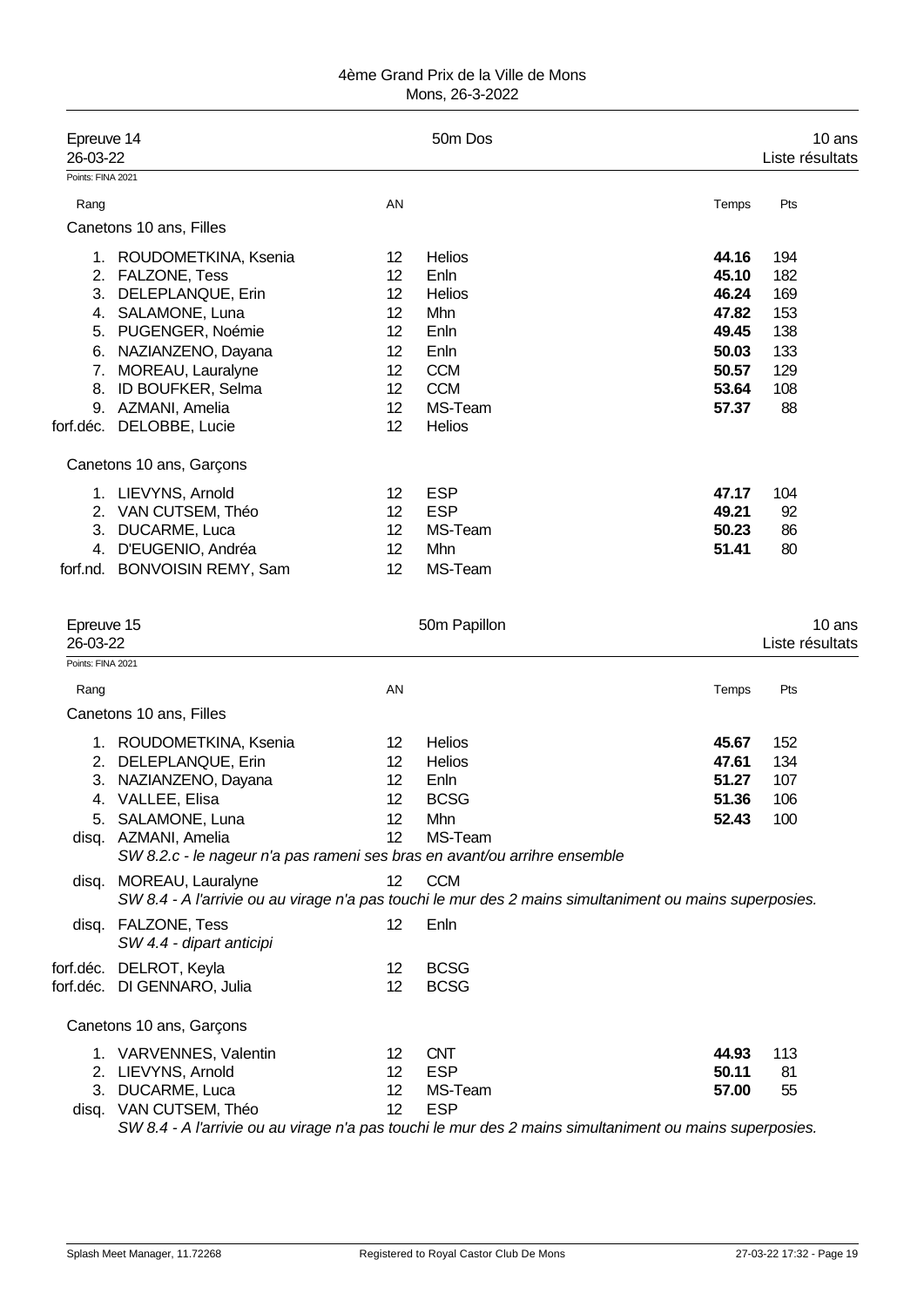| Epreuve 16<br>26-03-22 |                                                            |                    | 11 ans et plus<br>Liste résultats |                                        |                                               |                    |                           |                                   |
|------------------------|------------------------------------------------------------|--------------------|-----------------------------------|----------------------------------------|-----------------------------------------------|--------------------|---------------------------|-----------------------------------|
| Points: FINA 2021      |                                                            |                    |                                   |                                        |                                               |                    |                           |                                   |
| Rang                   |                                                            |                    |                                   |                                        |                                               |                    | Temps                     | Pts                               |
| 1.                     | Enln 4<br>HENNEBERT, Alyssa<br>WOLF BAYOT, Margaux         | $+0,64$            | 33.96<br>34.09                    | Enln<br>1:10.67<br>1:12.26             | <b>WOLF BAYOT, Alix</b><br>DUREZ, Laure       |                    | 4:31.43<br>33.08<br>26.78 | 565<br>1:11.15<br>57.35           |
|                        | 2. LSC 1<br>ROBIN, Nina<br><b>SCHOEMANS, Alice</b>         | $+0,72$            | 36.07<br>37.55                    | <b>LSC</b><br>1:14.49<br>1:20.06       | BERTHET, Lana<br>NARDI, Margherita            |                    | 4:45.23<br>31.55<br>29.90 | 487<br>1:08.12<br>1:02.56         |
| 3.                     | Mhn 1<br>CHIFFOT, Ness<br>PUISSANT, Lise                   | $+0,81$            | 35.60<br>36.91                    | Mhn<br>1:14.46<br>1:19.72              | DRUEZ, Lena<br>CORBISIER, Mylene              |                    | 4:47.75<br>32.02<br>29.83 | 475<br>1:10.82<br>1:02.75         |
|                        | 4. Enln 3<br>MISONNE, Alessandra<br>PUGENGER, Marine       | $+0,92$<br>$+0,33$ | 37.97<br>37.24                    | Enln<br>1:17.41<br>1:20.81             | MOURMAUX, Célia<br>NAZIANZENO, Méline         | $+0.19$<br>$+0,29$ | 5:02.59<br>33.43<br>33.18 | 408<br>1:14.18<br>1:10.19         |
| 5.                     | Ons 1<br>TABUREAU, Florine<br>DACOSTA, Lucie               | $+0,69$            | 40.47<br>43.03                    | Ons<br>1:23.31<br>1:34.47              | WATTIAUX, Julie<br>DEBLANDRE, Célia           |                    | 5:35.59<br>37.09<br>34.43 | 299<br>1:24.44<br>1:13.37         |
| 6.                     | CCM <sub>1</sub><br>CAMBIER, Zéa<br>DUYCKAERTS, Clémentine | $+0,93$<br>$+0,53$ | 41.50<br>44.35                    | <b>CCM</b><br>1:25.33<br>1:34.67       | HERBINT, Aurélie<br>SAMAWI, Oumaïma           | $+0,62$<br>$+0,59$ | 5:43.39<br>38.85<br>35.44 | 279<br>1:26.91<br>1:16.48         |
| 7.                     | CCM <sub>2</sub><br>HUPEZ, Isaline<br>RUSTIN, Eline        | $+0,78$            | 41.27<br>44.97                    | <b>CCM</b><br>1:26.21<br>1:33.83       | DESCHAMPS, Alayne<br>VANDENBUSSCHE, Jade      |                    | 5:46.84<br>42.51<br>33.75 | 271<br>1:33.40<br>1:13.40         |
|                        | 8. Enln 2<br><b>BOULANGER, Juliette</b><br>LICOP, Anaïs    | $+0,73$            | 39.82<br>49.62                    | Enln<br>1:23.69<br>1:44.65             | FALZONE, Eva<br>PETRE, Victoria               |                    | 5:47.75<br>36.87<br>34.84 | 269<br>1:24.88<br>1:14.53         |
|                        | 9. STC 1<br>STROOBANTS, Pauline<br>STROOBANTS, Léa         | $+0,74$            | 34.62<br>45.29                    | STC <sub>1</sub><br>1:13.98<br>1:37.60 | DE PASCALE, Olivia<br>LEMAIRE, Mailys         |                    | 5:58.45<br>42.21<br>41.19 | 245<br>1:38.20<br>1:28.67         |
| 10.                    | CCM <sub>3</sub><br>GATTI, Léa<br>DI BATTISTA, Alicia      | $+0,65$            | 43.38                             | <b>CCM</b><br>1:31.57                  | VANHOEGAERDEN, Lily-Rose<br>VICO, Sarah       |                    | 6:29.93                   | 190                               |
| 11.                    | Enln 1<br>CARDELLA, Victoria<br><b>INGHILLERI, Maëly</b>   | $+0,77$            |                                   | Enln<br>1:37.17<br>1:48.54             | GUARINI, Violette<br><b>BLANKERT, Lina</b>    |                    | 6:39.62                   | 177<br>3:33.88                    |
| Epreuve 17<br>26-03-22 |                                                            |                    |                                   |                                        | Messieurs, 4 x 100m 4 nages                   |                    |                           | 11 ans et plus<br>Liste résultats |
| Points: FINA 2021      |                                                            |                    |                                   |                                        |                                               |                    |                           |                                   |
| Rang                   |                                                            |                    |                                   |                                        |                                               |                    | Temps                     | Pts                               |
| 1.                     | CCM <sub>1</sub><br>GLINEUR, Raphaël<br>PINGITORE, Ilario  | $+0,71$            | 31.87<br>34.72                    | <b>CCM</b><br>1:05.82<br>1:15.54       | FOURNEAU, Liam<br>RUELLE, Thibault            |                    | 4:11.24<br>25.87<br>24.69 | 498<br>56.70<br>53.18             |
|                        | 2. LSC 1<br>SELINIS, Aris<br>HUBERTY, Mathieu              | $+0,67$            | 31.52<br>31.26                    | <b>LSC</b><br>1:04.79<br>1:07.23       | DUFAYS, Louis<br>KING, Maximillian            |                    | 4:13.94<br>27.66<br>28.58 | 482<br>1:01.15<br>1:00.77         |
| 3.                     | Mhn 1<br>HUBAUT, Theo<br>BIAD, Malik                       | $+0,75$            | 30.68<br>33.23                    | Mhn<br>1:02.43<br>1:10.92              | <b>GARNIER, Terence</b><br>JAJKIEWICZ, Maxime |                    | 4:17.35<br>28.78<br>28.42 | 463<br>1:02.55<br>1:01.45         |
| 4.                     | Enln 3<br>CABO, Esteban<br>DUFOND, Noah                    | $+0,69$<br>+0,59   | 31.97<br>32.73                    | Enln<br>1:05.88<br>1:11.04             | PETRE, Olivier<br>SALIBBA, Milan              | $+0,39$<br>$+0,30$ | 4:19.62<br>28.79<br>28.06 | 451<br>1:02.77<br>59.93           |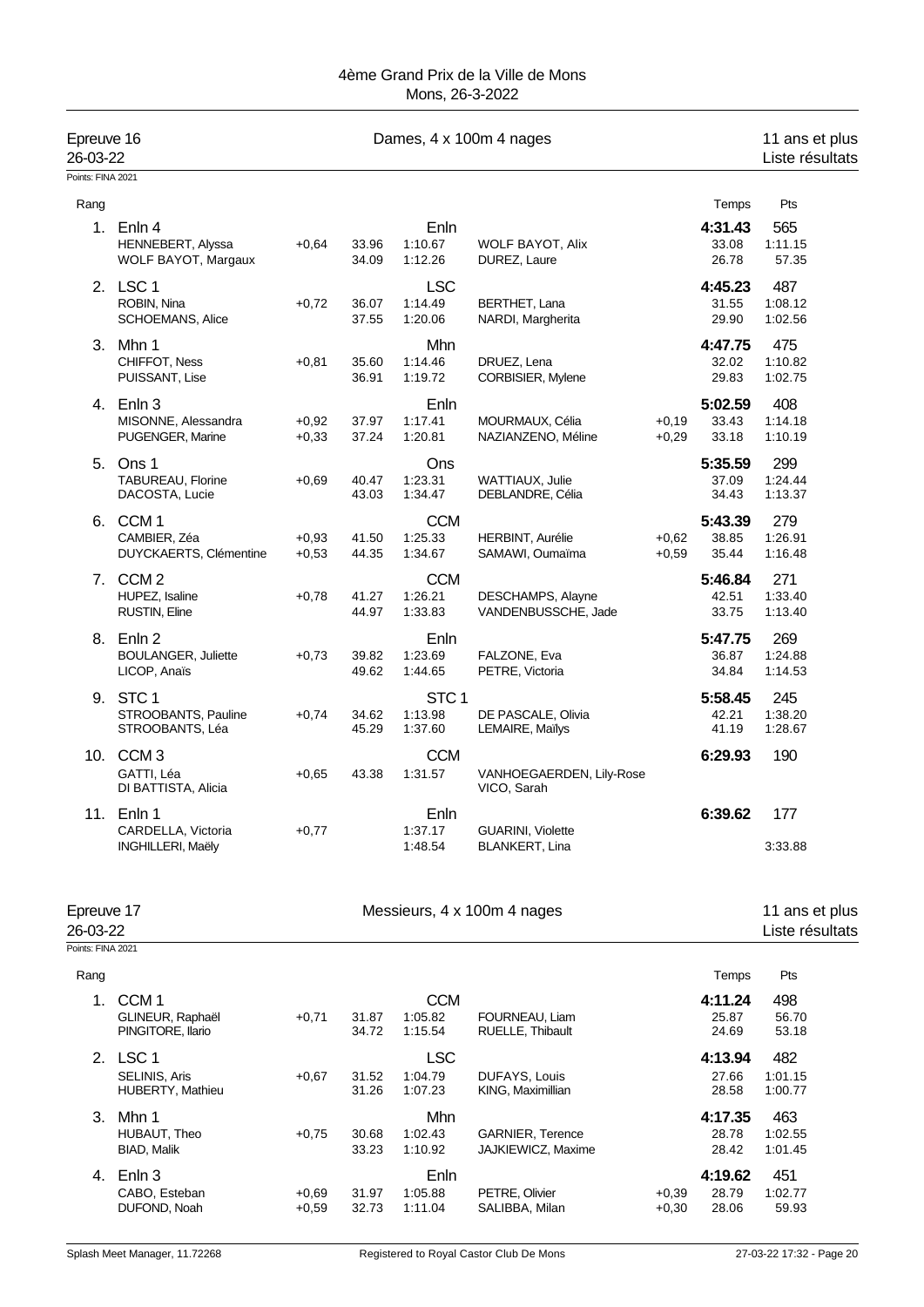### Epreuve 17, Messieurs, 4 x 100m 4 nages, 11 ans et plus

| Rang |                                                            |                    |                |                                        |                                             |                    | Temps                     | Pts                       |
|------|------------------------------------------------------------|--------------------|----------------|----------------------------------------|---------------------------------------------|--------------------|---------------------------|---------------------------|
| 5.   | Ons 1<br>DEBLANDRE, Simon<br>COTAN, Alexandru              | $+0.83$            | 34.93<br>35.97 | Ons<br>1:12.66<br>1:18.68              | DUQUESNE, Loann<br>DURAY, Guillaume         |                    | 4:50.51<br>34.33<br>29.80 | 322<br>1:16.21<br>1:02.96 |
| 6.   | Ons 2<br>JAUGNAU, Baptiste<br>SIRAULT, Loic                | $+0.82$<br>$+0.68$ | 41.36<br>38.71 | <b>Ons</b><br>1:26.63<br>1:26.86       | JANSSENS, Florian<br><b>LEMAN, Arnaud</b>   | $+0,36$<br>$+0,27$ | 5:05.48<br>30.81<br>28.77 | 277<br>1:11.61<br>1:00.38 |
| 7.   | STC <sub>1</sub><br>MENGHINI, Alessandro<br>CHEVAL, Julien | $+0,71$            | 39.93<br>45.87 | STC <sub>1</sub><br>1:21.97<br>1:39.97 | MARIAGE, Emilien<br>DAUBY, Nolann           |                    | 5:30.82<br>37.10<br>30.95 | 218<br>1:23.04<br>1:05.84 |
| 8.   | CCM <sub>2</sub><br>LENCLU, Romain<br>LETOR, Gabriel       | $+0.91$            | 40.07<br>39.76 | <b>CCM</b><br>1:22.75<br>1:27.92       | DINICESCU, Damian<br><b>HERBINT, Adrien</b> |                    | 5:32.76<br>42.19<br>31.22 | 214<br>1:32.74<br>1:09.35 |
| 9.   | Enln 2<br>GLORIEUX, Siméo<br>ALONGI, Calogero              | $+0,76$            |                | Enln<br>1:29.65                        | FONTAINE, Mathis<br>AIESI, Vasco            |                    | 6:48.88                   | 115                       |

### disq. Enln 1 Enln

*SW 6.4.c - Le nageur n'a pas entami le virage directement aprhs la traction du, des bras* DUREZ, Oliver, FALZONE, Raphaël, THILL, Esteban, DELATTRE, Shaïn

| Epreuve 18<br>26-03-22<br>Points: FINA 2021 | 50m Libre     | $8 - 9$ ans<br>Liste résultats |     |  |
|---------------------------------------------|---------------|--------------------------------|-----|--|
|                                             |               |                                |     |  |
| AN<br>Rang                                  |               | Temps                          | Pts |  |
| Canetons 8 ans, Filles                      |               |                                |     |  |
| 1. DUCARME, Mia<br>14                       | MS-Team       | 47.47                          | 112 |  |
| DAHMOUNI, Safia<br>2.<br>14                 | <b>Helios</b> | 48.66                          | 104 |  |
| COCO, Amalia<br>3.<br>14                    | <b>Helios</b> | 50.17                          | 95  |  |
| Canetons 9 ans, Filles                      |               |                                |     |  |
| 1. MAGHUE, Laly<br>13                       | MS-Team       | 40.95                          | 175 |  |
| GRÉGOIRE, Jeanne<br>2.<br>13                | Enln          | 41.19                          | 172 |  |
| 3.<br>RUSTIN, Maude<br>13                   | <b>CCM</b>    | 44.08                          | 140 |  |
| NICOLAS, Nathalie<br>13<br>4.               | <b>CNT</b>    | 45.12                          | 131 |  |
| COTAN, Bianca<br>5.<br>13                   | Ons           | 48.09                          | 108 |  |
| 6.<br>VALERIO, Inès<br>13                   | MS-Team       | 54.17                          | 75  |  |
| SMOLDERS, Juliette<br>13<br>forf.nd.        | MS-Team       |                                |     |  |
| Canetons 9 ans, Garçons                     |               |                                |     |  |
| 1. YAZAG, Anyel<br>13                       | Mhn           | 43.00                          | 103 |  |
| DEHOUST, Nolann<br>2.<br>13                 | MS-Team       | 47.30                          | 77  |  |
| LUCAS, Yanis<br>3.<br>13                    | MS-Team       | 54.60                          | 50  |  |
| DE FRENNE, Louis<br>13<br>4.                | MS-Team       | 55.84                          | 47  |  |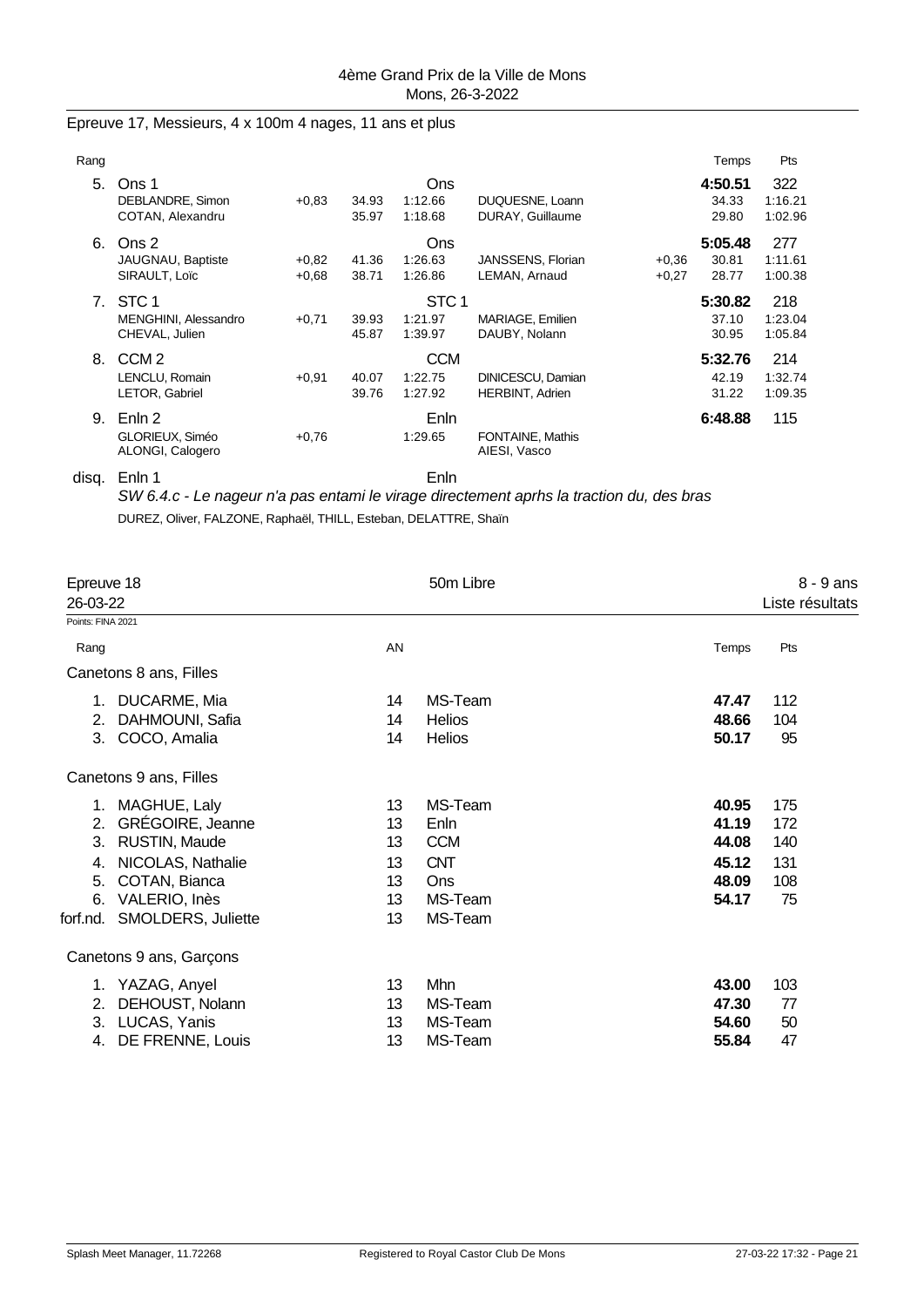| Epreuve 19<br>26-03-22 |                                                                   |                         | 50m Libre       |         | 10 ans<br>Liste résultats |
|------------------------|-------------------------------------------------------------------|-------------------------|-----------------|---------|---------------------------|
| Points: FINA 2021      |                                                                   |                         |                 |         |                           |
| Rang                   |                                                                   | AN                      |                 | Temps   | Pts                       |
|                        | Canetons 10 ans, Filles                                           |                         |                 |         |                           |
|                        |                                                                   |                         |                 |         |                           |
|                        | 1. ROUDOMETKINA, Ksenia                                           | $12 \overline{ }$<br>12 | <b>Helios</b>   | 36.73   | 243                       |
| 2.                     | <b>FALZONE, Tess</b>                                              |                         | Enln            | 38.90   | 204                       |
| 3.                     | VALLEE, Elisa                                                     | 12<br>12                | <b>BCSG</b>     | 39.12   | 201                       |
| 4.                     | DELEPLANQUE, Erin                                                 | 12                      | Helios          | 39.44   | 196                       |
| 5.                     | SALAMONE, Luna                                                    |                         | Mhn             | 41.72   | 166                       |
| 6.                     | MOREAU, Lauralyne                                                 | 12                      | <b>CCM</b>      | 43.55   | 145                       |
| 7.                     | NAZIANZENO, Dayana                                                | 12                      | Enln            | 44.78   | 134                       |
| 8.                     | ID BOUFKER, Selma                                                 | 12                      | <b>CCM</b>      | 45.00   | 132                       |
|                        | 9. PUGENGER, Noémie                                               | 12                      | Enln            | 45.17   | 130                       |
|                        | 10. DE VOS, Olivia                                                | 12                      | Enln            | 46.04   | 123                       |
|                        | disq. AZMANI, Amelia                                              | 12                      | MS-Team         |         |                           |
|                        | SW 5.2 - le nageur n'a pas touchi le mur au virage ou ` l'arrivie |                         |                 |         |                           |
|                        | forf.déc. DELROT, Keyla                                           | 12                      | <b>BCSG</b>     |         |                           |
|                        | forf.déc. DI GENNARO, Julia                                       | 12                      | <b>BCSG</b>     |         |                           |
|                        | forf.déc. DELOBBE, Lucie                                          | 12                      | Helios          |         |                           |
|                        | Canetons 10 ans, Garçons                                          |                         |                 |         |                           |
|                        | 1. VARVENNES, Valentin                                            | 12                      | <b>CNT</b>      | 36.92   | 162                       |
|                        | 2. LIEVYNS, Arnold                                                | 12                      | <b>ESP</b>      | 42.78   | 104                       |
| 3.                     | D'EUGENIO, Andréa                                                 | 12                      | Mhn             | 44.59   | 92                        |
| 4.                     | DUCARME, Luca                                                     | 12                      | MS-Team         | 45.12   | 89                        |
| 5.                     | VAN CUTSEM, Théo                                                  | 12                      | <b>ESP</b>      | 45.14   | 89                        |
|                        | forf.nd. BONVOISIN REMY, Sam                                      | 12                      | MS-Team         |         |                           |
|                        |                                                                   |                         |                 |         |                           |
| Epreuve 20             |                                                                   |                         | Dames, 100m Dos |         | 11 ans et plus            |
| 26-03-22               |                                                                   |                         |                 |         | Liste résultats           |
| Points: FINA 2021      |                                                                   |                         |                 |         |                           |
| Rang                   |                                                                   | AN                      |                 | Temps   | Pts                       |
|                        | Jeunes 2 (11-14 ans)                                              |                         |                 |         |                           |
|                        |                                                                   |                         |                 |         |                           |
|                        | 1. PAVAN, Nahla                                                   | 09                      | MS-Team         | 1:17.90 | 349                       |
| 2.                     | SELINIS, Daphné                                                   | 09                      | <b>LSC</b>      | 1:19.41 | 330                       |
| 3.                     | <b>BERCKMANS, Sarah</b>                                           | 08                      | <b>LSC</b>      | 1:20.18 | 320                       |
| 4.                     | HAMPER, Line                                                      | 09                      | <b>LSC</b>      | 1:21.59 | 304                       |
| 5.                     | LIEVYNS, Amandine                                                 | 08                      | <b>ESP</b>      | 1:22.05 | 299                       |
| 6.                     | BOUTRY, Zoélie                                                    | 09                      | <b>ESP</b>      | 1:22.39 | 295                       |
| 7.                     | BERTEE, Charlyne                                                  | 08                      | Mhn             | 1:23.05 | 288                       |
| 8.                     | <b>WIBAUT, Laure</b>                                              | 08                      | <b>ESP</b>      | 1:23.11 | 288                       |
| 9.                     | LORTHIOIR, Lisa                                                   | 09                      | <b>CNT</b>      | 1:24.23 | 276                       |
| 10.                    | MICHELS, Julie                                                    | 11                      | <b>ESP</b>      | 1:24.43 | 274                       |
| 11.                    | <b>BOUCAU, Emie</b>                                               | 08                      | <b>ESP</b>      | 1:24.56 | 273                       |
|                        | 12. DEBLANDRE, Célia                                              | 08                      | Ons             | 1:26.35 | 256                       |
|                        | 13. BOULANGER, Juliette                                           | 08                      | Enln            | 1:27.03 | 250                       |
|                        | 14. DESTOMBES, Jeanne                                             | 08                      | <b>CNT</b>      | 1:27.17 | 249                       |
|                        | 15. HUPEZ, Isaline                                                | 08                      | <b>CCM</b>      | 1:27.28 | 248                       |
| 16.                    | PAUWELS, Perinne                                                  | 09                      | MS-Team         | 1:27.31 | 248                       |
| 17.                    | MONSTERLET, Margot                                                | 09                      | <b>CNT</b>      | 1:27.63 | 245                       |
| 18.                    | GATTI, Léa                                                        | 08                      | <b>CCM</b>      | 1:28.62 | 237                       |
| 19.                    | VANDENBUSSCHE, Jade                                               | 09                      | <b>CCM</b>      | 1:30.16 | 225                       |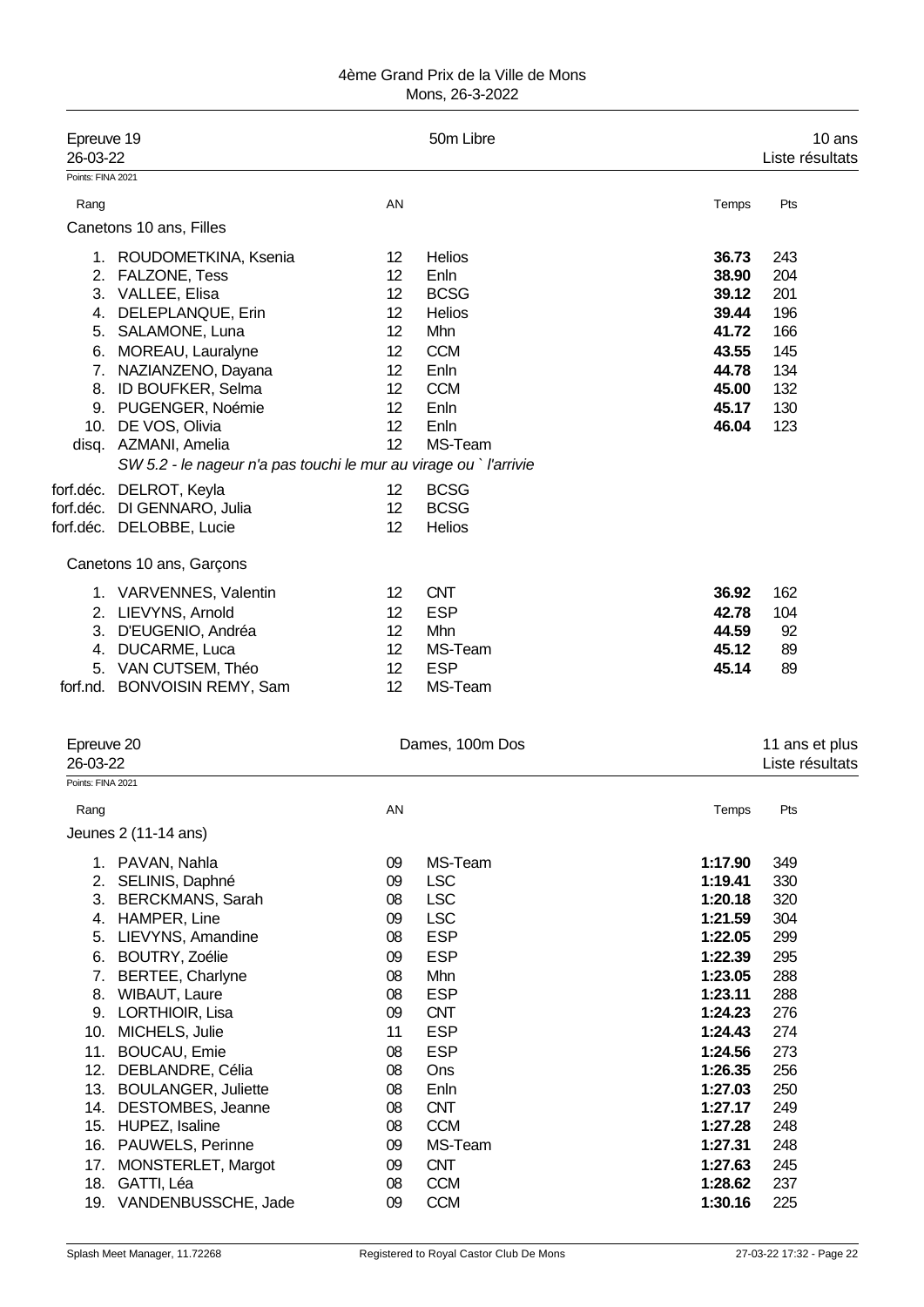|                   | Epreuve 20, Filles, 100m Dos, Jeunes 2 (11-14 ans)                                       |    |                     |         |                 |
|-------------------|------------------------------------------------------------------------------------------|----|---------------------|---------|-----------------|
| Rang              |                                                                                          | AN |                     | Temps   | Pts             |
|                   | 20. GUARINI, Violette                                                                    | 09 | Enln                | 1:31.01 | 219             |
|                   | 21. DE VLIEGER, Jade                                                                     | 09 | <b>ESP</b>          | 1:31.17 | 218             |
| 22.               | DELEPLANQUE, Emma                                                                        | 08 | Helios              | 1:31.26 | 217             |
|                   | 23. PETRE, Victoria                                                                      | 08 | Enln                | 1:32.05 | 212             |
|                   | 24. DUYCKAERTS, Clémentine                                                               | 09 | <b>CCM</b>          | 1:32.82 | 206             |
|                   | 25. BREEM, Marine                                                                        | 08 | Ons                 | 1:35.38 | 190             |
|                   | 26. RUSTIN, Eline                                                                        | 10 | <b>CCM</b>          | 1:35.41 | 190             |
| 27.               | CARDELLA, Victoria                                                                       | 09 | Enln                | 1:40.48 | 163             |
|                   | 28. DEROULEZ, Alix                                                                       | 09 | Mhn                 | 1:49.15 | 127             |
|                   | 29. BLANKERT, Lina                                                                       | 10 | Enln                | 1:50.41 | 122             |
|                   | 30. BENGHAZI, Ines                                                                       | 11 | <b>CCM</b>          | 2:09.26 | 76              |
| disq.             | MAGHUE, Nina                                                                             | 09 | MS-Team             |         |                 |
|                   | SW 6.4.c - Le nageur n'a pas entami le virage directement aprhs la traction du, des bras |    |                     |         |                 |
|                   |                                                                                          |    |                     |         |                 |
|                   | forf.nd. WIBAUT, Marion                                                                  | 11 | <b>ESP</b>          |         |                 |
|                   | forf.nd. MICHEL, Charline                                                                | 09 | MS-Team             |         |                 |
|                   | forf.nd. CERRO, Norma                                                                    | 10 | Enln                |         |                 |
|                   | forf.déc. HEROLD, Lizzie                                                                 | 08 | <b>CCM</b>          |         |                 |
|                   | Jeunes 1 (15-18 ans)                                                                     |    |                     |         |                 |
|                   | 1. PUISSANT, Lise                                                                        | 05 | Mhn                 | 1:08.14 | 522             |
|                   | 2. WOLF BAYOT, Margaux                                                                   | 05 | Enln                | 1:08.73 | 509             |
|                   | 3. CORBISIER, Mylene                                                                     | 07 | Mhn                 | 1:10.57 | 470             |
|                   | 4. MICHAUX, Valentine                                                                    | 07 | Helios              | 1:13.41 | 418             |
|                   | 5. CHIFFOT, Ness                                                                         | 07 | Mhn                 | 1:14.84 | 394             |
|                   | 6. DULLIER, Déborah                                                                      | 06 | <b>Helios</b>       | 1:17.98 | 348             |
|                   | 7. TABUREAU, Florine                                                                     | 04 | Ons                 | 1:20.18 | 320             |
|                   | 8. LECLERCQ, Anaïs                                                                       | 07 | <b>CNT</b>          | 1:22.42 | 295             |
|                   | 9. NAZIANZENO, Méline                                                                    | 07 | Enln                | 1:22.57 | 293             |
|                   | 10. BREEM, Perrine                                                                       | 06 | Ons                 | 1:23.59 | 283             |
|                   | 11. DULLIER, Coralie                                                                     | 06 | Helios              | 1:23.86 | 280             |
|                   | 12. VAN CUTSEM, Léa                                                                      | 07 | <b>ESP</b>          | 1:26.03 | 259             |
| 13.               | CAMBIER, Zéa                                                                             | 06 | <b>CCM</b>          | 1:26.98 | 251             |
|                   | 14. DACOSTA, Lucie                                                                       | 04 | Ons                 | 1:28.48 | 238             |
|                   | 15. DI BALLO, Olivia                                                                     | 06 | MS-Team             | 1:34.41 | 196             |
|                   | forf.nd. ROBIN, Nina                                                                     | 06 | <b>LSC</b>          |         |                 |
|                   |                                                                                          |    |                     |         |                 |
|                   | 19 ans et plus                                                                           |    |                     |         |                 |
|                   | 1. HENNEBERT, Alyssa                                                                     | 96 | Enln                | 1:13.62 | 414             |
|                   | disq. FOURNEAU, Sacha                                                                    | 97 | Ons                 |         |                 |
|                   | SW 6.4.c - Le nageur n'a pas entami le virage directement aprhs la traction du, des bras |    |                     |         |                 |
|                   |                                                                                          |    |                     |         |                 |
| Epreuve 21        |                                                                                          |    | Messieurs, 100m Dos |         | 11 ans et plus  |
| 26-03-22          |                                                                                          |    |                     |         | Liste résultats |
| Points: FINA 2021 |                                                                                          |    |                     |         |                 |
|                   |                                                                                          |    |                     |         |                 |
| Rang              |                                                                                          | AN |                     | Temps   | Pts             |
|                   | Jeunes 2 (11-14 ans)                                                                     |    |                     |         |                 |

2. BRUNEE, Jules

1. CHEN, Peter 09 Mhn **1:12.83** 292

3. THIRION, Alexandre 09 Huy **1:15.22** 265 4. NEGRIN, Samuel 09 Mhn **1:18.86** 230 5. THILL, Esteban 10 Enln **1:19.00** 228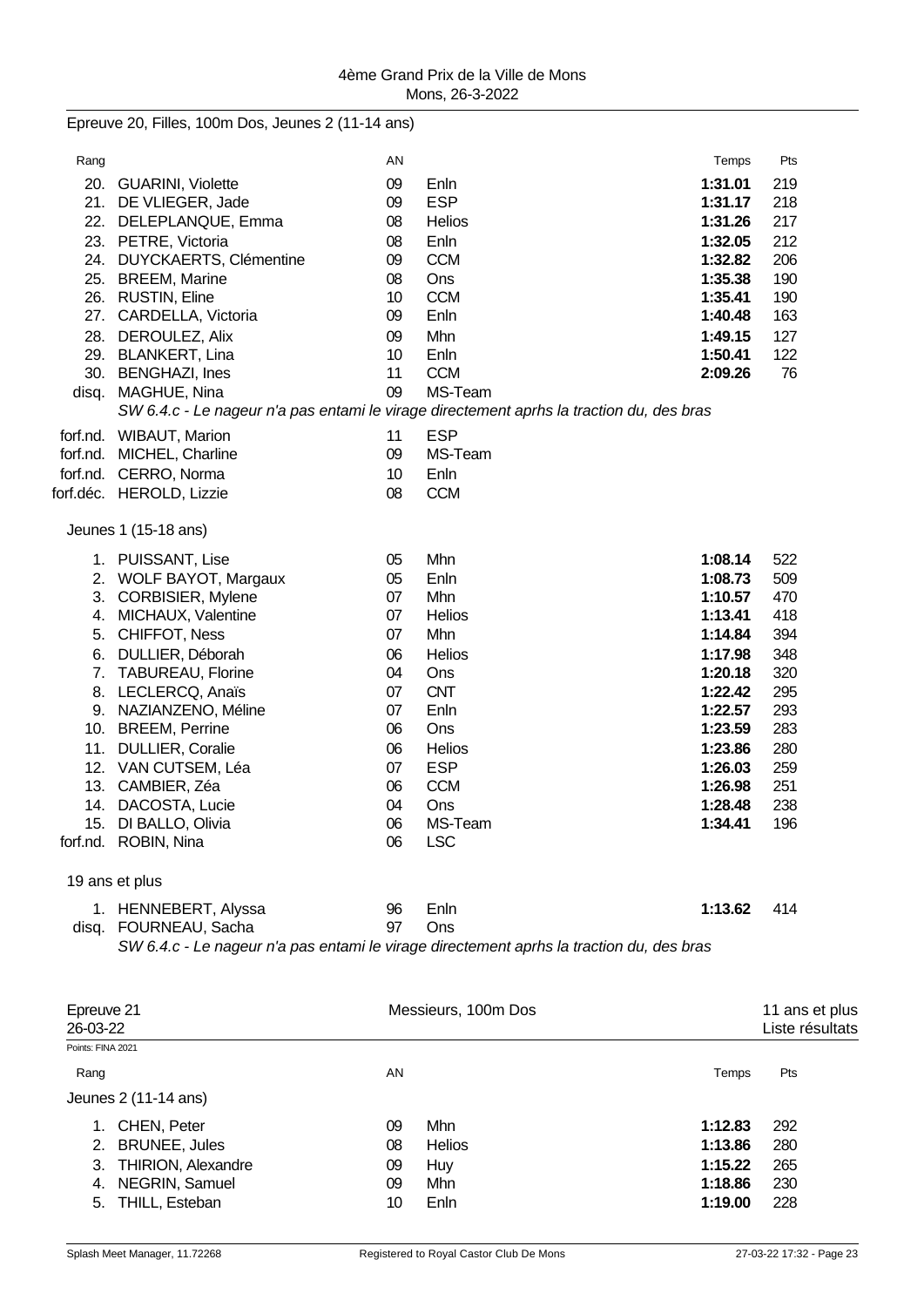Epreuve 21, Garçons, 100m Dos, Jeunes 2 (11-14 ans)

| Rang  |                                                                                      | AN |                                                                                          | Temps   | Pts |
|-------|--------------------------------------------------------------------------------------|----|------------------------------------------------------------------------------------------|---------|-----|
| 6.    | SYLVIO, Sacha                                                                        | 10 | MS-Team                                                                                  | 1:20.80 | 214 |
|       | 7. VELI, Kevin                                                                       | 08 | <b>LSC</b>                                                                               | 1:22.70 | 199 |
|       | 8. YAZAG, Amayas                                                                     | 09 | Mhn                                                                                      | 1:22.81 | 198 |
|       | 9. MURER, Thimeo                                                                     | 09 | MS-Team                                                                                  | 1:23.52 | 193 |
|       | 10. CHÉRON, Théo                                                                     | 11 | MS-Team                                                                                  | 1:27.86 | 166 |
|       | 11. DUREZ, Oliver                                                                    | 10 | Enln                                                                                     | 1:31.64 | 146 |
|       | 12. ROMBAUX, Romain                                                                  | 11 | <b>BCSG</b>                                                                              | 1:34.95 | 131 |
|       | 13. JOURQUIN, Nathan                                                                 | 08 | <b>ESP</b>                                                                               | 1:36.65 | 125 |
|       | 14. HERBINT, Adrien                                                                  | 08 | <b>CCM</b>                                                                               | 1:39.53 | 114 |
|       | 15. MICHEL, Eliott                                                                   | 11 | MS-Team                                                                                  | 1:39.77 | 113 |
| 16.   | DE VLIEGER, Yann                                                                     | 11 | <b>ESP</b>                                                                               | 1:44.37 | 99  |
|       | 17. BALIEU, Martin                                                                   | 11 | MS-Team                                                                                  | 1:45.93 | 94  |
|       | 18. BOULANGER, Noé                                                                   | 11 | Enln                                                                                     | 1:48.32 | 88  |
|       | 19. WIERTZ, Louis                                                                    | 11 | MS-Team                                                                                  | 1:53.33 | 77  |
| 20.   | ZAÏDI, Noah                                                                          | 09 | Helios                                                                                   | 1:56.41 | 71  |
| 21.   | DE ANTONIIS, Matteo                                                                  | 09 | <b>CCM</b>                                                                               | 2:03.25 | 60  |
| disq. | MOMMENS, Lenalc                                                                      | 08 | MS-Team                                                                                  |         |     |
|       |                                                                                      |    | SW 6.4.c - Le nageur n'a pas entami le virage directement aprhs la traction du, des bras |         |     |
|       | forf.nd. JANSSENS, Romain                                                            | 10 | Ons                                                                                      |         |     |
|       | forf.déc. DUBRAY, Bastien                                                            | 10 | Helios                                                                                   |         |     |
|       | forf.déc. MEUNIER, Florent                                                           | 09 | <b>CCM</b>                                                                               |         |     |
|       |                                                                                      |    |                                                                                          |         |     |
|       | Jeunes 1 (15-18 ans)                                                                 |    |                                                                                          |         |     |
|       |                                                                                      |    |                                                                                          |         |     |
|       | 1. SELINIS, Aris                                                                     | 06 | <b>LSC</b>                                                                               | 1:03.27 | 445 |
|       | 2. RAHIR, Arno                                                                       | 06 | <b>ESP</b>                                                                               | 1:03.83 | 434 |
| 3.    | <b>DUFAYS, Louis</b>                                                                 | 04 | <b>LSC</b>                                                                               | 1:03.85 | 433 |
| 4.    | HUBAUT, Theo                                                                         | 04 | Mhn                                                                                      | 1:03.87 | 433 |
| 5.    | CASTEELE, Louis                                                                      | 07 | <b>ESP</b>                                                                               | 1:06.20 | 389 |
| 6.    | LECLERCQ, Justin                                                                     | 04 | Helios                                                                                   | 1:07.77 | 362 |
| 7.    | CABO, Esteban                                                                        | 07 | Enln                                                                                     | 1:07.79 | 362 |
| 8.    | DERUMIER, Thomas                                                                     | 04 | <b>ESP</b>                                                                               | 1:08.26 | 354 |
|       | 9. GOFFAUX, Thibault                                                                 | 07 | <b>ESP</b>                                                                               | 1:09.17 | 341 |
| 10.   | DEBLANDRE, Simon                                                                     | 06 | Ons                                                                                      | 1:10.80 | 318 |
|       | 11. CORNET, Evan                                                                     | 07 | <b>Helios</b>                                                                            | 1:13.52 | 284 |
|       | 12. RIDREMONT, Thomas                                                                | 07 | MS-Team                                                                                  | 1:13.97 | 278 |
|       | 13. LECUTIER, Louis                                                                  | 05 | <b>ESP</b>                                                                               | 1:16.77 | 249 |
|       | 50m:<br>36.16<br>100m:<br>40.61                                                      |    |                                                                                          |         |     |
|       | 14. LETOR, Gabriel                                                                   | 06 | <b>CCM</b>                                                                               | 1:20.47 | 216 |
|       | 15. LENCLU, Romain                                                                   | 07 | <b>CCM</b>                                                                               | 1:23.47 | 194 |
|       | 16. DRAMAIX, Hugo                                                                    | 07 | <b>CCM</b>                                                                               | 1:28.08 | 165 |
|       | 1:28.08<br>50m:<br>100m:                                                             |    |                                                                                          |         |     |
|       | 17. JAUGNAU, Baptiste                                                                | 07 | Ons                                                                                      | 1:29.10 | 159 |
|       | disq. MULLER, Loukas                                                                 | 07 | MS-Team                                                                                  |         |     |
|       | SW 6.2 - Le nageur a quitti la position dorsale (en dehors de l'exicution du virage) |    |                                                                                          |         |     |
|       |                                                                                      |    |                                                                                          |         |     |
|       |                                                                                      |    |                                                                                          |         |     |
|       | 19 ans et plus                                                                       |    |                                                                                          |         |     |
|       | 1. BULBO, Noah                                                                       | 03 | Enln                                                                                     | 1:00.00 | 522 |

| 1. BULBO NOAN              | U3.    | – Enin | 1:00.00 522 |  |
|----------------------------|--------|--------|-------------|--|
| 2. JANSSENS, Florian       | 02 Ons |        | 1:08.51 351 |  |
| forf.déc. GLINEUR, Raphaël |        | 00 CCM |             |  |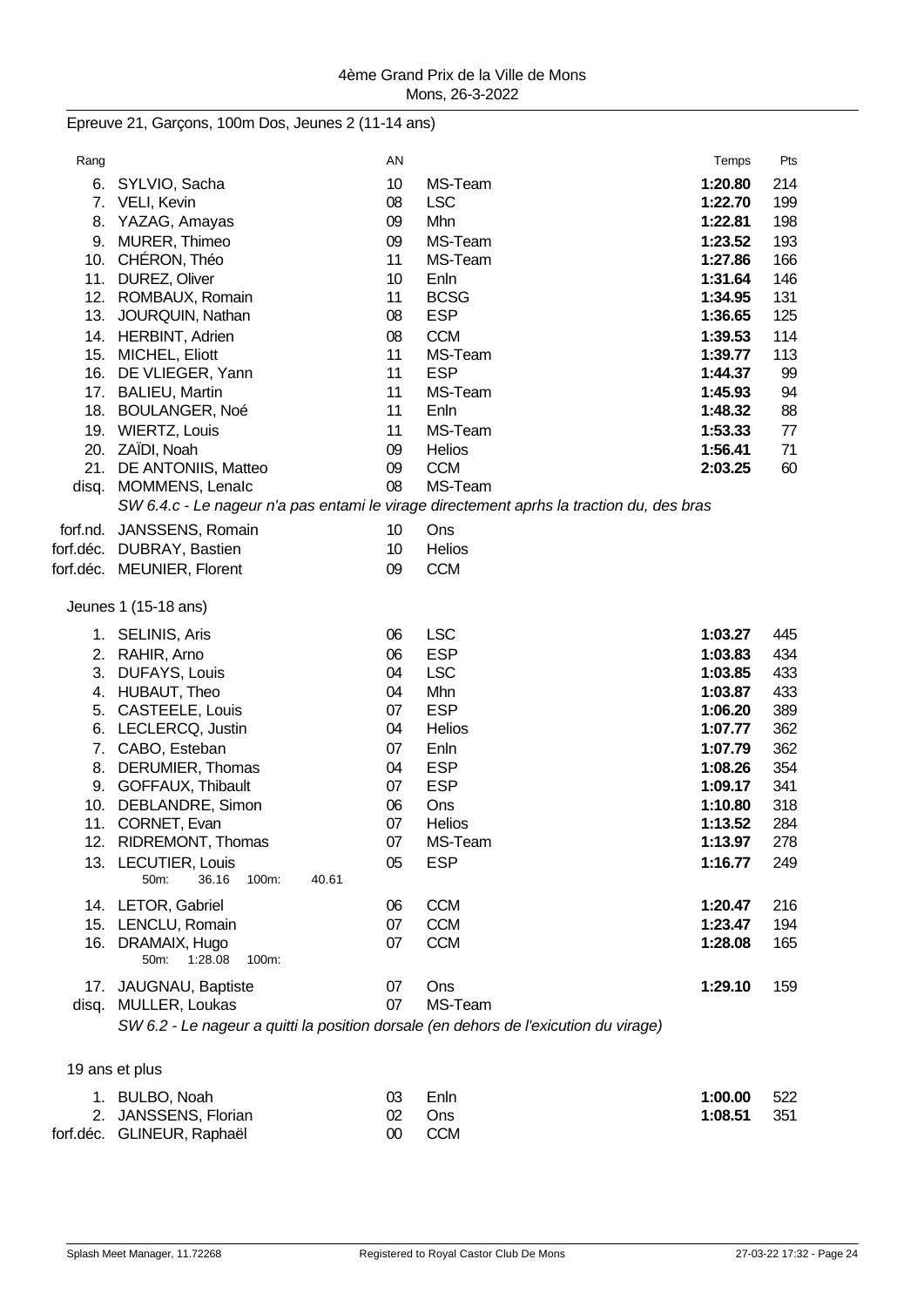| Epreuve 22<br>26-03-22        |                                               |          | Dames, 50m Papillon     |                | 11 ans et plus<br>Liste résultats |
|-------------------------------|-----------------------------------------------|----------|-------------------------|----------------|-----------------------------------|
| Points: FINA 2021             |                                               |          |                         |                |                                   |
| Rang                          |                                               | AN       |                         | Temps          | Pts                               |
|                               | Jeunes 2 (11-14 ans)                          |          |                         |                |                                   |
|                               | 1. ROUX, Nina                                 | 10       | Mhn                     | 33.84          | 373                               |
| 2.                            | PAVAN, Nahla                                  | 09       | MS-Team                 | 35.00          | 337                               |
| 3.                            | MIKUS, Doriane                                | 08       | <b>BCSG</b>             | 38.28          | 258                               |
| 4.                            | DESCHAMPS, Alayne                             | 08       | <b>CCM</b>              | 40.69          | 215                               |
| 5.                            | PAUWELS, Perinne                              | 09       | MS-Team                 | 41.19          | 207                               |
| 6.                            | MENAGER, Maïwenn                              | 10       | Helios                  | 42.76          | 185                               |
| 7.                            | CORBISIER, Morgane                            | 10       | Mhn                     | 43.69          | 173                               |
| 8.                            | MAGHUE, Nina                                  | 09       | MS-Team                 | 44.61          | 163                               |
| 9.                            | LECLERCQ, Elin                                | 11       | Helios                  | 45.51          | 153                               |
| 10.                           | FICARRA, Sabrina                              | 10       | Mhn                     | 46.20          | 146                               |
| 11.                           | MAENE, Norah                                  | 09       | Mhn                     | 46.96          | 139                               |
| 12.                           | <b>INGHILLERI, Maëly</b>                      | 11       | Enln                    | 49.61          | 118                               |
| 13.                           | VALENTI, Sarah                                | 08       | <b>CCM</b>              | 50.15          | 114                               |
|                               | 14. DOHMEN, Ninon                             | 11       | Helios                  | 51.18          | 108                               |
|                               | 15. CORNET, Elisa                             | 11       | Helios                  | 51.76          | 104                               |
| 16.                           | CARLIER, Néva                                 | 11       | <b>CCM</b>              | 1:02.72        | 58                                |
| forf.nd.                      | MICHEL, Charline                              | 09       | MS-Team                 |                |                                   |
|                               | forf.déc. HERMANS, Lucie                      | 10       | Helios                  |                |                                   |
|                               |                                               |          |                         |                |                                   |
|                               | Jeunes 1 (15-18 ans)                          |          |                         |                |                                   |
|                               | 1. BERTHET, Lana                              | 05       | <b>LSC</b>              | 30.09          | 531                               |
| 2.                            | DRUEZ, Lena                                   | 05       | Mhn                     | 30.42          | 514                               |
| 3.                            | STROOBANTS, Pauline                           | 05       | STC <sub>1</sub>        | 32.47          | 423                               |
| 4.                            | NARDI, Margherita                             | 05       | <b>LSC</b>              | 32.91          | 406                               |
| 5.                            | MOUTHUY, Marion                               | 06       | Enln                    | 33.05          | 401                               |
| 6.                            | MIKUS, Katherina                              | 06       | <b>BCSG</b>             | 34.12          | 364                               |
| 7.                            | <b>BARDIN, Sara</b>                           | 05       | <b>LSC</b>              | 34.14          | 364                               |
| 8.                            | HERBINT, Aurélie                              | 06       | <b>CCM</b>              | 35.75          | 317                               |
|                               | 9. ROLLAND, Eloïse                            | 06       | <b>BCSG</b>             | 38.59          | 252                               |
|                               | 10. DI BALLO, Olivia                          | 06       | MS-Team                 | 41.69          | 199                               |
|                               | 11. DE PASCALE, Olivia                        | 07       | STC <sub>1</sub>        | 41.86          | 197                               |
|                               | 12. NGOUTSING, Anaelle                        | 07       | MS-Team                 | 43.53          | 175                               |
|                               | 19 ans et plus                                |          |                         |                |                                   |
|                               | 1. WATTIAUX, Julie                            | 03       | Ons                     | 36.29          | 303                               |
|                               | 2. WILLAYE, Lola                              | 02       | Mhn                     | 40.64          | 215                               |
| forf.nd.                      | TRESNIE, Adeline                              | 00       | <b>CCM</b>              |                |                                   |
|                               |                                               |          |                         |                |                                   |
| Epreuve 23                    |                                               |          | Messieurs, 50m Papillon |                | 11 ans et plus                    |
| 26-03-22<br>Points: FINA 2021 |                                               |          |                         |                | Liste résultats                   |
| Rang                          |                                               | AN       |                         | Temps          | Pts                               |
|                               | Jeunes 2 (11-14 ans)                          |          |                         |                |                                   |
|                               |                                               |          |                         |                |                                   |
|                               | 1. HOES, Tom Alexander                        | 10       | Mhn                     | 34.99          | 240                               |
|                               | 2. VERBEELEN, Luca                            | 08       | <b>LSC</b>              | 35.04          | 239                               |
| 3.                            | DAMOUNI, Abdelhakim<br><b>DUCARME, Mathis</b> | 08<br>09 | Helios<br>MS-Team       | 35.41<br>35.93 | 231<br>221                        |
| 4.                            |                                               | 10       | MS-Team                 |                |                                   |
|                               | 5. SYLVIO, Sacha                              |          |                         | 37.50          | 195                               |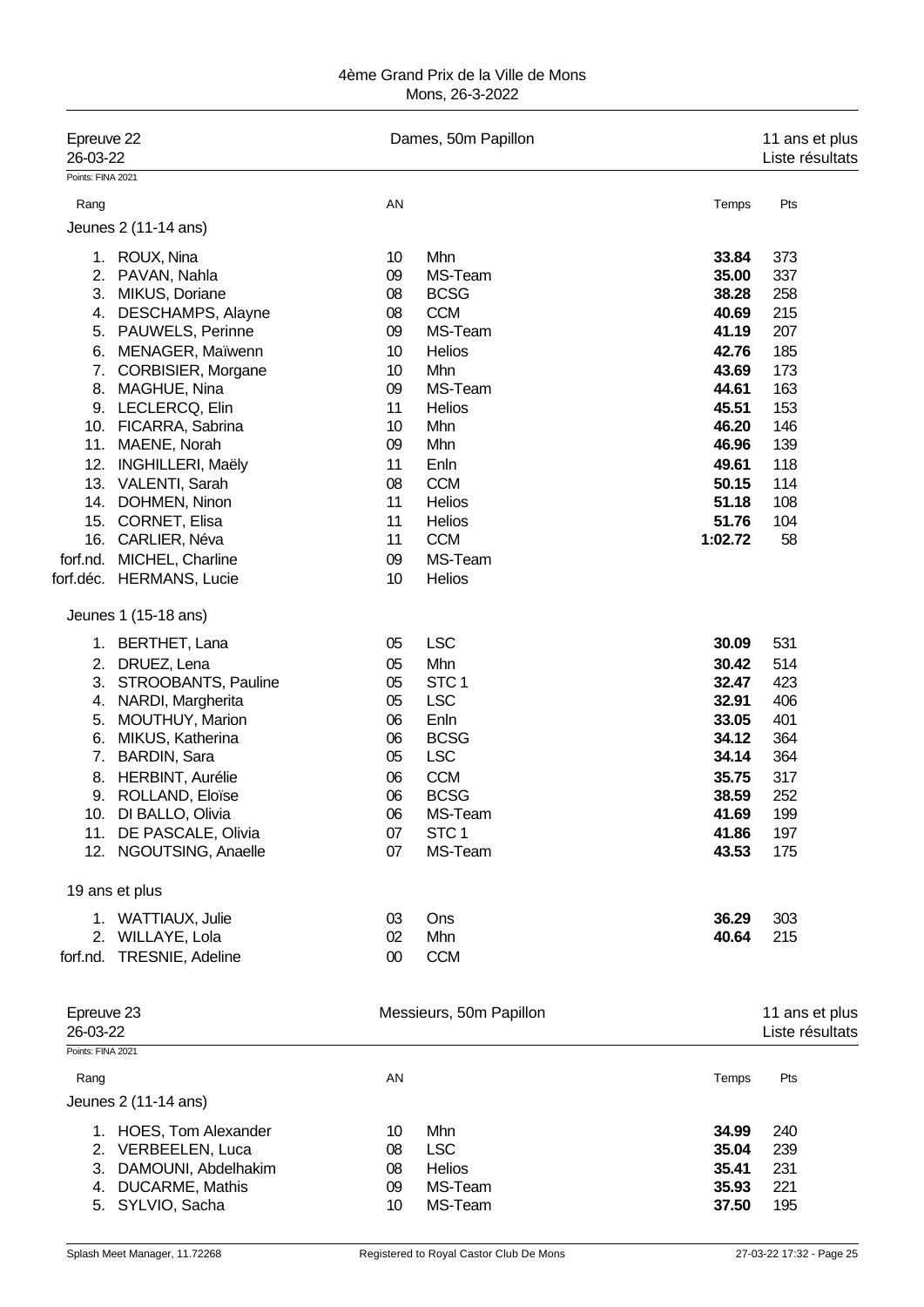Epreuve 23, Garçons, 50m Papillon, Jeunes 2 (11-14 ans)

| Rang              |                                           |       | AN |                                                                           | Temps   | Pts             |
|-------------------|-------------------------------------------|-------|----|---------------------------------------------------------------------------|---------|-----------------|
| 6.                | MURER, Thimeo                             |       | 09 | MS-Team                                                                   | 37.96   | 188             |
|                   | 7. WATTIAUX, Thomas                       |       | 10 | Mhn                                                                       | 37.97   | 187             |
| 8.                | FALZONE, Raphaël                          |       | 10 | Enln                                                                      | 40.40   | 156             |
| 9.                | CHÉRON, Théo                              |       | 11 | MS-Team                                                                   | 40.74   | 152             |
|                   | 10. GLORIEUX, Siméo                       |       | 11 | Enln                                                                      | 41.36   | 145             |
|                   | 11. SANNA, Antonio                        |       | 09 | <b>BCSG</b>                                                               | 43.22   | 127             |
|                   | 12. FONTAINE, Mathis                      |       | 10 | Enln                                                                      | 45.74   | 107             |
|                   | 13. D'EUGENIO, Enzo                       |       | 11 | Mhn                                                                       | 46.51   | 102             |
|                   | 14. DENEUBOURG, Kylhian                   |       | 11 | <b>Helios</b>                                                             | 47.42   | 96              |
|                   | 15. DELATTRE, Shaïn                       |       | 10 | Enln                                                                      | 47.56   | 95              |
|                   | 16. MOMMENS, Lenalc                       |       | 08 | MS-Team                                                                   | 49.18   | 86              |
|                   | 17. RENOTTE, Nael                         |       | 09 | MS-Team                                                                   | 50.89   | 78              |
|                   | 18. MICHEL, Eliott                        |       | 11 | MS-Team                                                                   | 59.01   | 50              |
|                   | 19. AIESI, Vasco                          |       | 10 | Enln                                                                      | 1:00.36 | 46              |
|                   | disq. CARELLA, Aleandro                   |       | 09 | <b>BCSG</b>                                                               |         |                 |
|                   | SW 8.3.c - mouvement des jambes en brasse |       |    |                                                                           |         |                 |
|                   | disq. ALONGI, Calogero                    |       | 11 | Enln                                                                      |         |                 |
|                   |                                           |       |    | SW 8.2.c - le nageur n'a pas rameni ses bras en avant/ou arrihre ensemble |         |                 |
|                   | forf.nd. DEBAIZE, Stéphane                |       | 10 | <b>LSC</b>                                                                |         |                 |
|                   |                                           |       |    |                                                                           |         |                 |
|                   | Jeunes 1 (15-18 ans)                      |       |    |                                                                           |         |                 |
|                   | 1. BIAD, Malik                            |       | 05 | Mhn                                                                       | 27.52   | 493             |
|                   | 2. GARNIER, Terence                       |       | 07 | Mhn                                                                       | 28.21   | 458             |
|                   | 3. LECLERCQ, Justin                       |       | 04 | Helios                                                                    | 28.82   | 429             |
|                   | 4. SARTINI, Marco                         |       | 06 | <b>LSC</b>                                                                | 29.01   | 421             |
| 5.                | <b>DUMONT, Cyril</b>                      |       | 07 | <b>LSC</b>                                                                | 30.09   | 377             |
| 6.                | RIDREMONT, Thomas                         |       | 07 | MS-Team                                                                   | 30.69   | 355             |
|                   | 7. KING, Maximillian                      |       | 06 | <b>LSC</b>                                                                | 30.82   | 351             |
| 8.                | DUQUESNE, Loann                           |       | 07 | Ons                                                                       | 31.76   | 321             |
|                   | 9. JAJKIEWICZ, Maxime                     |       | 05 | Mhn                                                                       | 31.78   | 320             |
|                   | 10. DURAY, Guillaume                      |       | 06 | Ons                                                                       | 31.79   | 320             |
|                   | 11. DE JESUS, Hugo                        |       | 07 | Huy                                                                       | 31.88   | 317             |
|                   | 12. MARIAGE, Emilien                      |       | 07 | STC <sub>1</sub>                                                          | 34.33   | 254             |
|                   | 13. DAUBY, Nolann                         |       | 07 | STC <sub>1</sub>                                                          | 35.41   | 231             |
|                   | 14. MENGHINI, Alessandro                  |       | 06 | STC <sub>1</sub>                                                          | 37.75   | 191             |
|                   | 15. MULLER, Loukas                        |       | 07 | MS-Team                                                                   | 39.01   | 173             |
|                   |                                           |       |    |                                                                           |         |                 |
|                   | 19 ans et plus                            |       |    |                                                                           |         |                 |
|                   | 1. FOURNEAU, Liam                         |       | 00 | <b>CCM</b>                                                                | 24.80   | 674             |
|                   |                                           |       |    |                                                                           |         |                 |
|                   |                                           |       |    |                                                                           |         |                 |
| Epreuve 24        |                                           |       |    | Dames, 100m Libre                                                         |         | 11 ans et plus  |
| 26-03-22          |                                           |       |    |                                                                           |         | Liste résultats |
| Points: FINA 2021 |                                           |       |    |                                                                           |         |                 |
| Rang              |                                           |       | AN |                                                                           | Temps   | Pts             |
|                   | Jeunes 2 (11-14 ans)                      |       |    |                                                                           |         |                 |
|                   | 1. PUGENGER, Marine                       |       | 08 | Enln                                                                      | 1:05.01 | 461             |
|                   | 31.21<br>50m:<br>100m:                    | 33.80 |    |                                                                           |         |                 |
|                   |                                           |       |    |                                                                           |         |                 |
|                   | 2. HAMPER, Line<br>50m:<br>32.66          |       | 09 | <b>LSC</b>                                                                | 1:07.28 | 416             |
|                   | 100m:                                     | 34.62 |    |                                                                           |         |                 |
|                   | 3. PAVAN, Nahla                           |       | 09 | MS-Team                                                                   | 1:08.96 | 386             |
|                   | 50m:<br>34.04<br>100m:                    | 34.92 |    |                                                                           |         |                 |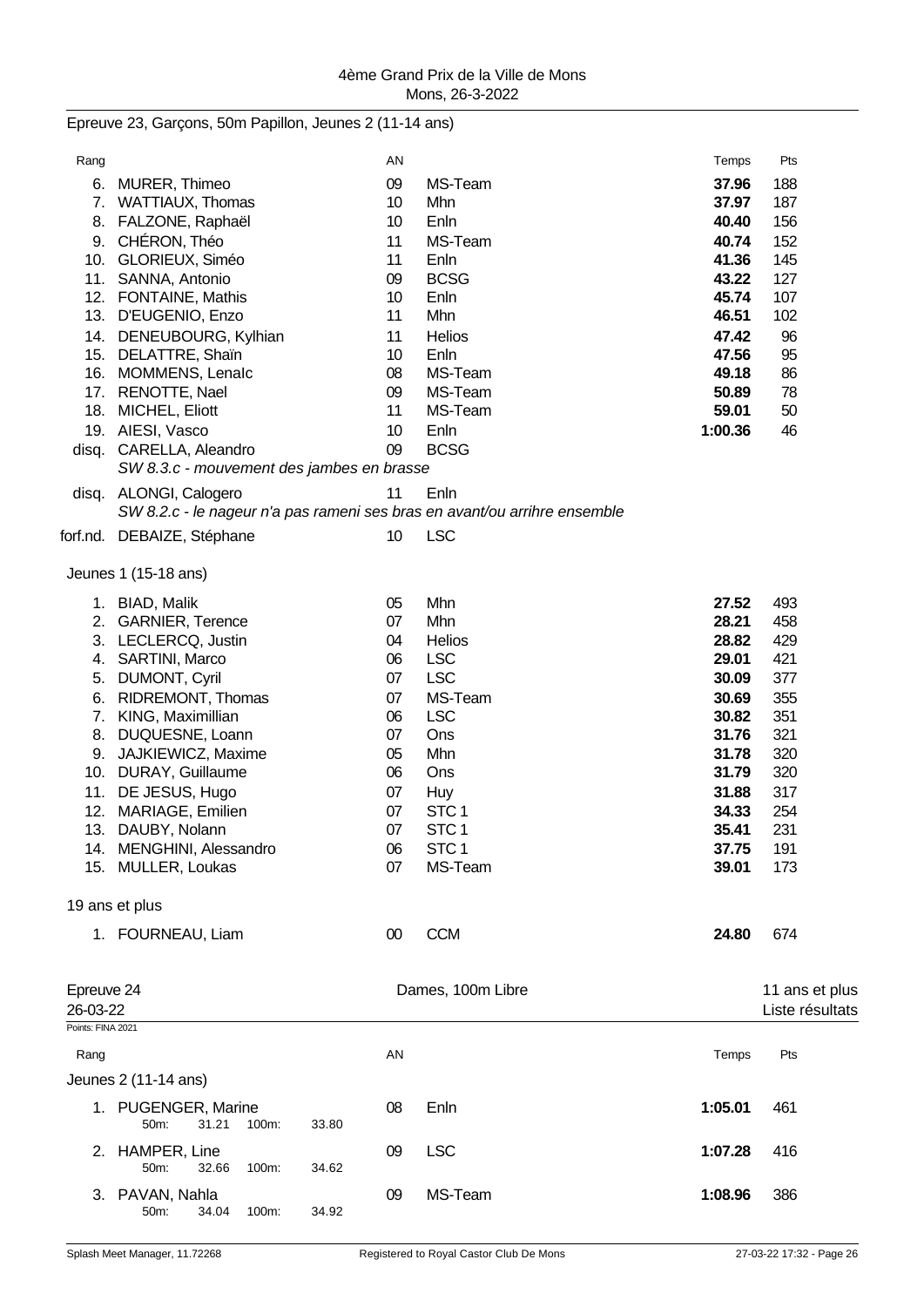| Rang |                                                       |       | AN |            | Temps   | Pts |
|------|-------------------------------------------------------|-------|----|------------|---------|-----|
|      | 4. BERCKMANS, Sarah<br>33.87<br>50m:<br>100m:         | 36.27 | 08 | <b>LSC</b> | 1:10.14 | 367 |
|      | 5. LIEVYNS, Amandine<br>50m:<br>33.43<br>100m:        | 37.20 | 08 | <b>ESP</b> | 1:10.63 | 360 |
|      | 6. FALZONE, Eva<br>100m:<br>50m:<br>34.02             | 37.05 | 08 | Enln       | 1:11.07 | 353 |
|      | 7. LORTHIOIR, Lisa<br>50m:<br>34.30<br>100m:          | 36.99 | 09 | <b>CNT</b> | 1:11.29 | 350 |
|      | 8. LOUIS, Emelyne<br>50m:<br>33.98<br>100m:           | 37.65 | 08 | Huy        | 1:11.63 | 345 |
|      | 9. BERTEE, Charlyne<br>50m:<br>34.34<br>100m:         | 37.74 | 08 | Mhn        | 1:12.08 | 338 |
|      | 10. BOUCAU, Emie<br>50m:<br>34.76<br>100m:            | 37.50 | 08 | <b>ESP</b> | 1:12.26 | 336 |
|      | 11. SELINIS, Daphné<br>50m:<br>35.06<br>100m:         | 37.40 | 09 | <b>LSC</b> | 1:12.46 | 333 |
|      | 12. DEBLANDRE, Célia<br>50m:<br>35.18<br>100m:        | 37.92 | 08 | Ons        | 1:13.10 | 324 |
|      | 13. HUPEZ, Isaline<br>50m:<br>34.66<br>100m:          | 38.71 | 08 | <b>CCM</b> | 1:13.37 | 321 |
|      | 14. BOUTRY, Zoélie<br>50m:<br>34.94<br>100m:          | 39.31 | 09 | <b>ESP</b> | 1:14.25 | 309 |
|      | 15. VANDENBUSSCHE, Jade<br>35.01<br>50m:<br>100m:     | 39.59 | 09 | <b>CCM</b> | 1:14.60 | 305 |
|      | 16. PETRE, Victoria<br>50m:<br>35.94<br>100m:         | 39.69 | 08 | Enln       | 1:15.63 | 293 |
|      | 17. DELEPLANQUE, Emma<br>50m:<br>36.74<br>100m:       | 39.34 | 08 | Helios     | 1:16.08 | 288 |
|      | 18. LICOP, Anaïs<br>50m:<br>37.17<br>100m:            | 39.54 | 09 | Enln       | 1:16.71 | 281 |
|      | 19. GATTI, Léa<br>50m:<br>36.41<br>100m:              | 41.02 | 08 | <b>CCM</b> | 1:17.43 | 273 |
|      | 20. GUARINI, Violette<br>50m:<br>37.05<br>100m:       | 40.39 | 09 | Enln       | 1:17.44 | 273 |
|      | 21. MONSTERLET, Margot<br>50m:<br>37.58<br>100m:      | 40.34 | 09 | <b>CNT</b> | 1:17.92 | 268 |
|      | 22. SEGUIDO ALVAREZ, Leonor<br>50m:<br>38.90<br>100m: | 39.99 | 08 | Huy        | 1:18.89 | 258 |
|      | 23. MENAGER, Maïwenn<br>50m:<br>38.07<br>100m:        | 41.24 | 10 | Helios     | 1:19.31 | 254 |
|      | 24. WIBAUT, Laure<br>50m:<br>37.74<br>100m:           | 41.60 | 08 | <b>ESP</b> | 1:19.34 | 254 |
|      | 25. PAUWELS, Perinne<br>50m:<br>38.49<br>100m:        | 41.37 | 09 | MS-Team    | 1:19.86 | 249 |
|      | 26. DESTOMBES, Jeanne<br>50m:<br>38.57 100m:          | 41.71 | 08 | <b>CNT</b> | 1:20.28 | 245 |
|      | 27. BOULANGER, Juliette<br>37.49 100m:<br>50m:        | 42.87 | 08 | Enln       | 1:20.36 | 244 |

# Epreuve 24, Filles, 100m Libre, Jeunes 2 (11-14 ans)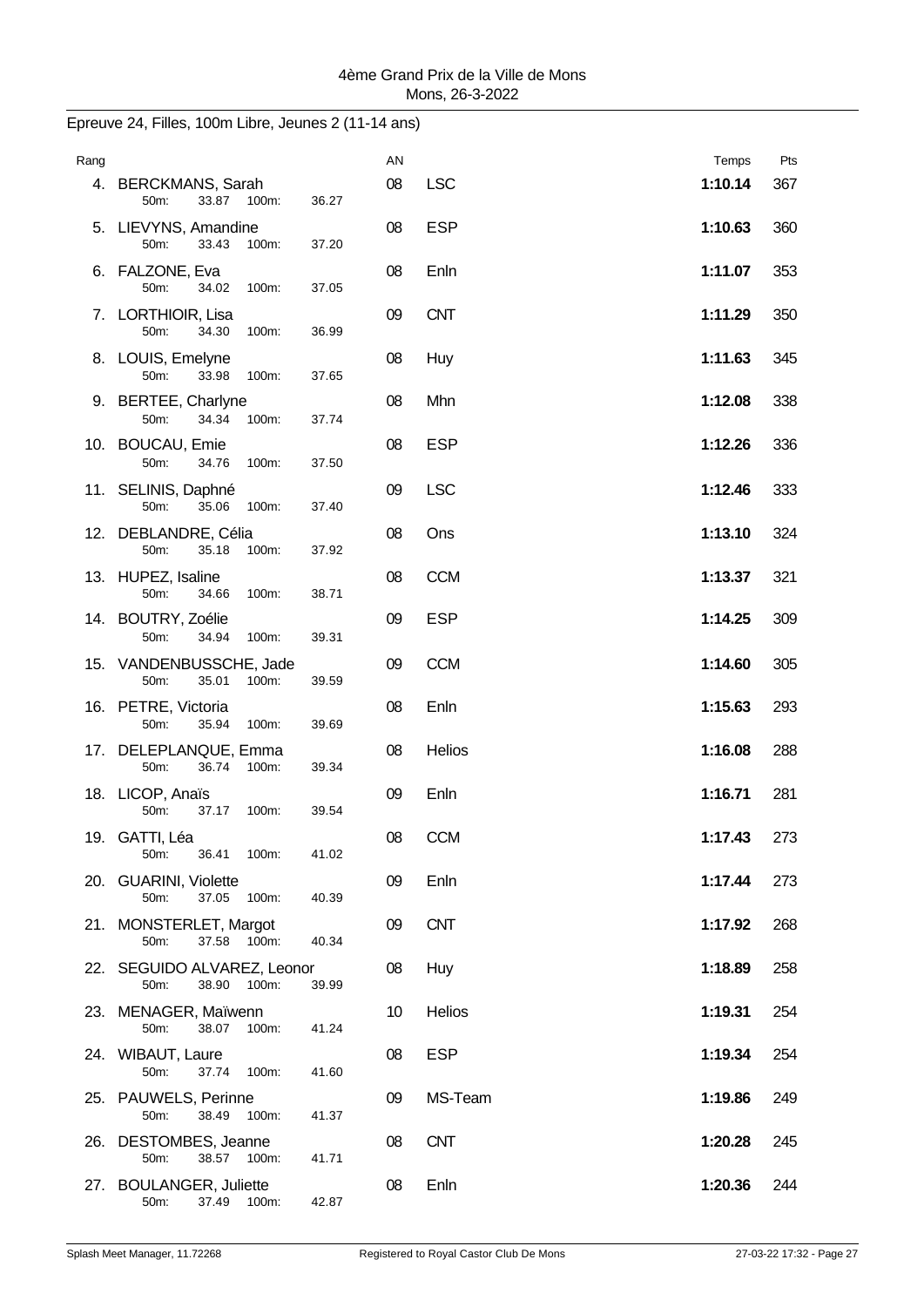| Rang       |                                                                                                           |         | AN                   |                                         | Temps              | Pts      |
|------------|-----------------------------------------------------------------------------------------------------------|---------|----------------------|-----------------------------------------|--------------------|----------|
|            | 28. BREEM, Marine<br>50m:<br>37.42<br>100m:                                                               | 43.18   | 08                   | Ons                                     | 1:20.60            | 242      |
|            | 29. MICHELS, Julie<br>50m:<br>38.94<br>100m:                                                              | 41.86   | 11                   | <b>ESP</b>                              | 1:20.80            | 240      |
|            | 30. RUSTIN, Eline<br>50m:<br>37.86<br>100m:                                                               | 43.05   | 10                   | <b>CCM</b>                              | 1:20.91            | 239      |
|            | 31. DESCHAMPS, Alayne<br>38.84 100m:<br>50m:                                                              | 43.09   | 08                   | <b>CCM</b>                              | 1:21.93            | 230      |
|            | 32. DE VLIEGER, Jade<br>38.25 100m:<br>50m:                                                               | 43.90   | 09                   | <b>ESP</b>                              | 1:22.15            | 228      |
|            | 33. VANHOEGAERDEN, Lily-Rose<br>41.03<br>100m:<br>50m:                                                    | 44.14   | 09                   | <b>CCM</b>                              | 1:25.17            | 205      |
|            | 34. CARDELLA, Victoria<br>50m:<br>41.29<br>100m:                                                          | 44.43   | 09                   | Enln                                    | 1:25.72            | 201      |
|            | 35. ABRAHAM, Célia<br>50m:<br>40.45<br>100m:                                                              | 45.29   | 11                   | <b>CNT</b>                              | 1:25.74            | 201      |
|            | 36. DI BATTISTA, Alicia<br>50m:<br>39.27<br>100m:                                                         | 47.14   | 09                   | <b>CCM</b>                              | 1:26.41            | 196      |
|            | 37. MAGHUE, Nina<br>50m:<br>41.94<br>100m:                                                                | 44.54   | 09                   | MS-Team                                 | 1:26.48            | 196      |
|            | 38. DURAND, Eléonore<br>50m:<br>41.57 100m:                                                               | 45.69   | 09                   | <b>CNT</b>                              | 1:27.26            | 190      |
|            | 39. FOURMENTEZ, Elina<br>50m:<br>41.12<br>100m:                                                           | 48.27   | 10                   | <b>CNT</b>                              | 1:29.39            | 177      |
|            | 40. VICO, Sarah<br>50m:<br>43.34<br>100m:                                                                 | 49.75   | 11                   | <b>CCM</b>                              | 1:33.09            | 157      |
|            | 41. DOHMEN, Ninon<br>100m:<br>50m:<br>44.03                                                               | 50.63   | 11                   | Helios                                  | 1:34.66            | 149      |
|            | 42. DEROULEZ, Alix<br>50m:<br>45.26<br>100m:                                                              | 50.27   | 09                   | Mhn                                     | 1:35.53            | 145      |
|            | 43. BLANKERT, Lina<br>47.14<br>50m:<br>100m:                                                              | 51.08   | 10                   | Enln                                    | 1:38.22            | 133      |
|            | 44. CARLIER, Néva<br>50m:<br>48.64<br>100m:                                                               | 51.71   | 11                   | <b>CCM</b>                              | 1:40.35            | 125      |
| 45.<br>46. | DEGELS JADE,<br><b>BENGHAZI, Ines</b><br>50m:<br>56.15<br>100m:                                           | 1:02.02 | 11<br>11             | <b>CNT</b><br><b>CCM</b>                | 1:57.66<br>1:58.17 | 77<br>76 |
|            | forf.nd. WIBAUT, Marion<br>forf.nd. MICHEL, Charline<br>forf.nd. CERRO, Norma<br>forf.déc. HERMANS, Lucie |         | 11<br>09<br>10<br>10 | <b>ESP</b><br>MS-Team<br>Enln<br>Helios |                    |          |
|            | Jeunes 1 (15-18 ans)                                                                                      |         |                      |                                         |                    |          |
|            | 1. PUISSANT, Lise<br>50m:<br>29.51<br>100m:                                                               | 31.13   | 05                   | Mhn                                     | 1:00.64            | 569      |
| 2.         | BERTHET, Lana<br>50m:<br>30.13<br>100m:                                                                   | 32.23   | 05                   | <b>LSC</b>                              | 1:02.36            | 523      |
|            | 3. WOLF BAYOT, Alix<br>50m:<br>31.25<br>100m:                                                             | 31.96   | 07                   | Enln                                    | 1:03.21            | 502      |

# Epreuve 24, Filles, 100m Libre, Jeunes 2 (11-14 ans)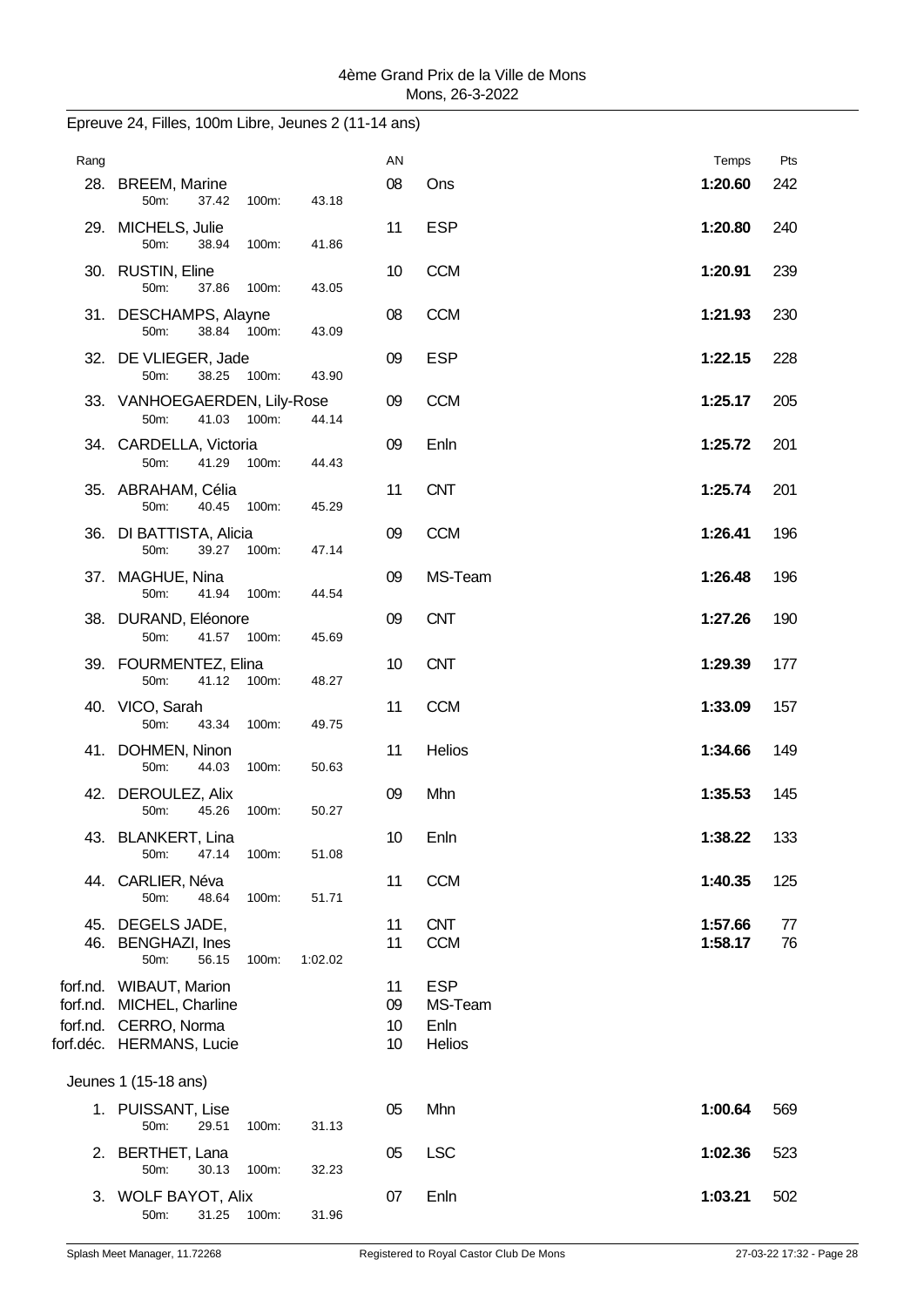| Rang |                                                                           |       | AN       |                | Temps   | Pts |
|------|---------------------------------------------------------------------------|-------|----------|----------------|---------|-----|
|      | 4. MICHAUX, Valentine<br>50m:<br>30.51 100m:                              | 32.75 | 07       | Helios         | 1:03.26 | 501 |
|      | 5. SCHOEMANS, Alice<br>50m:<br>31.01<br>100m:                             | 32.27 | 06       | <b>LSC</b>     | 1:03.28 | 500 |
|      | 6. CORBISIER, Mylene<br>100m:<br>50m:<br>30.78                            | 32.69 | 07       | Mhn            | 1:03.47 | 496 |
|      | 7. NARDI, Margherita<br>50m:<br>30.88<br>100m:                            | 32.63 | 05       | <b>LSC</b>     | 1:03.51 | 495 |
|      | 8. DRUEZ, Lena<br>50m:<br>30.40<br>100m:                                  | 33.63 | 05       | Mhn            | 1:04.03 | 483 |
|      | 9. MOURMAUX, Célia<br>31.23<br>50m:<br>100m:                              | 33.10 | 07       | Enln           | 1:04.33 | 476 |
|      | 10. BARDIN, Sara<br>50m:<br>31.82<br>100m:                                | 34.61 | 05       | <b>LSC</b>     | 1:06.43 | 432 |
|      | 11. ROBIN, Nina<br>50m:<br>31.37<br>100m:                                 | 35.42 | 06       | <b>LSC</b>     | 1:06.79 | 425 |
|      | 12. CHIFFOT, Ness<br>50m:<br>33.02<br>100m:                               | 35.19 | 07       | Mhn            | 1:08.21 | 399 |
|      | 13. LECLERCQ, Anaïs<br>50m:<br>33.42<br>100m:                             | 35.74 | 07       | <b>CNT</b>     | 1:09.16 | 383 |
|      | 14. BURET, Adèle<br>50m:<br>33.20<br>100m:                                | 36.44 | 06       | <b>CNT</b>     | 1:09.64 | 375 |
|      | 15. DULLIER, Déborah<br>100m:<br>50m:<br>33.58                            | 36.60 | 06       | Helios         | 1:10.18 | 367 |
|      | 16. TABUREAU, Florine<br>50m:<br>34.40<br>100m:                           | 37.05 | 04       | Ons            | 1:11.45 | 347 |
|      | 17. NAZIANZENO, Méline<br>50m:<br>100m:<br>34.76                          | 37.15 | 07       | Enln           | 1:11.91 | 341 |
|      | 18. HERBINT, Aurélie<br>50m:<br>34.70<br>100m:                            | 38.76 | 06       | <b>CCM</b>     | 1:13.46 | 320 |
|      | 19. DULLIER, Coralie<br>50m:<br>35.53<br>100m:                            | 38.05 | 06       | Helios         | 1:13.58 | 318 |
|      | 20. DACOSTA, Lucie<br>100m:                                               |       | 04       | Ons            | 1:14.62 | 305 |
|      | 50m:<br>35.59<br>21. VAN CUTSEM, Léa                                      | 39.03 | 07       | <b>ESP</b>     | 1:16.79 | 280 |
|      | 50m:<br>37.21<br>100m:<br>22. SAMAWI, Oumaïma                             | 39.58 | 06       | <b>CCM</b>     | 1:17.42 | 273 |
|      | 50m:<br>36.34<br>100m:<br>23. BREEM, Perrine                              | 41.08 | 06       | Ons            | 1:20.02 | 247 |
|      | 50m:<br>38.08<br>100m:<br>24. DI BALLO, Olivia                            | 41.94 | 06       | MS-Team        | 1:20.47 | 243 |
|      | 50m:<br>39.63<br>100m:<br>25. NGOUTSING, Anaelle<br>forf.déc. SMAL, Maeva | 40.84 | 07<br>06 | MS-Team<br>Huy | 1:23.31 | 219 |
|      | forf.déc. DUCABLE, Anna                                                   |       | 04       | <b>LSC</b>     |         |     |

## Epreuve 24, Dames, 100m Libre, Jeunes 1 (15-18 ans)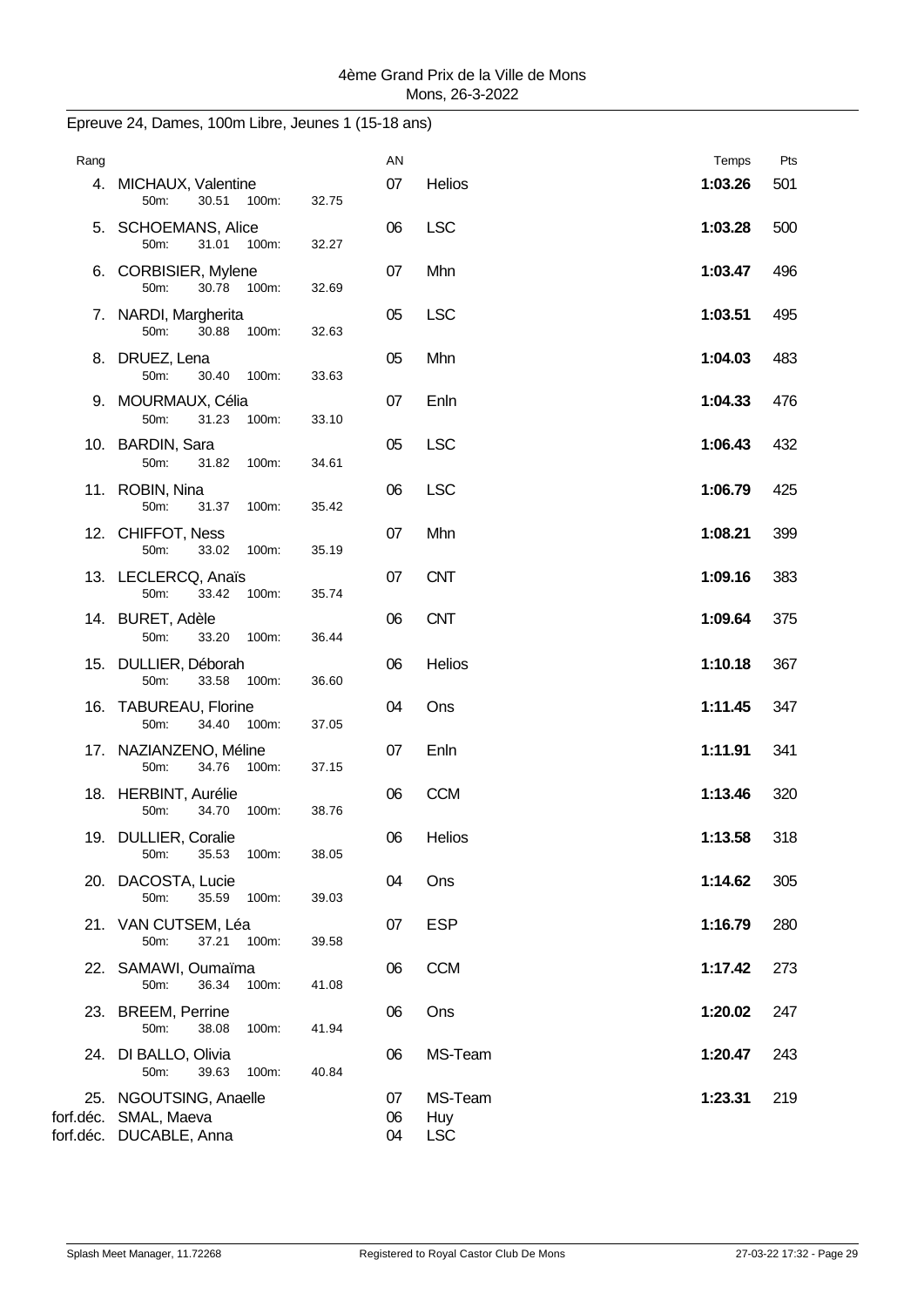Epreuve 24, Dames, 100m Libre

### 19 ans et plus

| 1. FOURNEAU, Sacha<br>36.53 100m:<br>50m:               | 97<br>39.74 |    | Ons            | 1:16.27 | -285 |
|---------------------------------------------------------|-------------|----|----------------|---------|------|
| forf.nd. TRESNIE, Adeline<br>forf.nd. VAN DESSEL, Erika |             | 98 | 00 CCM<br>Enln |         |      |

| Epreuve 25<br>26-03-22 |                                                 |       |    | Messieurs, 100m Libre |         | 11 ans et plus<br>Liste résultats |
|------------------------|-------------------------------------------------|-------|----|-----------------------|---------|-----------------------------------|
| Points: FINA 2021      |                                                 |       |    |                       |         |                                   |
| Rang                   |                                                 |       | AN |                       | Temps   | Pts                               |
|                        | Jeunes 2 (11-14 ans)                            |       |    |                       |         |                                   |
|                        | 1. CHEN, Peter<br>50m:<br>31.07<br>100m:        | 31.85 | 09 | Mhn                   | 1:02.92 | 364                               |
|                        | 2. VERBEELEN, Luca<br>50m:<br>30.97<br>100m:    | 32.57 | 08 | <b>LSC</b>            | 1:03.54 | 353                               |
|                        | 3. BRUNEE, Jules<br>50m:<br>31.74<br>100m:      | 33.56 | 08 | Helios                | 1:05.30 | 325                               |
|                        | 4. SYLVIO, Sacha<br>50m:<br>32.42<br>100m:      | 34.40 | 10 | MS-Team               | 1:06.82 | 304                               |
|                        | 5. THIRION, Alexandre<br>50m:<br>31.33<br>100m: | 36.82 | 09 | Huy                   | 1:08.15 | 286                               |
|                        | 6. VELI, Kevin<br>50m:<br>33.50<br>100m:        | 35.15 | 08 | <b>LSC</b>            | 1:08.65 | 280                               |
|                        | 7. NEGRIN, Samuel<br>33.27<br>50m:<br>100m:     | 36.36 | 09 | Mhn                   | 1:09.63 | 268                               |
|                        | 8. PLUVINAGE, Marius<br>50m:<br>33.93<br>100m:  | 36.04 | 08 | <b>CNT</b>            | 1:09.97 | 264                               |
|                        | 9. SIDANER, Guillaume<br>33.96<br>50m:<br>100m: | 36.02 | 09 | <b>LSC</b>            | 1:09.98 | 264                               |
|                        | 10. MURER, Thimeo<br>50m:<br>34.02<br>100m:     | 36.15 | 09 | MS-Team               | 1:10.17 | 262                               |
|                        | 11. THILL, Esteban<br>50m:<br>34.87<br>100m:    | 36.37 | 10 | Enln                  | 1:11.24 | 251                               |
| 12.                    | DAMOUNI, Abdelhakim<br>34.47<br>50m:<br>100m:   | 36.96 | 08 | Helios                | 1:11.43 | 249                               |
|                        | 13. DUCARME, Mathis<br>35.34<br>100m:<br>50m:   | 39.83 | 09 | MS-Team               | 1:15.17 | 213                               |
|                        | 14. YAZAG, Amayas<br>36.84 100m:<br>50m:        | 38.91 | 09 | Mhn                   | 1:15.75 | 208                               |
| 15.                    | DINICESCU, Damian<br>35.75 100m:<br>50m:        | 40.12 | 10 | <b>CCM</b>            | 1:15.87 | 207                               |
|                        | 16. ID BOUFKER, Idris<br>50m:<br>36.94<br>100m: | 39.34 | 08 | <b>CCM</b>            | 1:16.28 | 204                               |
|                        | 17. DELATTRE, Shaïn<br>50m:<br>37.07 100m:      | 40.13 | 10 | Enln                  | 1:17.20 | 197                               |
|                        | 18. DUREZ, Oliver<br>50m:<br>37.97<br>100m:     | 41.25 | 10 | Enln                  | 1:19.22 | 182                               |
|                        | 19. CHÉRON, Théo<br>50m:<br>39.09<br>100m:      | 42.17 | 11 | MS-Team               | 1:21.26 | 169                               |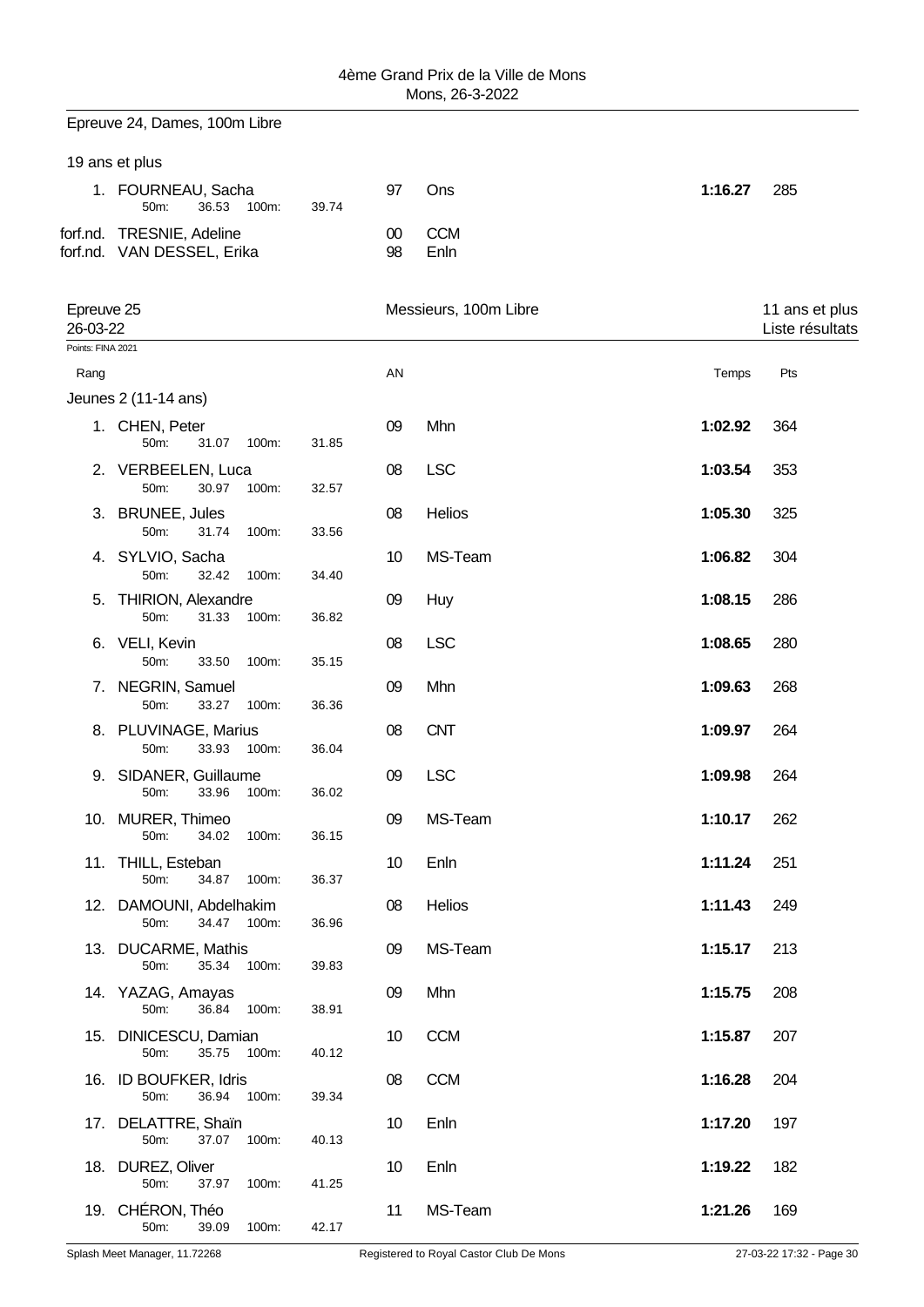| Rang |                                                                                      |         | AN             |                                     | Temps   | Pts |
|------|--------------------------------------------------------------------------------------|---------|----------------|-------------------------------------|---------|-----|
|      | 20. GLORIEUX, Siméo<br>100m:<br>50m:<br>38.08                                        | 43.65   | 11             | Enln                                | 1:21.73 | 166 |
|      | 21. TRUBBIA, Alessio<br>50m:<br>37.73 100m:                                          | 45.32   | 10             | <b>BCSG</b>                         | 1:23.05 | 158 |
|      | 22. MOMMENS, Lenalc<br>39.69 100m:<br>50m:                                           | 44.52   | 08             | MS-Team                             | 1:24.21 | 151 |
|      | 23. FONTAINE, Mathis<br>50m:<br>41.01<br>100m:                                       | 44.39   | 10             | Enln                                | 1:25.40 | 145 |
|      | 24. DENEUBOURG, Kylhian<br>50m:<br>40.87 100m:                                       | 44.71   | 11             | Helios                              | 1:25.58 | 144 |
|      | 25. HERBINT, Adrien<br>41.36<br>50m:<br>100m:                                        | 45.07   | 08             | <b>CCM</b>                          | 1:26.43 | 140 |
|      | 26. JOURQUIN, Nathan<br>50m:<br>41.38<br>100m:                                       | 46.15   | 08             | <b>ESP</b>                          | 1:27.53 | 135 |
|      | 27. MICHEL, Eliott<br>50m:<br>43.50<br>100m:                                         | 44.82   | 11             | MS-Team                             | 1:28.32 | 131 |
|      | 28. RENOTTE, Nael<br>50m:<br>43.56<br>100m:                                          | 49.00   | 09             | MS-Team                             | 1:32.56 | 114 |
|      | 29. ZAÏDI, Noah<br>50m:<br>42.32<br>100m:                                            | 50.92   | 09             | Helios                              | 1:33.24 | 111 |
|      | 30. ROUSSEAU, Simon<br>50 <sub>m</sub> :<br>46.45 100m:                              | 48.44   | 10             | Mhn                                 | 1:34.89 | 106 |
|      | 31. BALIEU, Martin<br>50m:<br>44.03<br>100m:                                         | 52.67   | 11             | MS-Team                             | 1:36.70 | 100 |
|      | 32. DE VLIEGER, Yann<br>50m:<br>46.78<br>100m:                                       | 50.36   | 11             | <b>ESP</b>                          | 1:37.14 | 99  |
|      | 33. AIESI, Vasco<br>48.15 100m:<br>50m:                                              | 51.99   | 10             | Enln                                | 1:40.14 | 90  |
|      | 34. DRAMAIS, Leo<br>50m:<br>48.30<br>100m:                                           | 59.98   | 11             | <b>BCSG</b>                         | 1:48.28 | 71  |
|      | 35. BREEM, Gabrirel<br>50.88<br>50m:<br>100m:                                        | 58.63   | 11             | Ons                                 | 1:49.51 | 69  |
|      | 36. BOULANGER, Noé<br>50m:<br>53.55<br>100m:                                         | 1:00.98 | 11             | Enln                                | 1:54.53 | 60  |
|      | 37. WIERTZ, Louis<br>50m:<br>54.67<br>100m:                                          | 1:01.87 | 11             | MS-Team                             | 1:56.54 | 57  |
|      | 38. JANSSENS, Romain<br>53.51<br>100m:<br>50m:                                       | 1:04.61 | 10             | Ons                                 | 1:58.12 | 55  |
| 39.  | DE ANTONIIS, Matteo<br>50m:<br>53.19<br>100m:                                        | 1:06.80 | 09             | <b>CCM</b>                          | 1:59.99 | 52  |
|      | forf.nd. DEBAIZE, Stéphane<br>forf.déc. SCHOLTS, Thomas<br>forf.déc. DUBRAY, Bastien |         | 10<br>11<br>10 | <b>LSC</b><br><b>BCSG</b><br>Helios |         |     |

## Epreuve 25, Garçons, 100m Libre, Jeunes 2 (11-14 ans)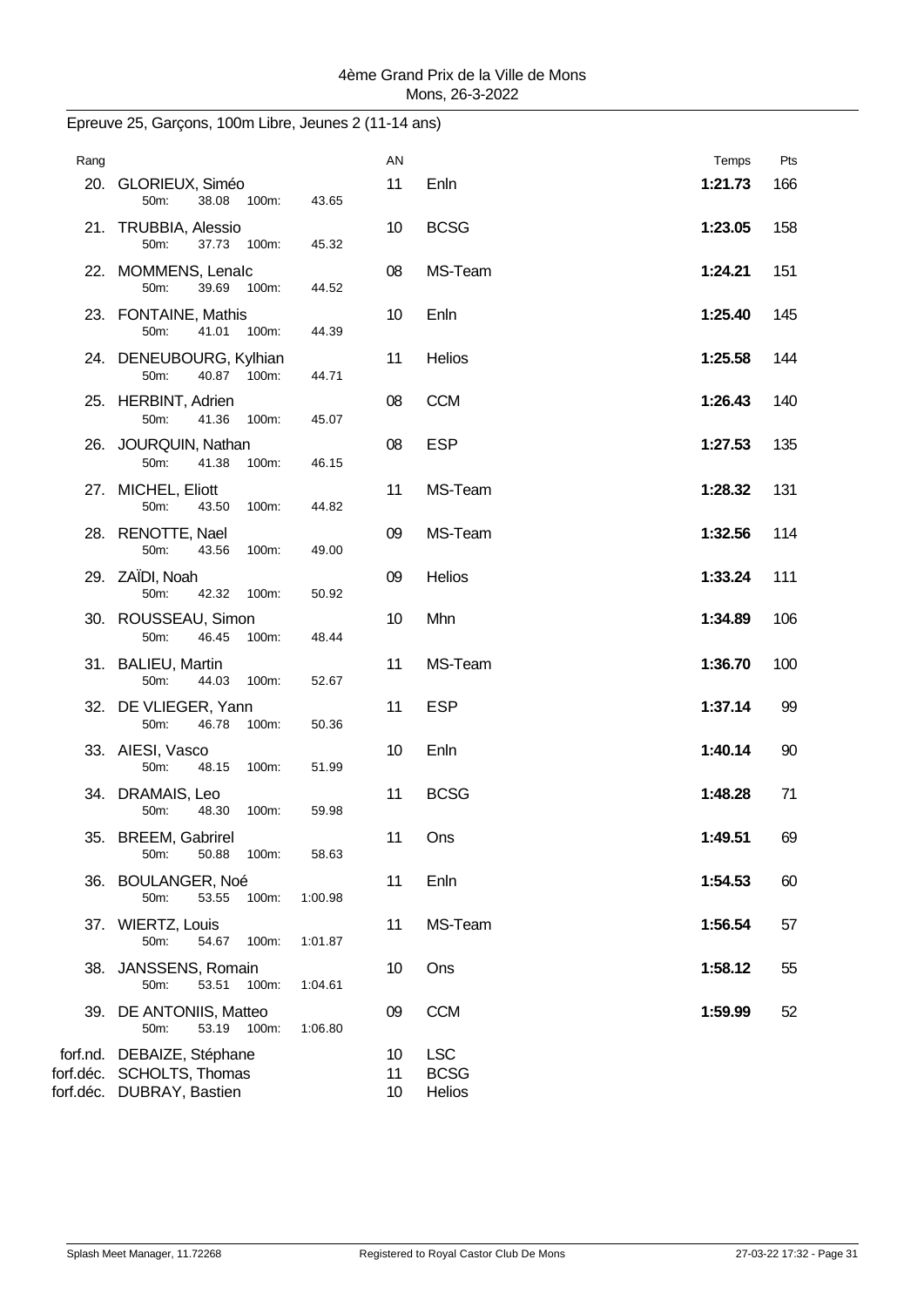### Epreuve 25, Messieurs, 100m Libre

| Jeunes 1 (15-18 ans)                        |       |       |    |            |         |     |
|---------------------------------------------|-------|-------|----|------------|---------|-----|
| 1. DUFAYS, Louis<br>50m:<br>26.63           | 100m: | 28.01 | 04 | <b>LSC</b> | 54.64   | 556 |
| 2. PINGITORE, Ilario<br>50m:<br>26.28       | 100m: | 28.72 | 05 | <b>CCM</b> | 55.00   | 545 |
| 3. PETRE, Olivier<br>50m:<br>26.83          | 100m: | 28.42 | 06 | Enln       | 55.25   | 538 |
| 4. RAHIR, Arno<br>50m:<br>26.79             | 100m: | 28.79 | 06 | <b>ESP</b> | 55.58   | 528 |
| 5. HUBAUT, Theo<br>50m:<br>27.49            | 100m: | 29.25 | 04 | Mhn        | 56.74   | 496 |
| 6. LECLERCQ, Justin<br>50m:<br>27.59        | 100m: | 29.37 | 04 | Helios     | 56.96   | 491 |
| 7. SELINIS, Aris<br>50m:<br>27.88           | 100m: | 29.70 | 06 | <b>LSC</b> | 57.58   | 475 |
| 8. GARNIER, Terence<br>50m:<br>27.99        | 100m: | 30.58 | 07 | Mhn        | 58.57   | 451 |
| 9. GOFFAUX, Thibault<br>50m:<br>29.02 100m: |       | 29.81 | 07 | <b>ESP</b> | 58.83   | 445 |
| 10. CASTEELE, Louis<br>50m:<br>28.06        | 100m: | 30.82 | 07 | <b>ESP</b> | 58.88   | 444 |
| 11. DUMONT, Cyril<br>28.45<br>50m:          | 100m: | 30.70 | 07 | <b>LSC</b> | 59.15   | 438 |
| 12. SALIBBA, Milan<br>50m:<br>28.64         | 100m: | 30.80 | 06 | Enln       | 59.44   | 432 |
| 13. DERUMIER, Thomas<br>28.74<br>50m:       | 100m: | 31.34 | 04 | <b>ESP</b> | 1:00.08 | 418 |
| 14. LAVIALLE, Alan<br>50m:<br>29.22         | 100m: | 31.29 | 05 | Enln       | 1:00.51 | 409 |
| 15. SARTINI, Marco<br>29.16<br>50m:         | 100m: | 32.46 | 06 | <b>LSC</b> | 1:01.62 | 387 |
| 16. COTAN, Alexandru<br>50m:<br>29.20       | 100m: | 32.67 | 06 | Ons        | 1:01.87 | 383 |
| 17. KING, Maximillian<br>50m:<br>30.42      | 100m: | 32.58 | 06 | <b>LSC</b> | 1:03.00 | 362 |
| 18. DE JESUS, Hugo<br>50m:<br>30.61         | 100m: | 32.50 | 07 | Huy        | 1:03.11 | 361 |
| 19. DEBLANDRE, Simon<br>50m:<br>30.77 100m: |       | 32.52 | 06 | Ons        | 1:03.29 | 358 |
| 20. RIDREMONT, Thomas<br>50m:<br>31.44      | 100m: | 32.70 | 07 | MS-Team    | 1:04.14 | 343 |
| 21. LECUTIER, Louis<br>30.25<br>50m:        | 100m: | 34.13 | 05 | <b>ESP</b> | 1:04.38 | 340 |
| 22. CORNET, Evan<br>50m:<br>31.68           | 100m: | 33.08 | 07 | Helios     | 1:04.76 | 334 |
| 23. DRAMAIX, Hugo<br>50m:<br>32.97          | 100m: | 36.82 | 07 | <b>CCM</b> | 1:09.79 | 267 |
| 24. SIRAULT, Loïc<br>50m:<br>33.54          | 100m: | 36.77 | 04 | Ons        | 1:10.31 | 261 |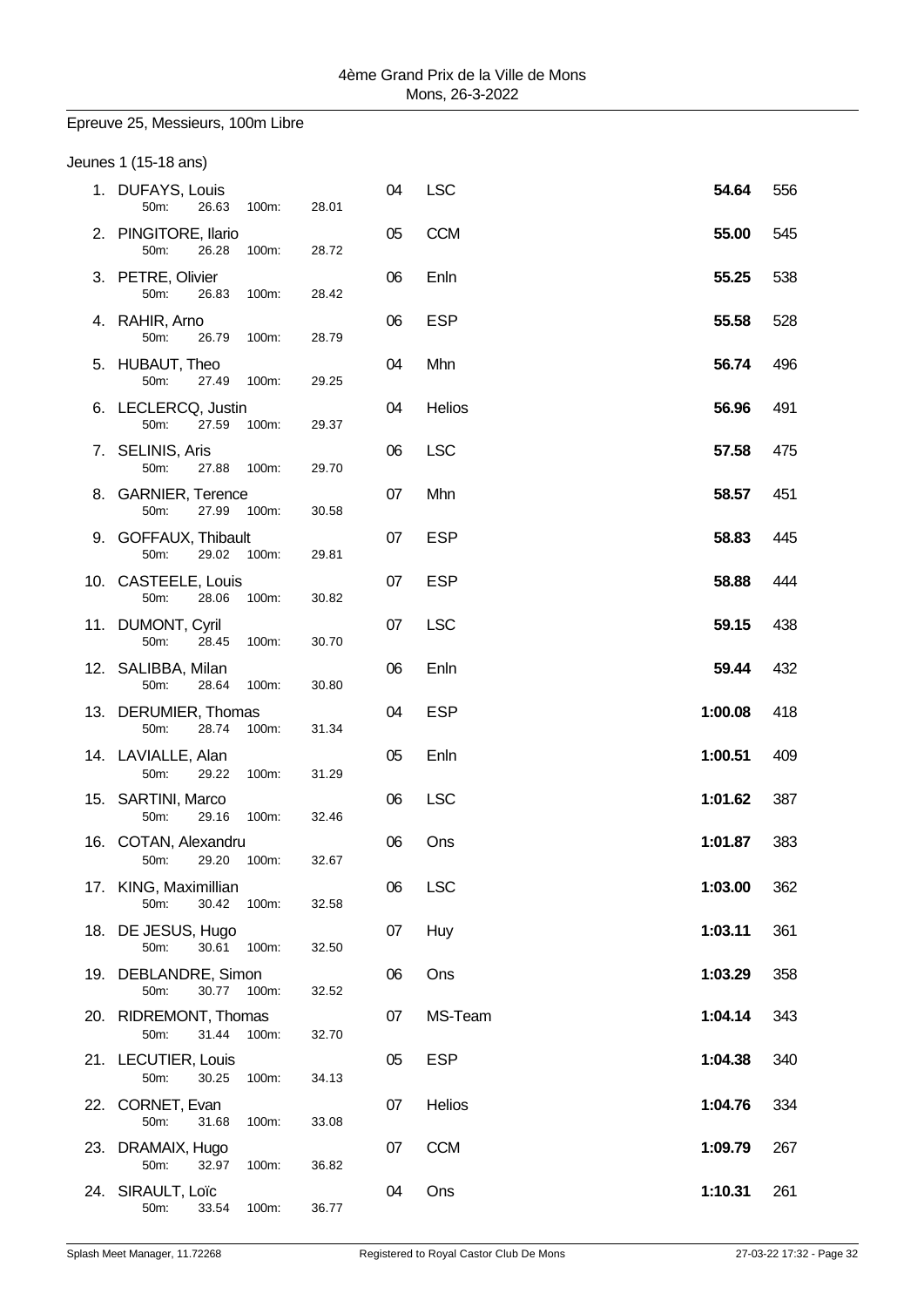| Rang |                                                  |       | AN |             | Temps   | Pts |
|------|--------------------------------------------------|-------|----|-------------|---------|-----|
|      | 25. LENCLU, Romain<br>50m:<br>34.25<br>100m:     | 37.53 | 07 | <b>CCM</b>  | 1:11.78 | 245 |
|      | 26. LEGROS, Lucas<br>35.11<br>100m:<br>50m:      | 38.64 | 06 | Ons         | 1:13.75 | 226 |
|      | 27. JAUGNAU, Baptiste<br>35.20 100m:<br>50m:     | 39.49 | 07 | Ons         | 1:14.69 | 217 |
|      | 28. MULLER, Loukas<br>50m:<br>39.11<br>100m:     | 44.04 | 07 | MS-Team     | 1:23.15 | 157 |
|      | disq. LETOR, Gabriel<br>SW 4.4 - dipart anticipi |       | 06 | <b>CCM</b>  |         |     |
|      | forf.déc. SUTERA, Livio                          |       | 05 | <b>BCSG</b> |         |     |
|      | 19 ans et plus                                   |       |    |             |         |     |
|      | 1. RUELLE, Thibault<br>50m:<br>24.38 100m:       | 26.43 | 00 | <b>CCM</b>  | 50.81   | 691 |
|      | 2. FOURNEAU, Liam<br>50m:<br>24.82 100m:         | 27.33 | 00 | <b>CCM</b>  | 52.15   | 639 |
|      | 3. BRUSTEN, Arthur<br>50m:<br>24.49<br>100m:     | 27.76 | 95 | Enln        | 52.25   | 636 |
|      | 4. BULBO, Noah<br>50m:<br>26.22<br>100m:         | 28.69 | 03 | Enln        | 54.91   | 548 |
|      | 5. LEMAN, Arnaud<br>50m:<br>27.94<br>100m:       | 29.85 | 02 | Ons         | 57.79   | 470 |
|      | 6. JANSSENS, Florian<br>28.25<br>100m:<br>50m:   | 31.67 | 02 | Ons         | 59.92   | 421 |
|      |                                                  |       |    |             |         |     |

| Epreuve 26<br>26-03-22 |                               |    | Dames, 50m Brasse |       |     |  |  |
|------------------------|-------------------------------|----|-------------------|-------|-----|--|--|
| Points: FINA 2021      |                               |    |                   |       |     |  |  |
| Rang                   |                               | AN |                   | Temps | Pts |  |  |
|                        | Jeunes 2 (11-14 ans)          |    |                   |       |     |  |  |
|                        | PAVAN, Nahla                  | 09 | MS-Team           | 39.58 | 375 |  |  |
| 2.                     | HUPEZ, Isaline                | 08 | <b>CCM</b>        | 41.11 | 335 |  |  |
| 3.                     | <b>DUYCKAERTS, Clémentine</b> | 09 | <b>CCM</b>        | 41.22 | 332 |  |  |
| 4.                     | MIKUS, Doriane                | 08 | <b>BCSG</b>       | 41.29 | 330 |  |  |
| 5.                     | FALZONE, Eva                  | 08 | Enln              | 42.06 | 313 |  |  |
| 6.                     | ROUX, Nina                    | 10 | Mhn               | 42.17 | 310 |  |  |
| 7.                     | LOUIS, Emelyne                | 08 | Huy               | 42.37 | 306 |  |  |
| 8.                     | <b>RUSTIN, Eline</b>          | 10 | <b>CCM</b>        | 43.16 | 289 |  |  |
| 9.                     | STROOBANTS, Léa               | 08 | STC <sub>1</sub>  | 44.33 | 267 |  |  |
| 10.                    | SEGUIDO ALVAREZ, Leonor       | 08 | <b>Huy</b>        | 46.72 | 228 |  |  |
| 11.                    | MAGHUE, Nina                  | 09 | MS-Team           | 47.45 | 218 |  |  |
| 12.                    | LICOP, Anaïs                  | 09 | <b>Enln</b>       | 47.53 | 216 |  |  |
| 13.                    | MENAGER, Maïwenn              | 10 | <b>Helios</b>     | 47.70 | 214 |  |  |
| 14.                    | PAUWELS, Perinne              | 09 | MS-Team           | 48.21 | 207 |  |  |
| 15.                    | DI BATTISTA, Alicia           | 09 | <b>CCM</b>        | 49.88 | 187 |  |  |
| 16.                    | CORBISIER, Morgane            | 10 | Mhn               | 50.17 | 184 |  |  |
|                        | 17. VANDENBUSSCHE, Jade       | 09 | <b>CCM</b>        | 50.20 | 184 |  |  |
| 18.                    | CORNET, Elisa                 | 11 | <b>Helios</b>     | 50.28 | 183 |  |  |

### Epreuve 25, Garçons, 100m Libre, Jeunes 1 (15-18 ans)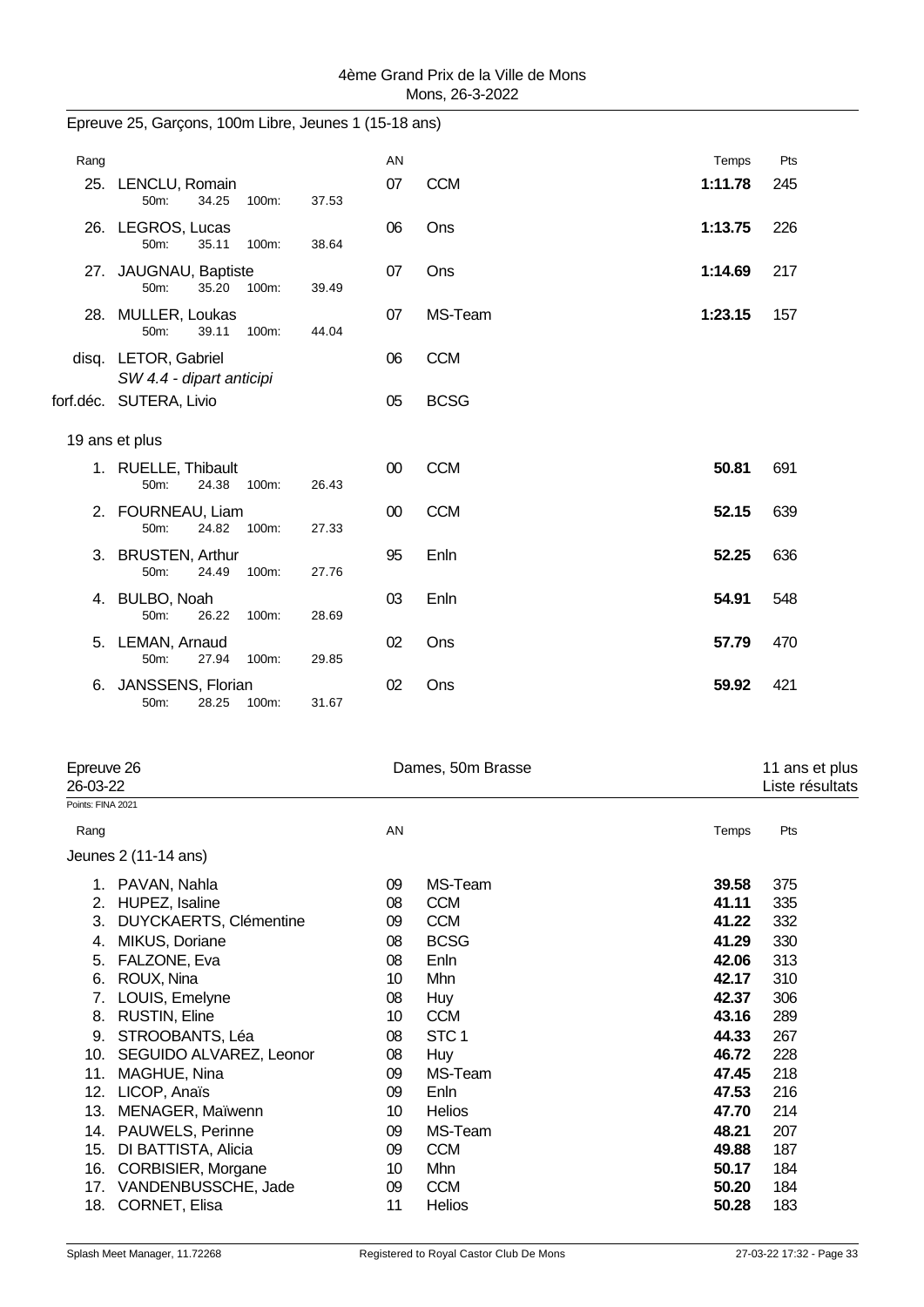|                   | Epreuve 26, Filles, 50m Brasse, Jeunes 2 (11-14 ans)                              |    |                                                                                                             |       |                 |
|-------------------|-----------------------------------------------------------------------------------|----|-------------------------------------------------------------------------------------------------------------|-------|-----------------|
| Rang              |                                                                                   | AN |                                                                                                             | Temps | Pts             |
|                   | 19. DESCHAMPS, Alayne                                                             | 08 | <b>CCM</b>                                                                                                  | 50.43 | 181             |
|                   | 20. ROYAUX, Louise                                                                | 08 | STC <sub>1</sub>                                                                                            | 51.55 | 170             |
|                   | 21. INGHILLERI, Maëly                                                             | 11 | Enln                                                                                                        | 51.96 | 166             |
|                   | 22. LECLERCQ, Elin                                                                | 11 | Helios                                                                                                      | 52.39 | 162             |
|                   | 23. WAUTHELET, Lola                                                               | 10 | STC <sub>1</sub>                                                                                            | 52.52 | 160             |
|                   | 24. VALENTI, Sarah                                                                | 08 | <b>CCM</b>                                                                                                  | 53.20 | 154             |
|                   | 25. FICARRA, Sabrina                                                              | 10 | Mhn                                                                                                         | 56.25 | 130             |
|                   | disq. DOHMEN, Ninon                                                               | 11 | <b>Helios</b>                                                                                               |       |                 |
|                   |                                                                                   |    | SW 7.6. - A l'arrivie ou au virage n'a pas touchi le mur des 2 mains simultaniment ou mains superposies.    |       |                 |
|                   | disq. MAENE, Norah                                                                | 09 | Mhn                                                                                                         |       |                 |
|                   | jambes (en dehors arrivie ou virage)                                              |    | SW 7.2.b - Le nageur n'a pas rialisi son cycle de nage avec 1 mouvement de bras suivi d'1 mouvement de      |       |                 |
|                   | disq. BESSEMS, Emeline                                                            | 09 | STC <sub>1</sub>                                                                                            |       |                 |
|                   | SW 7.1.a - Au dipart ou pendant le virage a fait plus d'un mouvement d'ondulation |    |                                                                                                             |       |                 |
|                   | disq. PILLON, Juliette                                                            | 09 | STC <sub>1</sub>                                                                                            |       |                 |
|                   |                                                                                   |    | SW 7.6. - A l'arrivie ou au virage n'a pas touchi le mur des 2 mains simultaniment ou mains superposies.    |       |                 |
|                   | disq. VANHOEGAERDEN, Lily-Rose                                                    | 09 | <b>CCM</b>                                                                                                  |       |                 |
|                   |                                                                                   |    | SW 7.1.b - Au dipart ou pendant le virage, ondulation type papillon faite aprhs 1er mouvement jambes brasse |       |                 |
|                   | forf.nd. MICHEL, Charline                                                         | 09 | MS-Team                                                                                                     |       |                 |
|                   | forf.déc. HERMANS, Lucie                                                          | 10 | Helios                                                                                                      |       |                 |
|                   |                                                                                   |    |                                                                                                             |       |                 |
|                   | Jeunes 1 (15-18 ans)                                                              |    |                                                                                                             |       |                 |
|                   | 1. SCHOEMANS, Alice                                                               | 06 | <b>LSC</b>                                                                                                  | 37.31 | 448             |
|                   | 2. MOUTHUY, Marion                                                                | 06 | Enln                                                                                                        | 37.46 | 443             |
|                   | 3. MIKUS, Katherina                                                               | 06 | <b>BCSG</b>                                                                                                 | 39.08 | 390             |
|                   | 4. LEMAL, Alice                                                                   | 05 | Mhn                                                                                                         | 39.24 | 385             |
|                   | 5. SAMAWI, Oumaïma                                                                | 06 | <b>CCM</b>                                                                                                  | 43.86 | 276             |
|                   | 6. ROLLAND, Eloïse                                                                | 06 | <b>BCSG</b>                                                                                                 | 46.79 | 227             |
|                   | forf.déc. DUCABLE, Anna                                                           | 04 | <b>LSC</b>                                                                                                  |       |                 |
|                   | 19 ans et plus                                                                    |    |                                                                                                             |       |                 |
|                   | 1. WATTIAUX, Julie                                                                | 03 | Ons                                                                                                         | 39.57 | 375             |
|                   |                                                                                   |    |                                                                                                             |       |                 |
| Epreuve 27        |                                                                                   |    | Messieurs, 50m Brasse                                                                                       |       | 11 ans et plus  |
| 26-03-22          |                                                                                   |    |                                                                                                             |       | Liste résultats |
| Points: FINA 2021 |                                                                                   |    |                                                                                                             |       |                 |
| Rang              |                                                                                   | AN |                                                                                                             | Temps | Pts             |
|                   | Jeunes 2 (11-14 ans)                                                              |    |                                                                                                             |       |                 |
|                   | 1. SIDANER, Guillaume                                                             | 09 | <b>LSC</b>                                                                                                  | 38.75 | 276             |
|                   | 2. WATTIAUX, Thomas                                                               | 10 | Mhn                                                                                                         | 39.66 | 258             |
| 3.                | FALZONE, Raphaël                                                                  | 10 | Enln                                                                                                        | 41.36 | 227             |
|                   | 4. HOES, Tom Alexander                                                            | 10 | Mhn                                                                                                         | 41.44 | 226             |
| 5.                | MURER, Thimeo                                                                     | 09 | MS-Team                                                                                                     | 41.57 | 224             |
| 6.                | SYLVIO, Sacha                                                                     | 10 | MS-Team                                                                                                     | 43.80 | 191             |
| 7.                | DUCARME, Mathis                                                                   | 09 | MS-Team                                                                                                     | 44.48 | 182             |
| 8.                | CHEVAL, Julien                                                                    | 08 | STC <sub>1</sub>                                                                                            | 45.00 | 176             |
| 9.                | CHÉRON, Théo                                                                      | 11 | MS-Team                                                                                                     | 47.45 | 150             |
| 10.               | D'EUGENIO, Enzo                                                                   | 11 | Mhn                                                                                                         | 47.91 | 146             |
| 11.               | DINICESCU, Damian                                                                 | 10 | <b>CCM</b>                                                                                                  | 48.47 | 141             |
| 12.               | ROMBAUX, Romain                                                                   | 11 | <b>BCSG</b>                                                                                                 | 49.44 | 133             |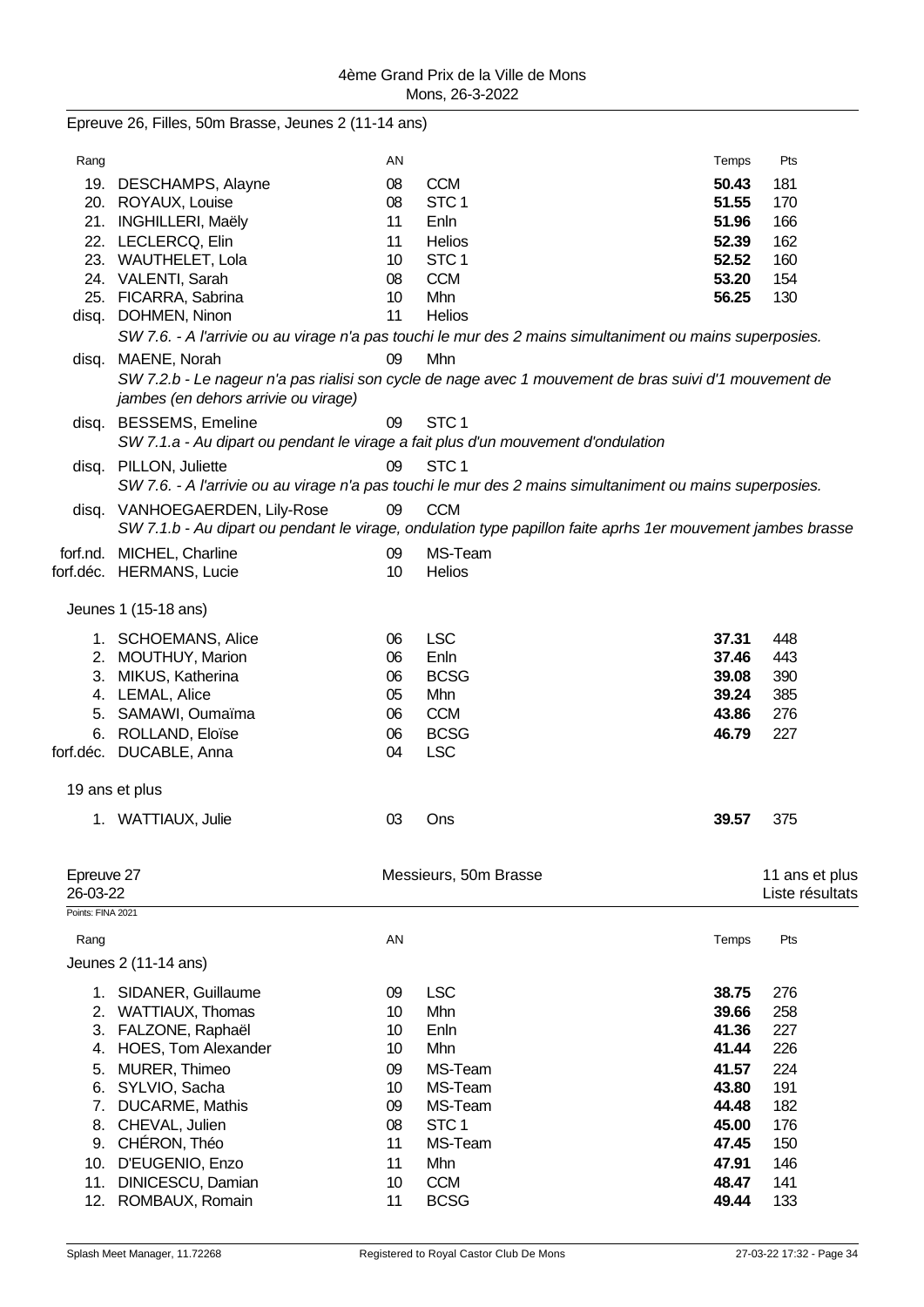| Epreuve 27, Garçons, 50m Brasse, Jeunes 2 (11-14 ans) |  |  |  |  |
|-------------------------------------------------------|--|--|--|--|
|-------------------------------------------------------|--|--|--|--|

| Rang  |                                                                                   | AN |                                                                                                                    | Temps   | Pts |
|-------|-----------------------------------------------------------------------------------|----|--------------------------------------------------------------------------------------------------------------------|---------|-----|
|       | 13. MOMMENS, Lenalc                                                               | 08 | MS-Team                                                                                                            | 50.78   | 122 |
|       | 14. TRUBBIA, Alessio                                                              | 10 | <b>BCSG</b>                                                                                                        | 52.14   | 113 |
|       | 15. ZAÏDI, Noah                                                                   | 09 | Helios                                                                                                             | 53.17   | 107 |
|       | 16. HERBINT, Adrien                                                               | 08 | <b>CCM</b>                                                                                                         | 53.24   | 106 |
|       | 17. MICHEL, Eliott                                                                | 11 | MS-Team                                                                                                            | 54.85   | 97  |
|       | 18. DENEUBOURG, Kylhian                                                           | 11 | Helios                                                                                                             | 54.89   | 97  |
|       | 19. ALONGI, Calogero                                                              | 11 | Enln                                                                                                               | 58.10   | 82  |
|       | 20. DRAMAIS, Leo                                                                  | 11 | <b>BCSG</b>                                                                                                        | 59.00   | 78  |
|       | 21. WIERTZ, Louis                                                                 | 11 | MS-Team                                                                                                            | 1:00.67 | 72  |
|       | disq. CARELLA, Aleandro                                                           | 09 | <b>BCSG</b>                                                                                                        |         |     |
|       |                                                                                   |    | SW 7.6. - A l'arrivie ou au virage n'a pas touchi le mur des 2 mains simultaniment ou mains superposies.           |         |     |
|       | disq. SANNA, Antonio                                                              | 09 | <b>BCSG</b>                                                                                                        |         |     |
|       |                                                                                   |    | SW 7.6. - A l'arrivie ou au virage n'a pas touchi le mur des 2 mains simultaniment ou mains superposies.           |         |     |
|       | disq. BALIEU, Martin                                                              | 11 | MS-Team                                                                                                            |         |     |
|       |                                                                                   |    | SW 7.1.c - La tite n'a pas coupi la surface de l'eau avant que les mains ne se tournent vers l'intirieur au moment |         |     |
|       | le plus large du second mouvement de bras                                         |    |                                                                                                                    |         |     |
| disq. | RENOTTE, Nael<br>SW 4.4 - dipart anticipi                                         | 09 | MS-Team                                                                                                            |         |     |
|       | disq. BREEM, Gabrirel                                                             | 11 | Ons                                                                                                                |         |     |
|       |                                                                                   |    | SW 7.6. - A l'arrivie ou au virage n'a pas touchi le mur des 2 mains simultaniment ou mains superposies.           |         |     |
|       | forf.déc. SCHOLTS, Thomas                                                         | 11 | <b>BCSG</b>                                                                                                        |         |     |
|       | forf.déc. DUBRAY, Bastien                                                         | 10 | Helios                                                                                                             |         |     |
|       | forf.déc. MEUNIER, Florent                                                        | 09 | <b>CCM</b>                                                                                                         |         |     |
|       |                                                                                   |    |                                                                                                                    |         |     |
|       | Jeunes 1 (15-18 ans)                                                              |    |                                                                                                                    |         |     |
|       | 1. DUFOND, Noah                                                                   | 05 | Enln                                                                                                               | 31.67   | 506 |
|       | 2. BIAD, Malik                                                                    | 05 | Mhn                                                                                                                | 33.10   | 443 |
| 3.    | PINGITORE, Ilario                                                                 | 05 | <b>CCM</b>                                                                                                         | 33.55   | 426 |
|       | 4. COTAN, Alexandru                                                               | 06 | Ons                                                                                                                | 35.85   | 349 |
| 5.    | DUQUESNE, Loann                                                                   | 07 | Ons                                                                                                                | 36.77   | 323 |
| 6.    | LECLERCQ, Justin                                                                  | 04 | Helios                                                                                                             | 36.85   | 321 |
| 7.    | DURAY, Guillaume                                                                  | 06 | Ons                                                                                                                | 37.20   | 312 |
|       | 8. SIRAULT, Loïc                                                                  | 04 | Ons                                                                                                                | 38.82   | 275 |
|       | 9. DE JESUS, Hugo                                                                 | 07 | Huy                                                                                                                | 39.06   | 270 |
|       | 10. MARIAGE, Emilien                                                              | 07 | STC <sub>1</sub>                                                                                                   | 41.27   | 229 |
|       | 11. RIDREMONT, Thomas                                                             | 07 | MS-Team                                                                                                            | 42.14   | 215 |
|       | 12. LEGROS, Lucas                                                                 | 06 | Ons                                                                                                                | 45.88   | 166 |
|       | 13. LENCLU, Romain                                                                | 07 | <b>CCM</b>                                                                                                         | 46.37   | 161 |
|       | disq. MULLER, Loukas                                                              | 07 | MS-Team                                                                                                            |         |     |
|       | SW 7.1.a - Au dipart ou pendant le virage a fait plus d'un mouvement d'ondulation |    |                                                                                                                    |         |     |
|       | forf.déc. SUTERA, Livio                                                           | 05 | <b>BCSG</b>                                                                                                        |         |     |
|       | 19 ans et plus                                                                    |    |                                                                                                                    |         |     |
|       | 1. HUBERTY, Mathieu                                                               | 96 | <b>LSC</b>                                                                                                         | 30.52   | 566 |
|       | 2. BRUSTEN, Arthur                                                                | 95 | Enln                                                                                                               | 31.88   | 496 |
|       | 3. LEMAN, Arnaud                                                                  | 02 | Ons                                                                                                                | 33.76   | 418 |
|       |                                                                                   |    |                                                                                                                    |         |     |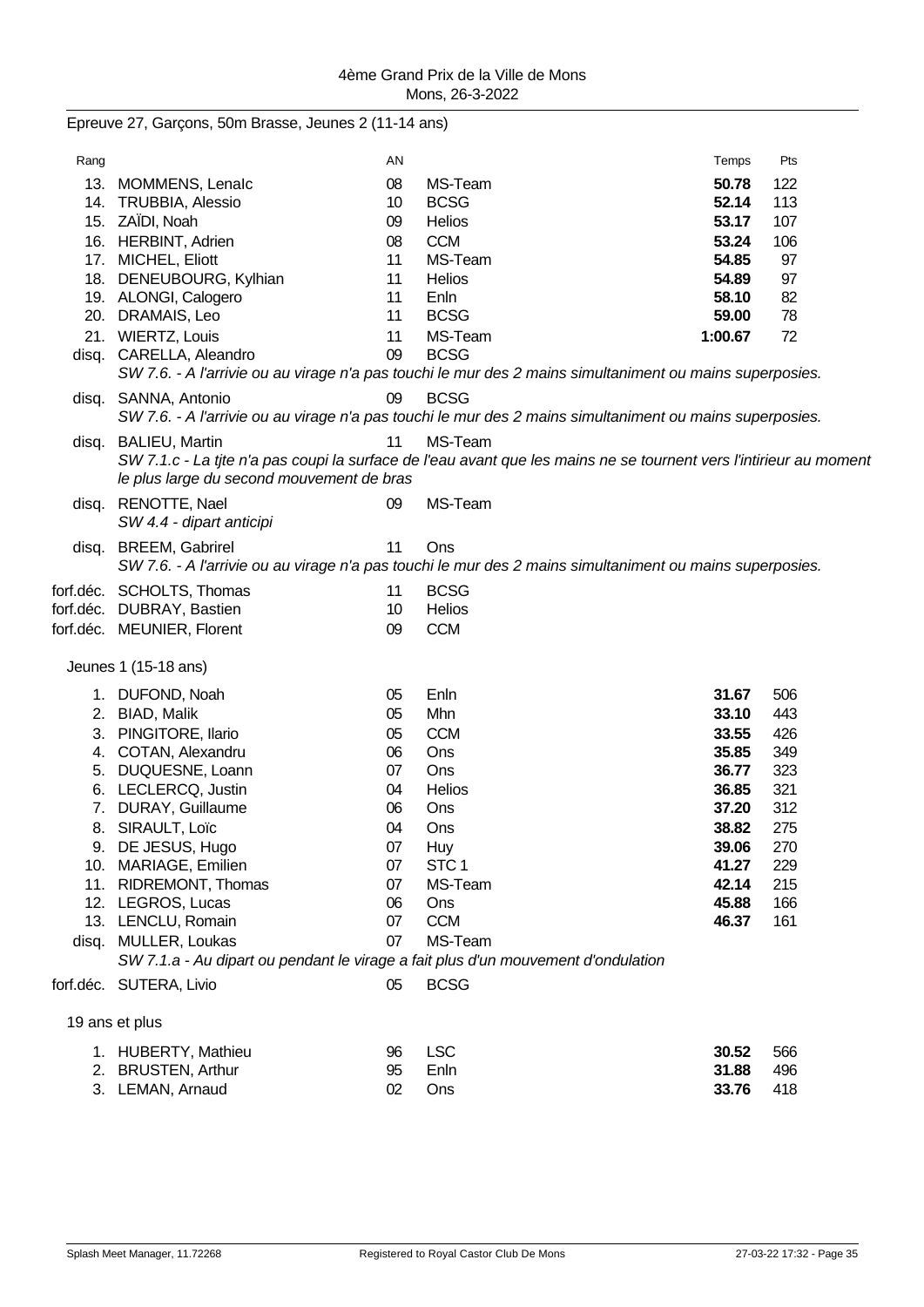| Epreuve 28<br>26-03-22 |                                                           |                    |                | Dames, 4 x 100m Libre            |                                              |                    |                           | 11 ans et plus<br>Liste résultats |
|------------------------|-----------------------------------------------------------|--------------------|----------------|----------------------------------|----------------------------------------------|--------------------|---------------------------|-----------------------------------|
| Points: FINA 2021      |                                                           |                    |                |                                  |                                              |                    |                           |                                   |
| Rang                   |                                                           |                    |                |                                  |                                              |                    | Temps                     | Pts                               |
| 1.                     | Mhn 1<br>CORBISIER, Mylene<br>DRUEZ, Lena                 | 07<br>05           | 30.43<br>29.46 | Mhn<br>1:03.40<br>1:03.05        | CHIFFOT, Ness<br>PUISSANT, Lise              | 07<br>05           | 4:12.16<br>31.08<br>28.12 | 549<br>1:05.93<br>59.78           |
|                        | 2. LSC 1<br><b>BERTHET, Lana</b><br>ROBIN, Nina           | 05<br>06           | 30.38<br>31.14 | <b>LSC</b><br>1:02.62<br>1:06.13 | <b>SCHOEMANS, Alice</b><br>NARDI, Margherita | 06<br>05           | 4:14.78<br>30.29<br>29.66 | 532<br>1:03.39<br>1:02.64         |
|                        | 3. LSC 2<br>BERCKMANS, Sarah<br>HAMPER, Line              | 08<br>09           | 33.12<br>32.88 | <b>LSC</b><br>1:09.93<br>1:08.90 | SELINIS, Daphné<br>BARDIN, Sara              | 09<br>05           | 4:38.17<br>34.74<br>30.84 | 409<br>1:13.49<br>1:05.85         |
|                        | 4. Ons 1<br>TABUREAU, Florine<br>DEBLANDRE, Célia         | $+0,90$<br>$+0,82$ | 33.74<br>34.46 | Ons<br>1:11.25<br>1:13.89        | DACOSTA, Lucie<br>WATTIAUX, Julie            | $+0,18$<br>$+0,39$ | 4:50.83<br>34.87<br>33.08 | 358<br>1:14.40<br>1:11.29         |
| 5.                     | Mhn 2<br>ROUX, Nina<br>BERTEE, Charlyne                   | 10<br>08           | 33.21<br>33.10 | Mhn<br>1:08.73<br>1:11.88        | CORBISIER, Morgane<br>LEMAL, Alice           | 10<br>05           | 4:52.08<br>38.67<br>31.86 | 353<br>1:23.44<br>1:08.03         |
| 6.                     | CCM <sub>1</sub><br>HERBINT, Aurélie<br>RUSTIN, Eline     | $+0,82$<br>$+0,59$ | 35.60<br>35.42 | <b>CCM</b><br>1:15.34<br>1:15.92 | DUYCKAERTS, Clémentine<br>HUPEZ, Isaline     | $+0,43$<br>$+0,51$ | 4:59.24<br>35.66<br>34.45 | 328<br>1:13.83<br>1:14.15         |
|                        | 7. CCM 2<br>DESCHAMPS, Alayne<br>VANDENBUSSCHE, Jade      | 08<br>09           | 39.46<br>35.03 | <b>CCM</b><br>1:23.96<br>1:14.17 | SAMAWI, Oumaïma<br>CAMBIER, Zéa              | 06<br>06           | 5:10.83<br>35.87<br>34.49 | 293<br>1:17.04<br>1:15.66         |
| 8.                     | Mhn 3<br>MAENE, Norah<br>DEROULEZ, Alix                   | 09<br>09           | 39.14          | Mhn<br>1:24.55                   | FICARRA, Sabrina<br>WILLAYE, Lola            | 10<br>02           | 5:47.51                   | 209                               |
| 9.                     | CCM <sub>3</sub><br>GATTI, Léa<br>VICO, Sarah             | 08<br>11           | 37.68<br>45.17 | <b>CCM</b><br>1:21.54<br>1:34.57 | CARLIER, Néva<br>DI BATTISTA, Alicia         | 11<br>09           | 5:58.78<br>46.97<br>38.90 | 190<br>1:35.76<br>1:26.91         |
|                        | 10. STC 1<br>WAUTHELET, Lola<br>PILLON, Juliette          | 10<br>09           | 45.99          | STC <sub>1</sub>                 | <b>BESSEMS, Emeline</b><br>ROYAUX, Louise    | 09<br>08           | 6:21.96                   | 158                               |
| Epreuve 29<br>26-03-22 |                                                           |                    |                |                                  | Messieurs, 4 x 100m Libre                    |                    |                           | 11 ans et plus<br>Liste résultats |
| Points: FINA 2021      |                                                           |                    |                |                                  |                                              |                    |                           |                                   |
| Rang                   |                                                           |                    |                |                                  |                                              |                    | Temps                     | Pts                               |
| 1.                     | CCM <sub>1</sub><br>RUELLE, Thibault<br>PINGITORE, Ilario | 00<br>05           | 25.66<br>25.95 | <b>CCM</b><br>52.74<br>54.96     | GLINEUR, Raphaël<br>FOURNEAU, Liam           | 00<br>00           | 3:39.51<br>27.88<br>25.44 | 579<br>58.14<br>53.67             |
|                        | 2. LSC 1<br>DUFAYS, Louis<br>SELINIS, Aris                | 04<br>06           | 26.28<br>27.35 | <b>LSC</b><br>54.44<br>57.07     | DUMONT, Cyril<br>SARTINI, Marco              | 07<br>06           | 3:52.07<br>28.41<br>28.16 | 490<br>1:00.11<br>1:00.45         |
| 3.                     | Mhn 1<br><b>BIAD, Malik</b><br><b>JAJKIEWICZ, Maxime</b>  | 05<br>05           | 27.19<br>29.32 | Mhn<br>56.66<br>1:02.30          | HUBAUT, Theo<br><b>GARNIER, Terence</b>      | 04<br>07           | 3:53.39<br>26.51<br>27.47 | 482<br>56.42<br>58.01             |
| 4.                     | Ons 1<br>DUQUESNE, Loann<br>DEBLANDRE, Simon              | $+0,87$<br>$+0,66$ | 29.79<br>30.07 | Ons<br>1:04.09<br>1:04.16        | DURAY, Guillaume<br>COTAN, Alexandru         | $+0,38$<br>$+0,63$ | 4:13.34<br>29.85<br>28.92 | 377<br>1:03.06<br>1:02.03         |
| 5.                     | Ons 2<br>SIRAULT, Loïc<br>JAUGNAU, Baptiste               | $+0,92$<br>$+0,67$ | 32.23<br>35.10 | Ons<br>1:10.36<br>1:14.29        | LEMAN, Arnaud<br>JANSSENS, Florian           | $+0,04$<br>$+0,34$ | 4:22.98<br>27.45<br>27.71 | 337<br>59.40<br>58.93             |